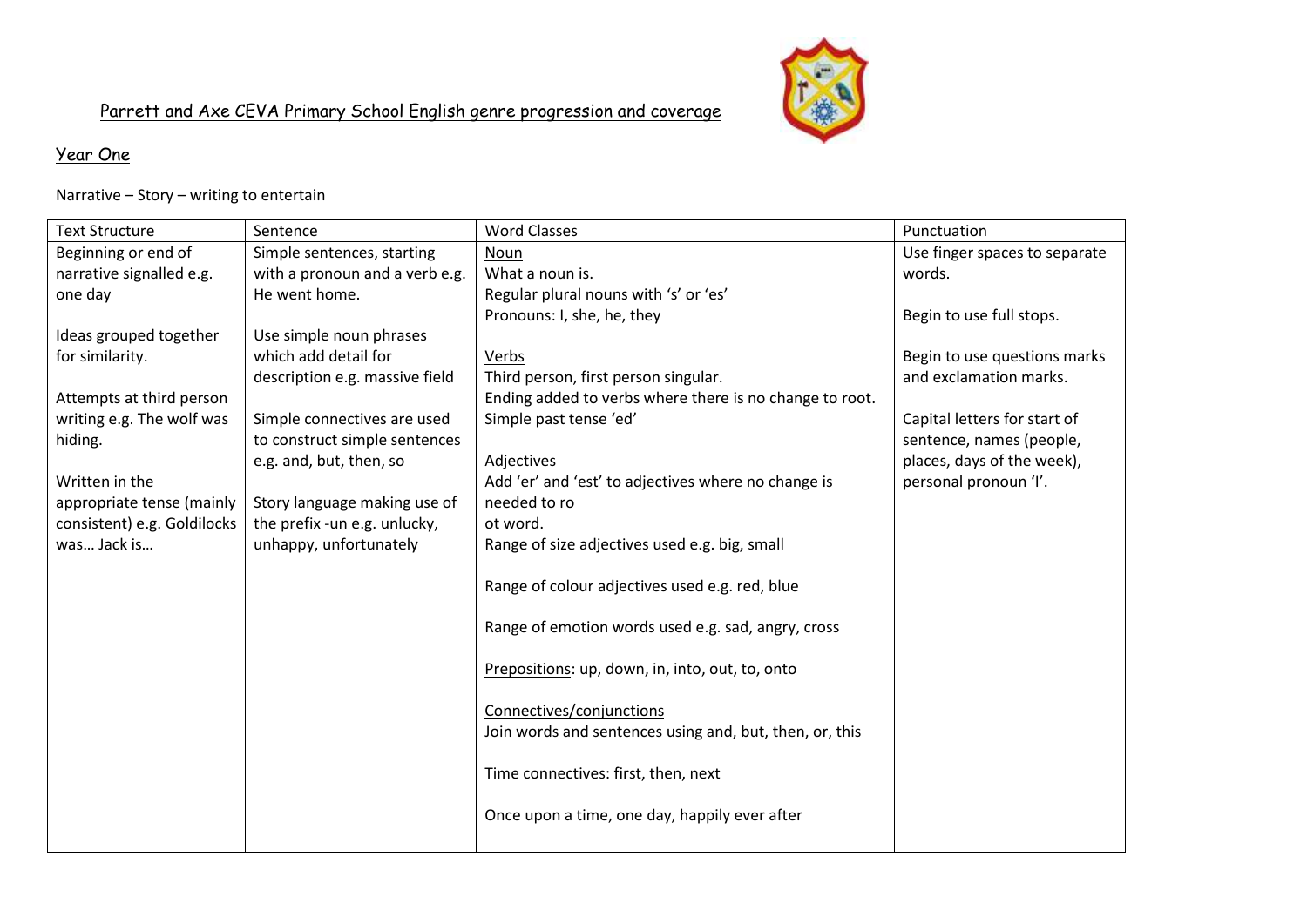Writing to instruct

| <b>Text Structure</b>               | Sentence                          | <b>Word Classes</b>                   | Punctuation                            |
|-------------------------------------|-----------------------------------|---------------------------------------|----------------------------------------|
| Ideas grouped in sentences in time  | Simple connectives are            | Noun                                  | Use finger spaces to separate          |
| sequence.                           | used to construct                 | What a noun is.                       | words.                                 |
|                                     | simple sentences e.g.             | Regular plural nouns with 's' or 'es' |                                        |
| Written in the imperative e.g. sift | and, but, then, so.               |                                       | Begin to use full stops.               |
| the flour.                          |                                   | Verbs                                 |                                        |
|                                     | Imperative verbs start            | Simple imperative verbs: cut, move,   | Begin to use questions marks and       |
| Use of numbers or bullet points to  | sentences e.g. spread,            | fold, stir                            | exclamation marks.                     |
| signal order.                       | slice, cut.                       |                                       |                                        |
|                                     |                                   | Adjectives                            | Capital letters for start of sentence, |
|                                     | Sentences do not                  | Add 'er' and 'est' to adjectives      | names (people, places, days of the     |
|                                     | include pronouns and              | where no change is needed to root     | week), personal pronoun 'I'.           |
|                                     | are written                       | word.                                 |                                        |
|                                     | impersonally                      |                                       |                                        |
|                                     |                                   | Connectives/conjunctions              |                                        |
|                                     | Use simple noun phrases which add | Join words and sentences using        |                                        |
|                                     | detail for description e.g. large | and, then, so, but                    |                                        |
|                                     | bowl                              |                                       |                                        |
|                                     |                                   | Time connectives: first, next, after, |                                        |
|                                     |                                   | 1, 2, 3 etc.                          |                                        |
|                                     |                                   |                                       |                                        |

Writing to inform (recounts, diaries, letters/invitations, autobiographies/biographies)

| <b>Text Structure</b>              | Sentence                          | <b>Word Classes</b>                   | Punctuation                            |
|------------------------------------|-----------------------------------|---------------------------------------|----------------------------------------|
| Ideas grouped in sentences in time | Simple connectives are            | Noun                                  | Use finger spaces to separate          |
| sequence.                          | used to construct                 | What a noun is.                       | words.                                 |
|                                    | simple sentences e.g.             | Regular plural nouns with 's' or 'es' |                                        |
| Written in first person.           | and, but, then, so.               |                                       | Begin to use full stops.               |
|                                    |                                   | Verbs                                 |                                        |
| Written in the past tense e.g. I   | Use simple noun phrases which add | First/third person singular.          | Begin to use questions marks and       |
| went, I saw, I liked.              | detail for description e.g. the   | Ending added to verbs where there     | exclamation marks.                     |
|                                    | exciting trip                     | is no change to the root word.        |                                        |
| Focussed on individual or group    |                                   | Simple past tense 'ed'                | Capital letters for start of sentence, |
| participants e.g. I, we            |                                   |                                       | names (people, places, days of the     |
|                                    |                                   | Adjectives                            | week), personal pronoun 'I'.           |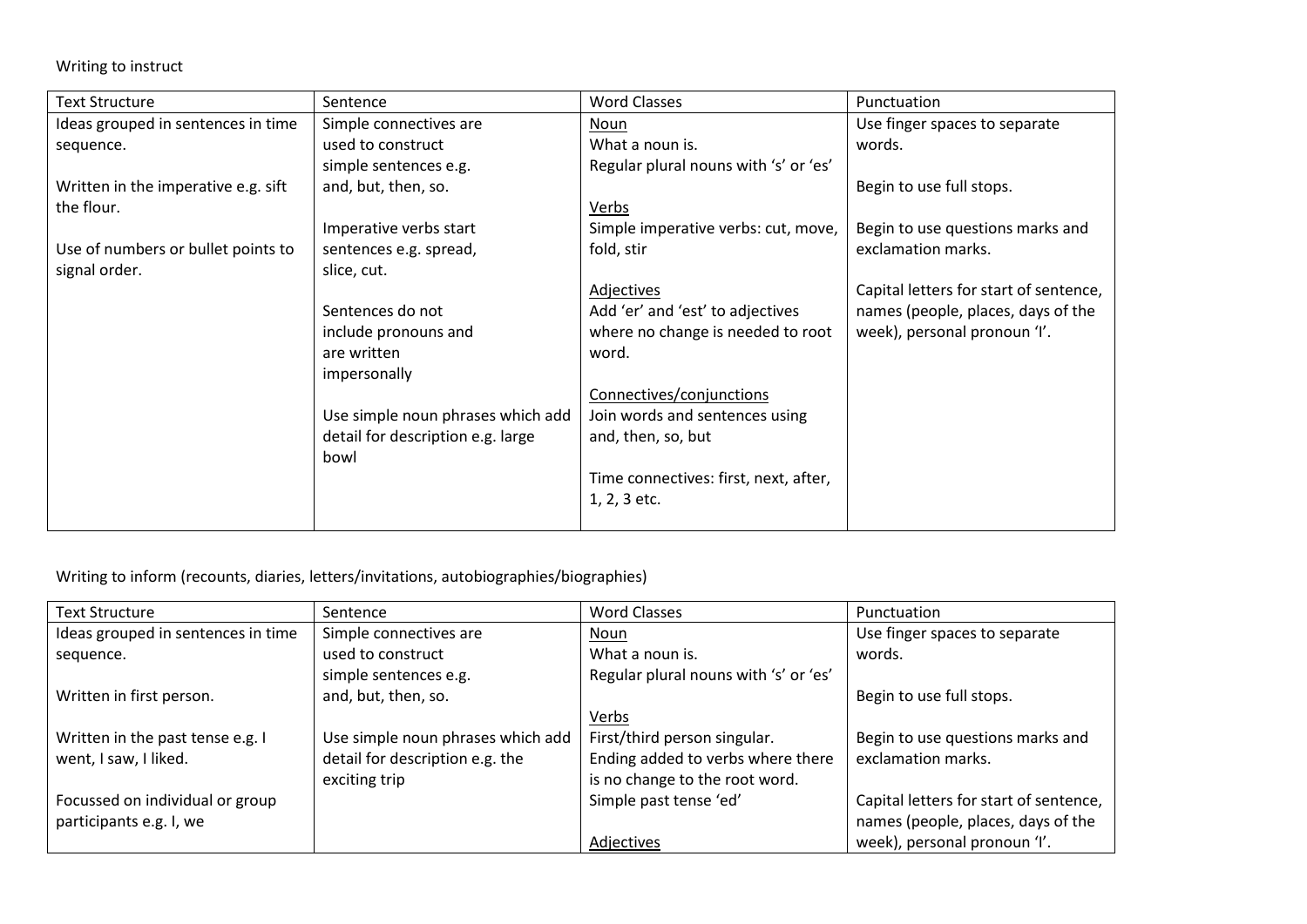| Ideas grouped together for                                                                                                    | Add 'er' and 'est' to adjectives      |  |  |  |
|-------------------------------------------------------------------------------------------------------------------------------|---------------------------------------|--|--|--|
| similarity.                                                                                                                   | where no change is needed to root     |  |  |  |
|                                                                                                                               | word.                                 |  |  |  |
|                                                                                                                               |                                       |  |  |  |
|                                                                                                                               | Connectives/conjunctions              |  |  |  |
|                                                                                                                               | Join words and sentences using        |  |  |  |
|                                                                                                                               | and, then, so, but                    |  |  |  |
|                                                                                                                               |                                       |  |  |  |
|                                                                                                                               | Time connectives: first, next, after, |  |  |  |
|                                                                                                                               | finally                               |  |  |  |
|                                                                                                                               |                                       |  |  |  |
| Useful vocabulary for recounts, diaries, news reports:                                                                        |                                       |  |  |  |
| On Monday, the accident, people felt, happened, angry, upset, the best part was, the worst part was, I liked, I didn't like   |                                       |  |  |  |
| Useful vocabulary for letters:                                                                                                |                                       |  |  |  |
| Dear, from                                                                                                                    |                                       |  |  |  |
| Useful vocabulary for biographies/autobiographies:                                                                            |                                       |  |  |  |
| When he/she was born, When he/she was five years old, An interesting thing about, A fact about, He/she will be remembered for |                                       |  |  |  |

### Year Two

Narrative – Story – writing to entertain

| <b>Text Structure</b>      | Sentence                          | Word Classes                                            | Punctuation                      |
|----------------------------|-----------------------------------|---------------------------------------------------------|----------------------------------|
| Sentences organised        | Subject/verb sentences e.g.       | Noun                                                    | Use spaces that reflect the size |
| chronologically indicated  | He was                            | Form nouns using suffixes and compounding               | of the letters.                  |
| by time related words      | They were                         | Regular plural nouns with 's' or 'es'                   |                                  |
| e.g. finally               | It happened                       | Pronouns: I, she, he, they                              | Use full stops correctly.        |
|                            |                                   |                                                         |                                  |
| Divisions in narrative may | Use expanded noun phrases         | Verbs                                                   | Use questions marks and          |
| be marked by sections/     | which add detail for              | Progressive form of verbs in the past and present tense | exclamation marks correctly.     |
| paragraphs                 | description e.g. very old         | e.g. Goldilocks was walking through the woods.          |                                  |
|                            | grandma; old, red car             | Add 'es', 'ed' and 'ing' to verbs.                      | Use capital letters correctly.   |
| Connections between        |                                   |                                                         |                                  |
| sentences to build         | Simple connectives used to        | Adjectives                                              | Apostrophes for contractions     |
| cohesion (e.g. use of      | link clauses e.g. and, but, then, | Add 'er' and 'est' to adjectives where no change is     | e.g. didn't                      |
| pronouns), add extra       | so, when                          | needed to root word.                                    | Possessive apostrophes for       |
| information (e.g. but they |                                   |                                                         | singular nouns.                  |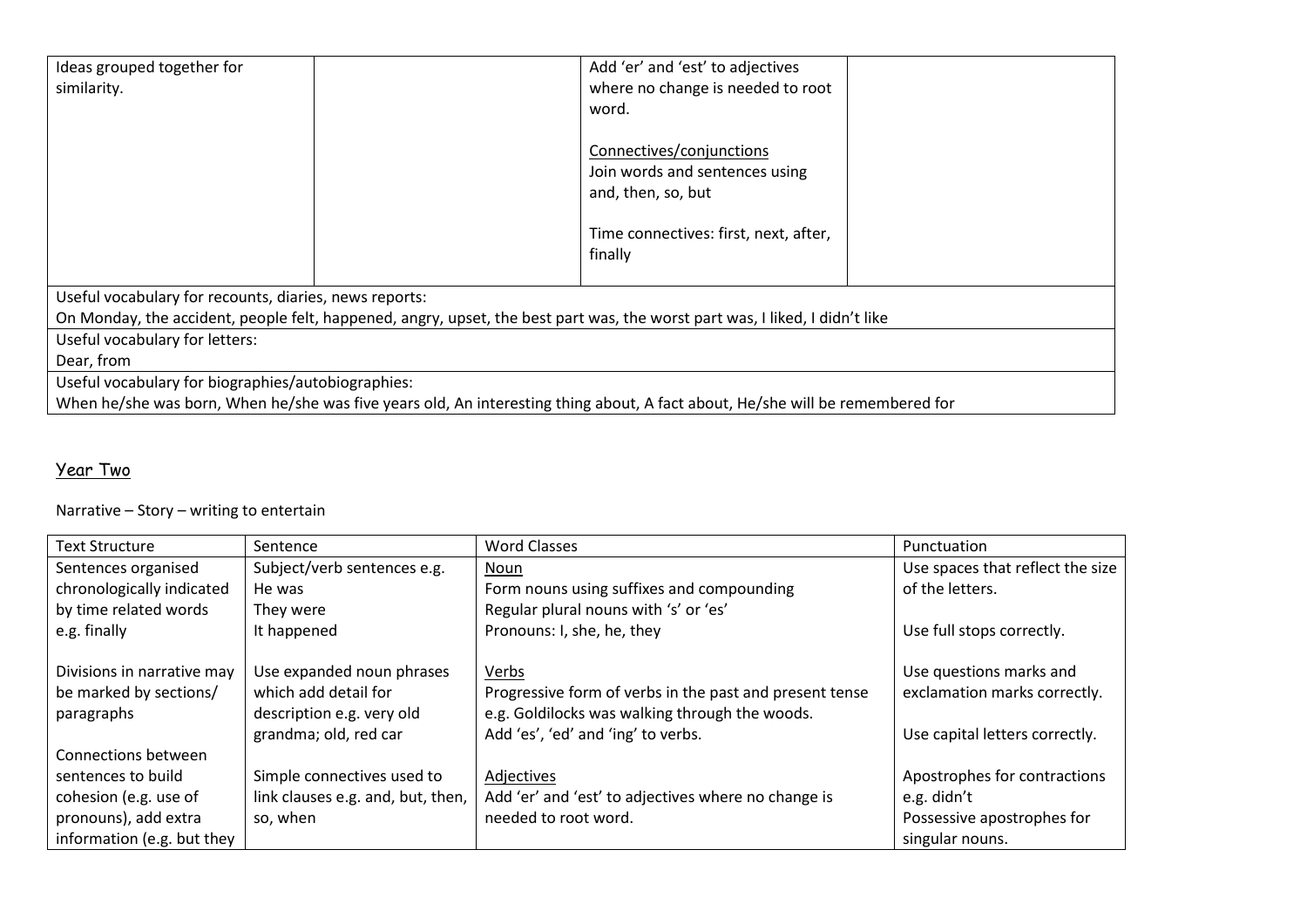| got bored) or indicate     | Use exclamation sentences    | Adverbs                                                     |                              |
|----------------------------|------------------------------|-------------------------------------------------------------|------------------------------|
| concurrent events (e.g. as | where appropriate e.g. 'What | 'ly' added to adjective to form adverb:                     | Commas to separate items in  |
| they were waiting)         | big eyes you have, Grandma!' | suddenly, quickly, slowly, carefully, nervously, excitedly, | lists.                       |
|                            |                              | happily, lazily, angrily, slowly, truthfully                |                              |
| Correct and consistent     | Speech-like expressions in   |                                                             | Begin to use inverted commas |
| use of past and present    | dialogue e.g. Chill out!     | Connectives/conjunctions                                    | to demarcate direct speech.  |
| tense.                     |                              | Subordination – when, if, that, because, who                |                              |
|                            |                              | Coordination $-$ or, and, but                               |                              |
|                            |                              |                                                             |                              |
|                            |                              | Time connectives: after, after that, at that moment, by     |                              |
|                            |                              | next morning, in the end, one day, soon, as soon as, until, |                              |
|                            |                              | when, while, later, never, now, tomorrow, finally           |                              |
|                            |                              |                                                             |                              |

### Writing to instruct (instructions, labels/captions, lists)

| <b>Text Structure</b>              | Sentence                              | <b>Word Classes</b>                  | Punctuation                           |
|------------------------------------|---------------------------------------|--------------------------------------|---------------------------------------|
| A goal is outlined $-$ a statement | Imperative verbs are used to begin    | Noun                                 | Use spaces that reflect the size of   |
| about                              | sentences.                            | Form nouns using suffixes and        | the letters.                          |
| what is to be                      |                                       | compounding.                         |                                       |
| achieved.                          | Use simple adverbs                    | Add 'es' to nouns.                   | Use full stops correctly.             |
|                                    | e.g. slowly, quickly.                 |                                      |                                       |
| Written in sequenced               |                                       | Adjectives                           | Use questions marks and               |
| steps to achieve the               | Use expanded noun phrases which       | Add 'er' and 'est' to adjectives     | exclamation marks correctly.          |
| goal.                              | add detail for description e.g. long, | where no change is needed to root    |                                       |
|                                    | pointy stick                          | word.                                | Use capital letters correctly.        |
| Diagrams and                       |                                       |                                      |                                       |
| illustrations are used             | Use exclamation sentences where       | <b>Adverbs</b>                       | Apostrophes for contractions e.g.     |
| to make the process                | appropriate e.g. 'What a fantastic    | 'ly' added to adjective to form      | didn't                                |
| clearer.                           | time we all had!'                     | adverb:                              | Possessive apostrophes for singular   |
|                                    |                                       | Carefully, gently, slowly, softly    | nouns.                                |
|                                    |                                       |                                      |                                       |
|                                    |                                       | Connectives/conjunctions             | Commas to separate items in lists.    |
|                                    |                                       | Subordination - when, if, that,      |                                       |
|                                    |                                       | because                              | Begin to use bullet points for lists. |
|                                    |                                       | Coordination $-$ or, and, but        |                                       |
|                                    |                                       | Time connectives: first of all, to   |                                       |
|                                    |                                       | start with, firstly, lastly, finally |                                       |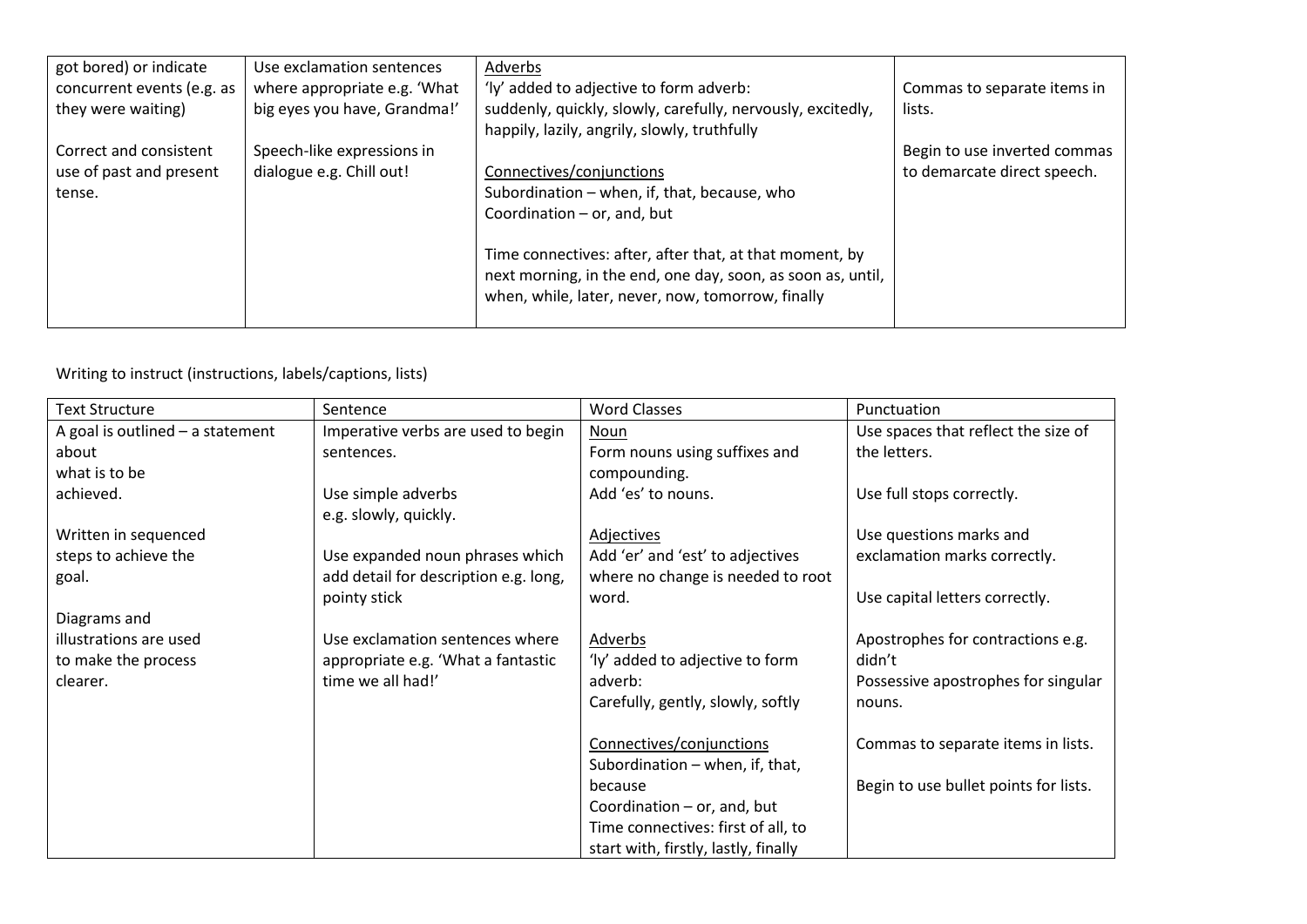Writing to inform (recounts, diaries, letters, autobiographies and biographies)

| <b>Text Structure</b>                                                                                         | Sentence                          | <b>Word Classes</b>                                 | Punctuation                      |  |  |
|---------------------------------------------------------------------------------------------------------------|-----------------------------------|-----------------------------------------------------|----------------------------------|--|--|
| Brief introduction and                                                                                        | Subject/verb sentences e.g.       | Noun                                                | Use spaces that reflect the size |  |  |
| conclusion.                                                                                                   | He was                            | Form nouns using suffixes and compounding.          | of the letters.                  |  |  |
|                                                                                                               | They were                         | Add 'es' to nouns.                                  |                                  |  |  |
| Written in the past tense                                                                                     | It happened                       |                                                     | Use full stops correctly.        |  |  |
| e.g. I went, I saw.                                                                                           |                                   | Verbs                                               |                                  |  |  |
|                                                                                                               | Some modal verbs introduced       | Progressive forms of verbs in the past and present  | Use questions marks and          |  |  |
| Main ideas may be                                                                                             | e.g. would, could, should.        | tense.                                              | exclamation marks correctly.     |  |  |
| grouped in sections/                                                                                          |                                   | Add 'es', 'ed' and 'ing' to verbs.                  |                                  |  |  |
| paragraphs.                                                                                                   | Use expanded noun phrases         |                                                     | Use capital letters correctly.   |  |  |
|                                                                                                               | which add detail for              | Adjectives                                          |                                  |  |  |
| Ideas organised in                                                                                            | description e.g. old, red car     | Add 'er' and 'est' to adjectives where no change is | Apostrophes for contractions     |  |  |
| chronological order using                                                                                     |                                   | needed to root word.                                | e.g. didn't                      |  |  |
| connectives that signal                                                                                       | Use simple adverbs e.g.           | E.g. shocking, awful, amazing, incredible           | Possessive apostrophes for       |  |  |
| time.                                                                                                         | quickly, slowly                   |                                                     | singular nouns.                  |  |  |
|                                                                                                               |                                   | Adverbs                                             |                                  |  |  |
|                                                                                                               | Simple connectives used to        | 'ly' added to adjective to form adverb:             | Commas to separate items in      |  |  |
|                                                                                                               | link clauses e.g. and, but, then, | Carefully, gently, slowly, softly                   | lists.                           |  |  |
|                                                                                                               | so, when                          |                                                     |                                  |  |  |
|                                                                                                               |                                   | Connectives/conjunctions                            |                                  |  |  |
|                                                                                                               |                                   | Subordination - when, if, that, because             |                                  |  |  |
|                                                                                                               |                                   | Coordination - or, and, but                         |                                  |  |  |
|                                                                                                               |                                   | Time connectives: afterwards, after that, when,     |                                  |  |  |
|                                                                                                               |                                   | suddenly, just then, next, much later, eventually   |                                  |  |  |
| Useful vocabulary for recounts, diaries, news reports:                                                        |                                   |                                                     |                                  |  |  |
| I found it interesting when, I didn't expect, it was terrible                                                 |                                   |                                                     |                                  |  |  |
| Useful vocabulary for letters:                                                                                |                                   |                                                     |                                  |  |  |
| Dear Mr/Mrs, Dear Sir/Madam, Yours sincerely, Yours faithfully, I would like to, we felt                      |                                   |                                                     |                                  |  |  |
| Useful vocabulary for biographies/autobiographies:                                                            |                                   |                                                     |                                  |  |  |
| As a child/teenager, at a young age, many years later, in my view, his/her life was, I believe, He/she became |                                   |                                                     |                                  |  |  |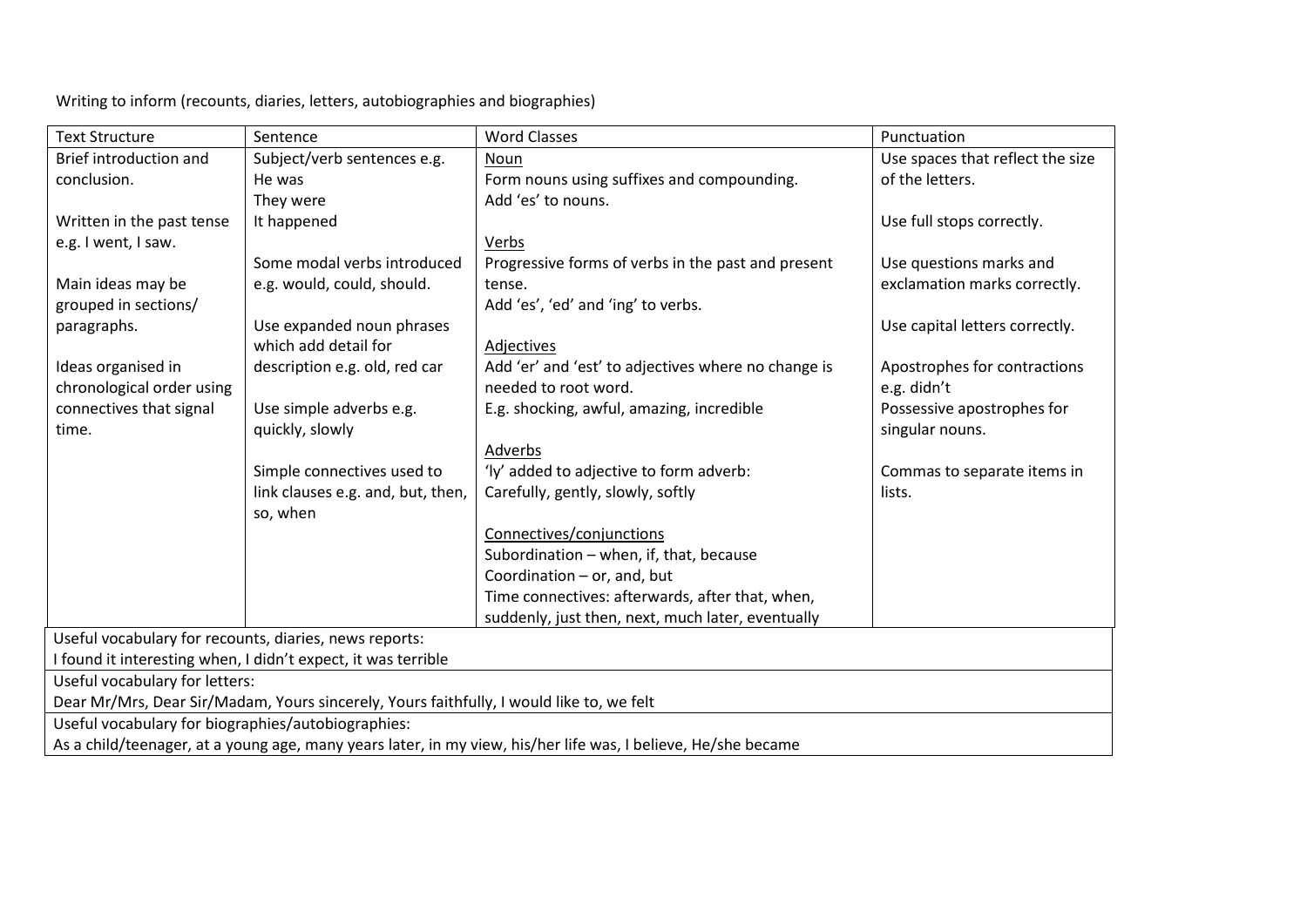Writing to inform (non-chronological reports)

| <b>Text Structure</b>  | Sentence                                                 | <b>Word Classes</b>                                 | Punctuation                      |
|------------------------|----------------------------------------------------------|-----------------------------------------------------|----------------------------------|
| Brief introduction and | Subject/verb sentences e.g.                              | Noun                                                | Use spaces that reflect the size |
| conclusion.            | He was                                                   | Form nouns using suffixes and compounding.          | of the letters.                  |
|                        | They were                                                | Add 'es' to nouns.                                  |                                  |
| Written in the         | It happened                                              |                                                     | Use full stops correctly.        |
| appropriate tense e.g. |                                                          | Verbs                                               |                                  |
| sparrow's nest in      | Some modal verbs introduced                              | Progressive forms of verbs in the past and present  | Use question marks and           |
| hedgerows, dinosaurs   | e.g. would, could, should.                               | tense. Maintain consistency of tense throughout.    | exclamation marks correctly.     |
| were enormous          |                                                          | Add 'es', 'ed' and 'ing' to verbs.                  |                                  |
|                        | Use expanded noun phrases                                |                                                     | Use capital letters correctly.   |
| Main ideas may be      | which add detail for                                     | Adjectives                                          |                                  |
| grouped in sections/   | description e.g. old, red car                            | Add 'er' and 'est' to adjectives where no change is | Apostrophes for contractions     |
| paragraphs.            |                                                          | needed to root word.                                | e.g. didn't                      |
|                        | Use simple adverbs e.g.                                  |                                                     | Possessive apostrophes for       |
|                        | quickly, slowly                                          | Adverbs                                             | singular nouns.                  |
|                        |                                                          | 'ly' added to adjective to form adverb:             |                                  |
|                        | Simple connectives used to                               | Carefully, gently, slowly, softly                   | Commas to separate items in      |
|                        | link clauses e.g. and, but, then,                        |                                                     | lists.                           |
|                        | so, when                                                 | Connectives/conjunctions                            |                                  |
|                        |                                                          | Subordination - when, if, that, because             |                                  |
|                        |                                                          | Coordination - or, and, but                         |                                  |
|                        |                                                          |                                                     |                                  |
| Useful vocabulary:     |                                                          |                                                     |                                  |
|                        | The can be grouped, there are two sorts of, they live in |                                                     |                                  |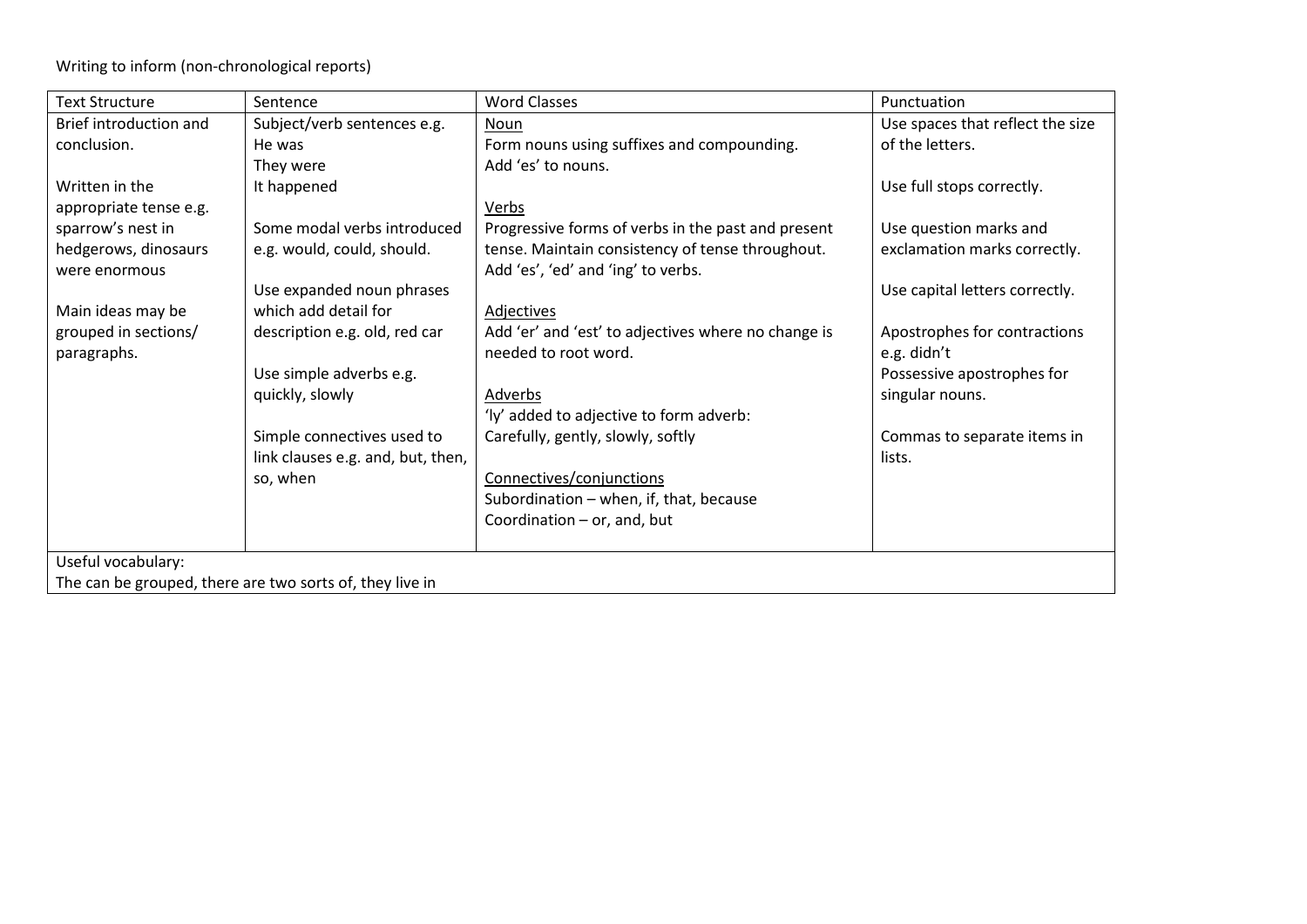### Year 3 and 4

#### **Narrative**

| <b>Text Structure</b>               | Sentence                                           | <b>Word Classes</b>                                      | Punctuation               |
|-------------------------------------|----------------------------------------------------|----------------------------------------------------------|---------------------------|
| Time and place are referenced to    | Simple sentences with extra description.           | Noun                                                     | Introduce possessive      |
| guide the reader through the text   |                                                    | Form nouns using prefixes. Nouns                         | apostrophes               |
| e.g. in the morning                 | Some complex sentences using because, which,       | and pronouns used to avoid                               |                           |
|                                     | where etc.                                         | repetition.                                              | Introduce inverted commas |
| Organised into paragraphs e.g.      |                                                    |                                                          |                           |
| When she arrived at the bear's      | Tense consistent Eg. Typically past tense for      | <b>Determiners</b><br>Use of 'a' and 'an' correctly.     |                           |
| house                               | narration, present tense in dialogue               |                                                          |                           |
|                                     |                                                    | Verbs                                                    |                           |
| Cohesion is strengthened through    | Dialogue is realistic and conversational in style. | Present perfect forms of                                 |                           |
| relationships between characters    | E.g. Well, I suppose                               | verbs.                                                   |                           |
| e.g. Jack, his, his mother, her     |                                                    |                                                          |                           |
|                                     | Verbs used are specific for action. Eg. Rushed,    | <b>Adjectives</b>                                        |                           |
| Plot - Resolutions and endings are  | shoved, pushed                                     | Choose appropriate                                       |                           |
| developed                           |                                                    | adjectives. Eg. To build                                 |                           |
| Relevant detail is used to create a | Adverbials. Eg. When she reached home              | noun phrases.                                            |                           |
| picture for the reader              |                                                    | Connectives/conjunctions                                 |                           |
|                                     | Expanded noun phrases. Eg. Two horrible hours      | Express time and cause                                   |                           |
|                                     |                                                    | (when, so, before, after,                                |                           |
|                                     | Prepositions                                       | while, because, also,                                    |                           |
|                                     |                                                    | however, therefore, after                                |                           |
|                                     |                                                    | the, just then, as soon as)                              |                           |
|                                     |                                                    |                                                          |                           |
|                                     |                                                    | Tense                                                    |                           |
|                                     |                                                    | Correct and consistent use<br>of past and present tense. |                           |
|                                     |                                                    |                                                          |                           |
|                                     |                                                    | Adverbs                                                  |                           |
|                                     |                                                    | Introduce/revise                                         |                           |
|                                     |                                                    | adverbs. Express                                         |                           |
|                                     |                                                    | time/cause; then,                                        |                           |
|                                     |                                                    | next, very, rather,                                      |                           |
|                                     |                                                    | slightly, soon.                                          |                           |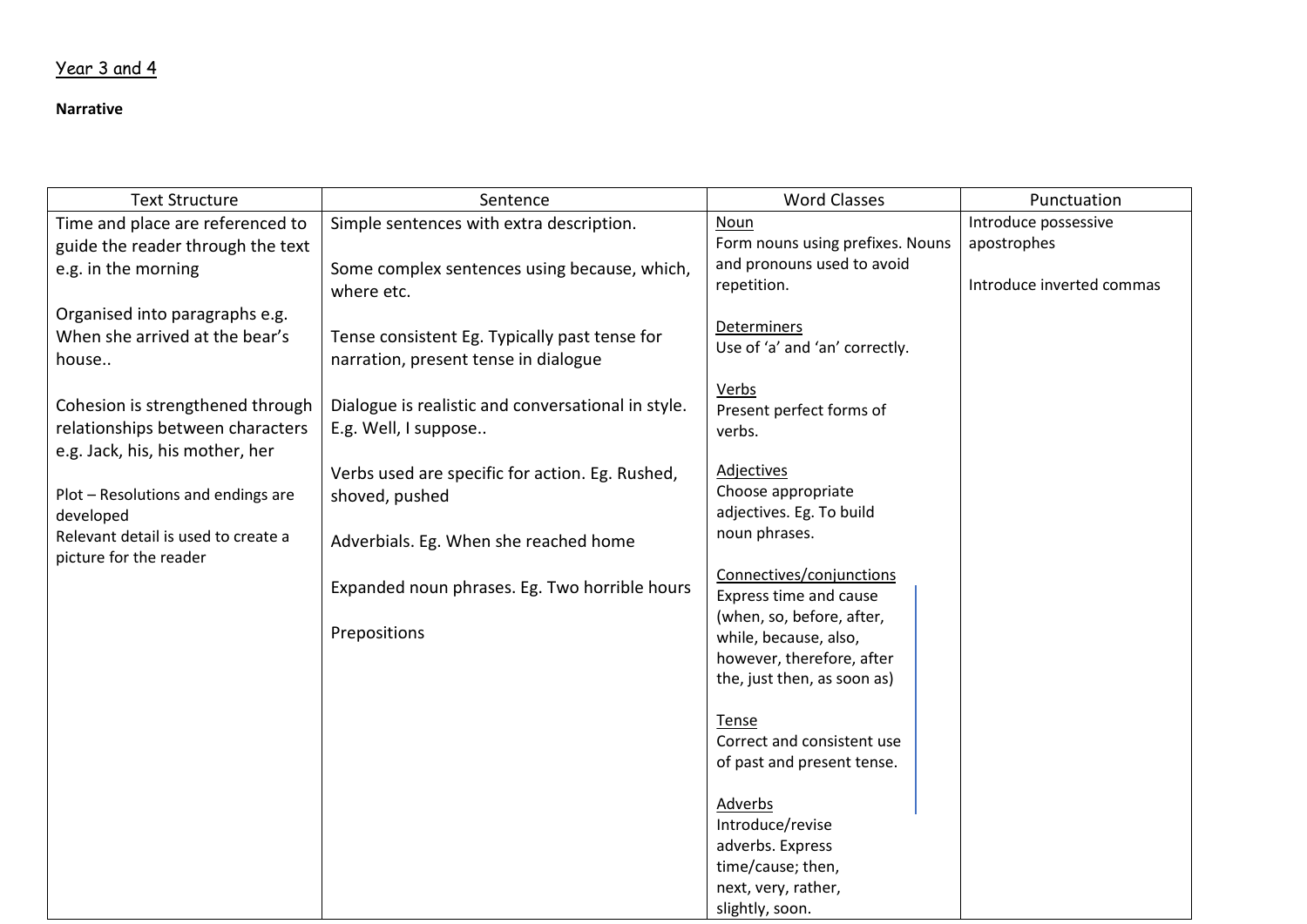### **Recounts – Experiences, diaries and reports**

| <b>Text Structure</b>   | Sentence                  | <b>Useful Vocabulary</b>  | <b>Word Classes</b>           | Punctuation            |
|-------------------------|---------------------------|---------------------------|-------------------------------|------------------------|
| Clear introduction.     | Simple sentences with     | Last week                 | Noun                          | Apostrophes for        |
|                         | extra description         |                           | Nouns and pronouns used       | possession             |
| Organised into          |                           | During our school trip    | for clarity and cohesion.     |                        |
| paragraphs shaped       | Some complex sentences    |                           | Noun phrases expanded         | Speech punctuation (if |
| around key events.      | using when, if, as etc.   | Soon                      | by the addition of            | direct speech is used) |
|                         |                           |                           | modifying adjectives,         | Y3 - Inverted commas   |
| Links between sentences | Variation in sentence     | Meanwhile                 | nouns and prepositional       | Y4 - full speech       |
| help to navigate the    | structures e.g. While we  |                           | phrases.                      | punctuation            |
| reader from one idea to | watched the sealion       | To begin with             |                               |                        |
| the next, Eg. After     | show                      |                           | <b>Verbs</b>                  | Commas for fronted     |
| finishing lunch, we     |                           | I was pleased that        | <b>Standard English forms</b> | adverbials (Y4)        |
| However, in the second  | Use embedded/relative     |                           | for verbs.                    |                        |
| half                    | clauses E.g. Penguins,    | I didn't expect that      |                               |                        |
|                         | which are very agile,     |                           | <b>Adjectives</b>             |                        |
| A closing statement to  |                           | It was difficult to       | Choose appropriate            |                        |
| summarise the overall   | Include adverbs to show   |                           | adjectives                    |                        |
| impact, (conclusion)    | how often e.g.            | Later on                  |                               |                        |
|                         | additionally, frequently, |                           | Connectives/conjunctions      |                        |
| Elaboration is used to  | rarely.                   | Before long               | Use a wide range of           |                        |
| reveal the writer's     |                           |                           | connectives. Express time     |                        |
| emotions and responses  | Sentences build from a    | At that very moment       | and cause (when, so,          |                        |
|                         | general idea to more      |                           | before, after, while,         |                        |
|                         | specific.                 | At precisely              | because)                      |                        |
|                         |                           |                           |                               |                        |
|                         | Use emotive language to   | When this was complete    | <b>Tense</b>                  |                        |
|                         | show personal response    |                           | Correct use of past and       |                        |
|                         | e.g. fabulous, showcase   | I was gripped by          | present tense.                |                        |
|                         | inspired me to            |                           |                               |                        |
|                         |                           | I felt overwhelmed when   | Adverbs                       |                        |
|                         |                           |                           | Know what an adverbial        |                        |
|                         |                           | I was personally affected | phrase is.                    |                        |
|                         |                           | by                        |                               |                        |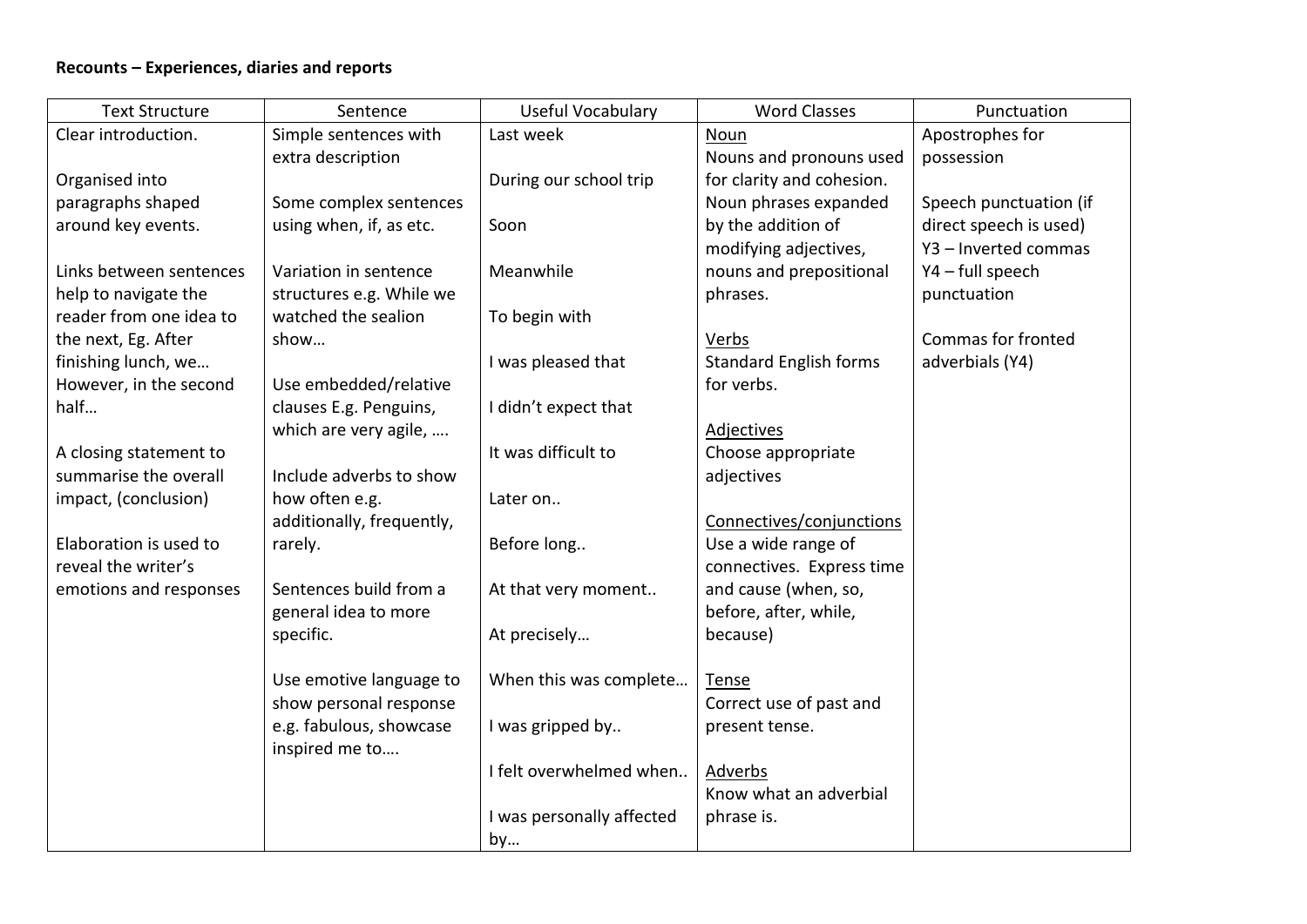|  |                        | Fronted adverbials |  |
|--|------------------------|--------------------|--|
|  | This has changed how I |                    |  |
|  | feel about             |                    |  |

### **Non-chronological reports**

| <b>Text Structure</b>      | Sentence                  | Useful Vocabulary         | <b>Word Classes</b>           | Punctuation          |
|----------------------------|---------------------------|---------------------------|-------------------------------|----------------------|
| Clear introduction and     | Simple sentences with     | The following report      | Noun                          | Apostrophes for      |
| conclusion.                | extra description.        |                           | Nouns and pronouns used       | possession           |
|                            |                           | They don't                | for clarity and cohesion.     |                      |
| Sentences build from a     | Some complex sentences    |                           | Noun phrases expanded         | Speech punctuation   |
| general idea to more       | using when, if, as etc.   | It doesn't                | by the addition of            | Y3 - Inverted commas |
| specific.                  |                           |                           | modifying adjectives,         | Y4 - full speech     |
|                            | Tense consistent e.g.     | Sometimes                 | nouns and prepositional       | punctuation          |
| Organised into             | modal verbs can/will      |                           | phrases.                      |                      |
| paragraphs shaped          |                           | Often                     |                               | Commas for fronted   |
| around a key topic         | Variation in sentence     |                           | Verbs                         | adverbials (Y4)      |
| sentence.                  | structures e.g. While the | Most                      | <b>Standard English forms</b> |                      |
|                            | eggs hatch female         |                           | for verbs.                    |                      |
| Sub-headings are used to   | penguins                  | This report will          |                               |                      |
| organize information. E.g. |                           |                           | <b>Adjectives</b>             |                      |
| Qualities, body parts,     | Use embedded/relative     | The following Information | Choose appropriate            |                      |
| behaviour.                 | clauses E.g. Penguins,    |                           | adjectives                    |                      |
|                            | which are very agile,     | Usually                   |                               |                      |
|                            |                           |                           | Connectives/conjunctions      |                      |
|                            | Include adverbs to show   | Normally                  | Use a wide range of           |                      |
|                            | how often e.g.            |                           | connectives to express        |                      |
|                            | additionally, frequently, | Even though               | cause, and to add             |                      |
|                            | rarely.                   |                           | additional information Eg.    |                      |
|                            |                           | Despite the fact          | In addition, for example,     |                      |
|                            | Use technical vocabulary  |                           | because, due to, when, if     |                      |
|                            | to show the reader the    | As a rule,                |                               |                      |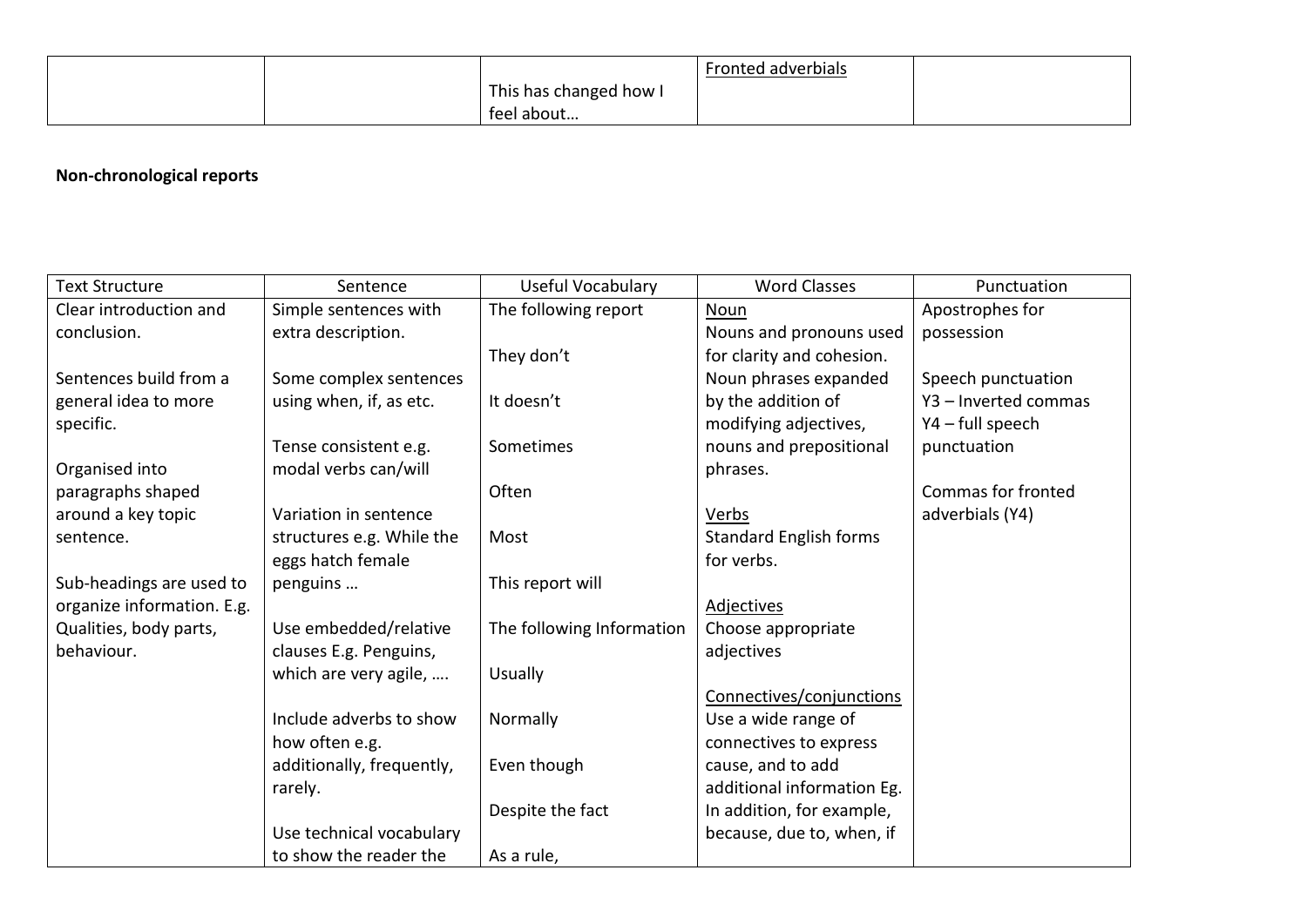|                                                       | writer's expertise.                             |                    | Tense<br>Correct use of past and<br>present tense.<br>Adverbs<br>Know what an adverbial |                                    | <b>Instructions</b> |
|-------------------------------------------------------|-------------------------------------------------|--------------------|-----------------------------------------------------------------------------------------|------------------------------------|---------------------|
| <b>Text Structure</b>                                 | Sentence                                        | Vocabulary         | phrase is.<br>Word Classes                                                              | Punctuation                        |                     |
| A set of ingredients and<br>equipment needed are      | Simple sentences with<br>extra detail           | Continue by        | Noun<br>Nouns and pronouns used for                                                     | Apostrophe to mark<br>possession   |                     |
| outlined clearly                                      |                                                 | Carry on           | clarity and cohesion.                                                                   |                                    |                     |
| Organised into clear points                           | Adverbials in sentences<br>Eg. While the pastry | Do this until      | Noun phrases expanded by                                                                | Commas after fronted<br>adverbials |                     |
| denoted by time                                       | cooks                                           |                    | the addition of modifying                                                               |                                    |                     |
| Friendly tips and                                     | When the glue dries                             | Stop when          | adjectives, nouns and                                                                   |                                    |                     |
| suggestions are included                              |                                                 |                    | prepositional phrases. Eg. Add                                                          |                                    |                     |
| to heighten the                                       |                                                 | When you have done | the sifted flour into the bowl                                                          |                                    |                     |
| engagement. Eg. This dish                             |                                                 | this               |                                                                                         |                                    |                     |
| is served best with a dash                            |                                                 |                    | Verbs                                                                                   |                                    |                     |
| of netmeg                                             |                                                 | Try not to         | Standard English forms for                                                              |                                    |                     |
|                                                       |                                                 |                    | verbs. Present tense verbs                                                              |                                    |                     |
| Use simple organisational<br>devices Eg. Headings and |                                                 | Avoid              | <b>Adjectives</b>                                                                       |                                    |                     |
| subheadings                                           |                                                 |                    | Choose appropriate adjectives                                                           |                                    |                     |
|                                                       |                                                 |                    |                                                                                         |                                    |                     |
| Precautionary advice Eg.                              |                                                 |                    | Connectives/conjunctions.                                                               |                                    |                     |
| Be careful not to over                                |                                                 |                    | Express time and cause (when,                                                           |                                    |                     |
| whisk as it will turn to                              |                                                 |                    | so, before, after, while,                                                               |                                    |                     |
| butter                                                |                                                 |                    | because, then, next, soon)                                                              |                                    |                     |
|                                                       |                                                 |                    | Tense Correct use of past and                                                           |                                    |                     |
|                                                       |                                                 |                    | present tense.                                                                          |                                    |                     |
|                                                       |                                                 |                    | <b>Adverbs</b>                                                                          |                                    |                     |
|                                                       |                                                 |                    | Know what an adverbial                                                                  |                                    |                     |
|                                                       |                                                 |                    | phrase is.                                                                              |                                    |                     |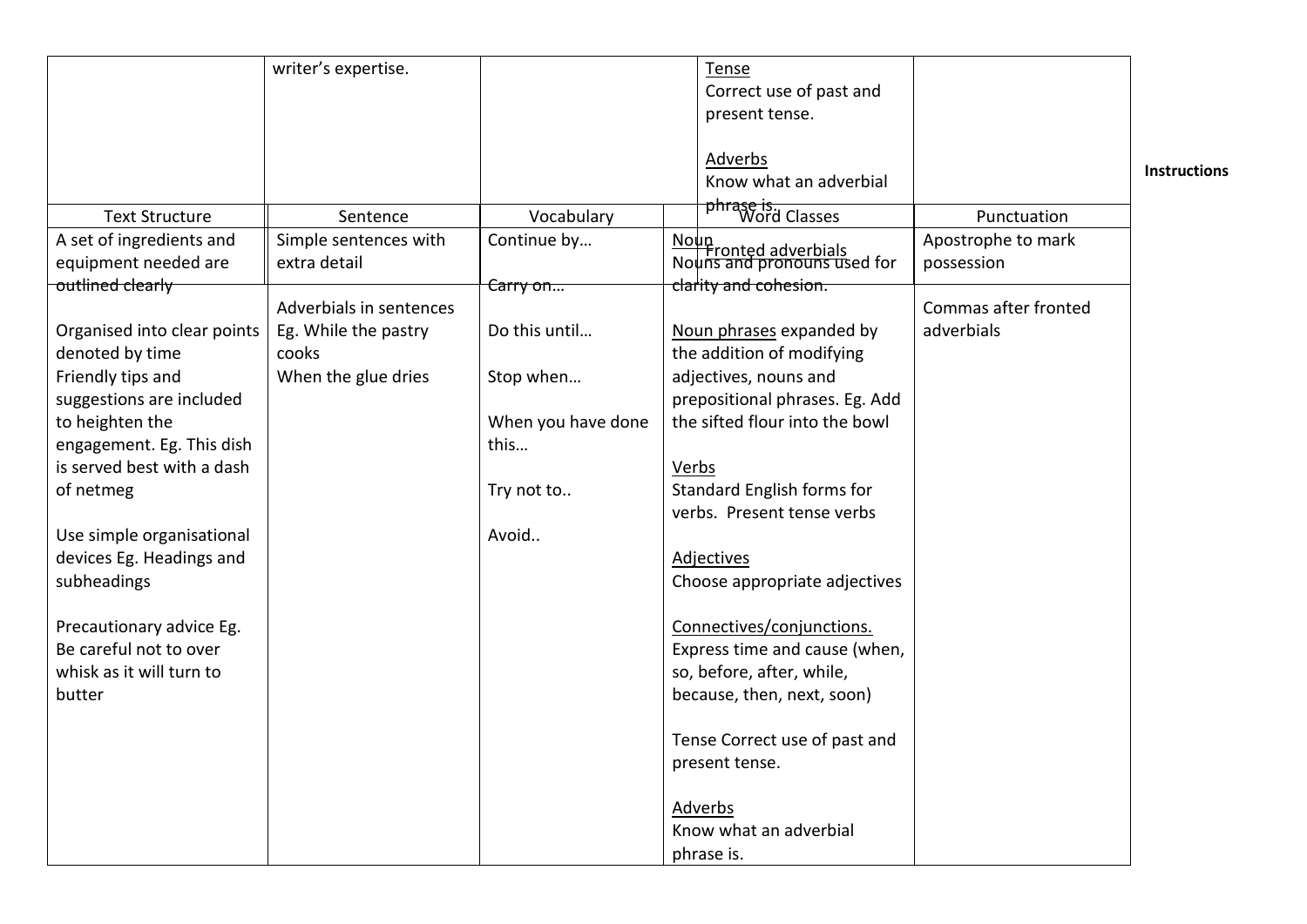|  | Adverbials used to show how        |  |
|--|------------------------------------|--|
|  | often (additionally, frequently, 1 |  |
|  | rarely)                            |  |
|  | Fronted adverbials                 |  |

#### **Newspapers**

| <b>Text Structure</b>   | Sentence                  | Useful Vocabulary          | <b>Word Classes</b>           | Punctuation            |
|-------------------------|---------------------------|----------------------------|-------------------------------|------------------------|
| Who, what, where, when  | Simple sentences with     | While, if, as, when.       | Noun                          | Apostrophes for        |
| and why information is  | extra description.        |                            | Nouns and pronouns used       | possession             |
| clear to orientate the  |                           | Witnesses felt             | for clarity and cohesion.     |                        |
| reader.                 | Some complex sentences    |                            | Noun phrases expanded         | Speech punctuation for |
|                         | using when, if, as etc.   | He reported that           | by the addition of            | direct quotes          |
| Clear introduction and  |                           |                            | modifying adjectives,         | Y3 - Inverted commas   |
| conclusion.             | Tense consistent e.g.     | He also claimed that       | nouns and prepositional       | Y4 - full speech       |
|                         | modal verbs can/will      |                            | phrases.                      | punctuation            |
| Points about the        |                           | She went on to state       |                               |                        |
| visit/issue.            | Adverbials e.g. As the    | that                       | Verbs                         | Commas for fronted     |
|                         | police arrived, the crowd |                            | <b>Standard English forms</b> | adverbials (Y4)        |
| Links between key ideas | scattered.                | He continued by            | for verbs.                    |                        |
| in the newspaper.       |                           |                            |                               |                        |
|                         | Variation in sentence     | Hours later                | <b>Adjectives</b>             |                        |
| Organised into          | structures e.g. While the |                            | Choose appropriate            |                        |
| paragraphs denoted by   | witness was distracted    | Unfortunately              | adjectives                    |                        |
| time/place.             | As the police arrived     |                            |                               |                        |
|                         |                           | Fortunately                | Connectives/conjunctions      |                        |
| All newspaper layout    | Use embedded/relative     |                            | Use a wide range of           |                        |
| features included.      | clauses Eg. The suspect,  | John Smith (64), a retired | connectives for additional    |                        |
|                         | who was wearing a black   | community officer said     | information e.g.              |                        |
| Bold eye-catching       | hooded jumper,            |                            | Furthermore, additionally,    |                        |
| headline which includes |                           | Within minutes             | on the other hand,            |                        |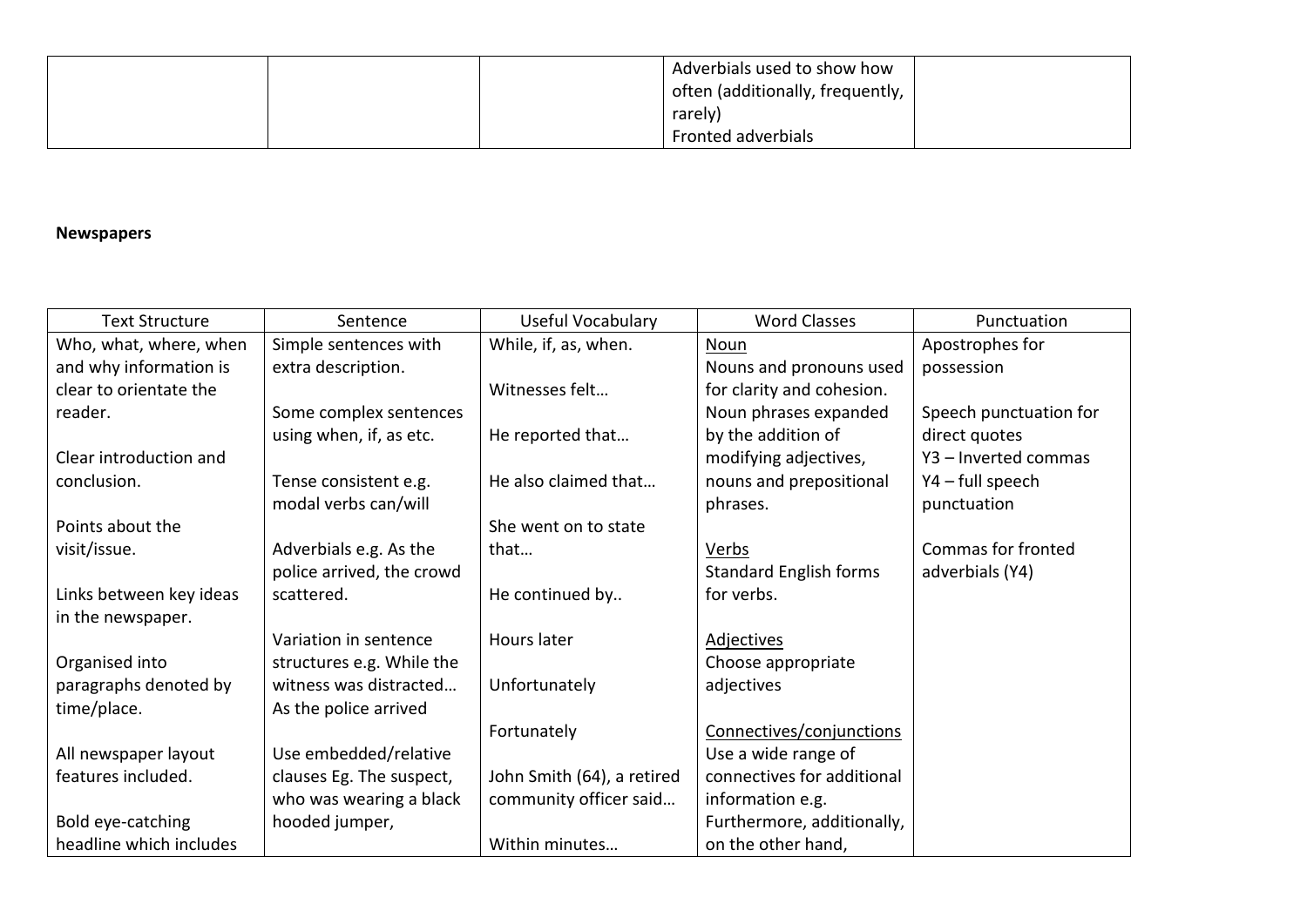| alliteration | Sentences to include |                      | consequently, On the    |
|--------------|----------------------|----------------------|-------------------------|
|              | direct and reported  | The school confirmed | contrary,               |
|              | speech.              | that                 |                         |
|              |                      |                      | Tense                   |
|              |                      | She claimed that     | Correct use of past and |
|              |                      |                      | present tense.          |
|              |                      | He continued by      |                         |
|              |                      | informing us that    | Adverbs                 |
|              |                      |                      | Know what an adverbial  |
|              |                      | Police were          | phrase is.              |
|              |                      |                      |                         |
|              |                      |                      | Fronted adverbials      |

#### **Biography/ Autobiography**

| <b>Text Structure</b>    | Sentence                   | Useful Vocabulary          | <b>Word Classes</b>           | Punctuation          |
|--------------------------|----------------------------|----------------------------|-------------------------------|----------------------|
| Clear introduction and   | Simple sentences with      | During his/her/my early    | <b>Noun</b>                   | Apostrophes for      |
| conclusion.              | extra description.         | life Soon afterwards       | Nouns and pronouns used       | possession           |
|                          |                            | Sometimes he/I             | for clarity and cohesion.     |                      |
| Links between sentences  | Some complex sentences     | Strangely                  | Noun phrases expanded         | Speech punctuation   |
| help to navigate the     | using when, if, as etc.    | One of the most            | by the addition of            | Y3 - Inverted commas |
| reader from one idea to  |                            | remarkable facts about     | modifying adjectives,         | Y4 - full speech     |
| the next.                | Tense consistent e.g.      | His/her/my greatest        | nouns and prepositional       | punctuation          |
|                          | modal verbs can/will       | achievement was            | phrases.                      |                      |
| Paragraphs organised     |                            | In his /her/my early       |                               | Commas for fronted   |
| correctly around key     | Adverbials                 | years                      | Verbs                         | adverbials (Y4)      |
| events of someone's life |                            | By the time he/she/I       | <b>Standard English forms</b> |                      |
| in chronological order.  | Variation in structures    | had                        | for verbs.                    |                      |
|                          | e.g. When she was young,   | In his/ her final years    |                               |                      |
| Elaboration is used to   | Later on in her life,      | What is clear is that      | Adjectives                    |                      |
| reveal the writer's      |                            | Even though he/she/I was   | Choose appropriate            |                      |
| emotions and responses.  | Use embedded/relative      | not popular at the time,   | adjectives                    |                      |
|                          | clauses E.g. Florence, who | Although feelings ran high |                               |                      |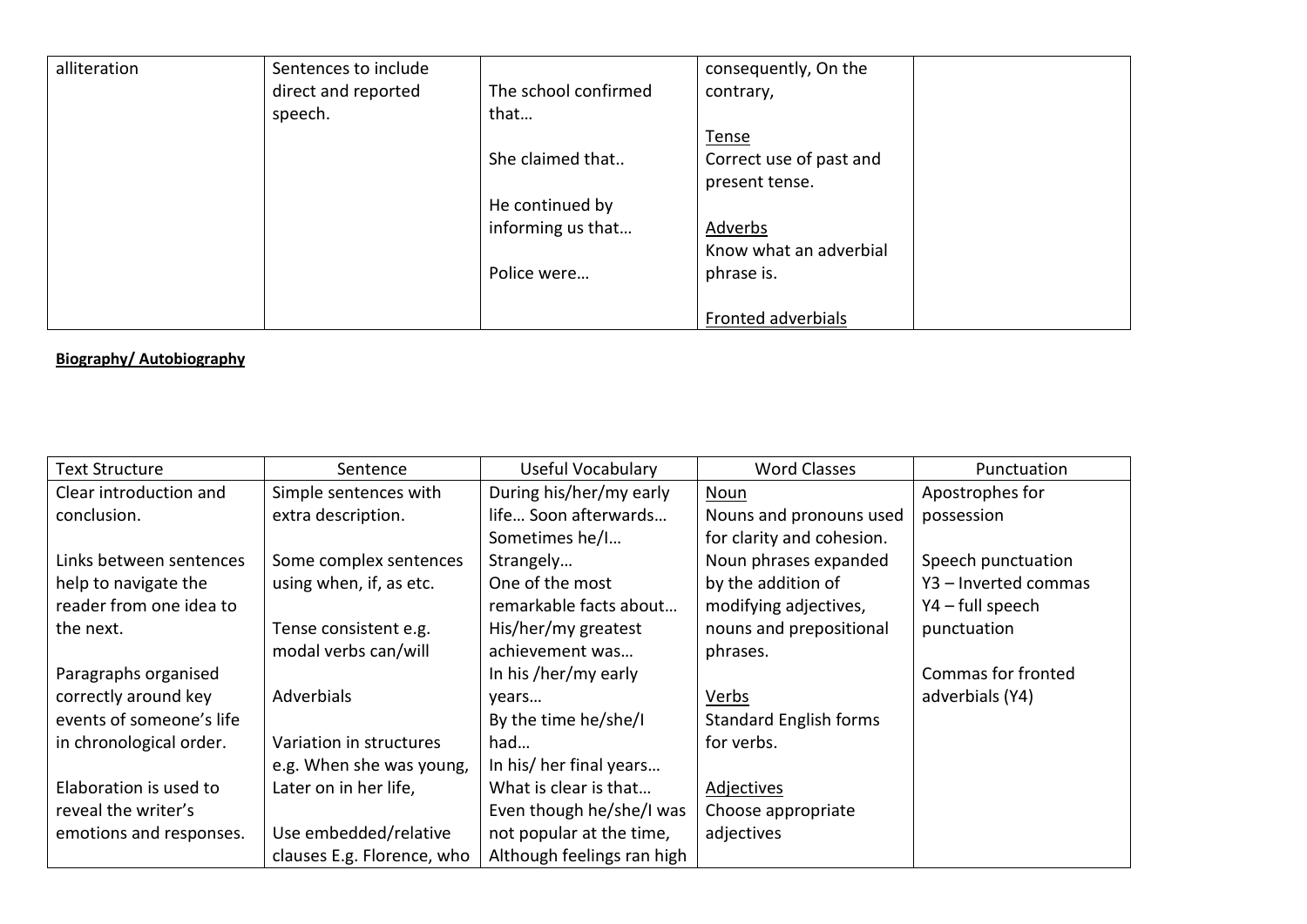| A closing statement to | worked as a nurse,        | in the community,      | Connectives/conjunctions  |  |
|------------------------|---------------------------|------------------------|---------------------------|--|
| summarise key events.  |                           | In many ways it wasn't | Use a wide range of       |  |
|                        | Include adverbs to show   | until                  | connectives. Express time |  |
|                        | how often e.g.            | He/She/I might have    | and cause (when, so,      |  |
|                        | additionally, frequently, | been                   | before, after, while,     |  |
|                        | rarely.                   | His/Her/My one regret  | because)                  |  |
|                        |                           | was(is) that           |                           |  |
|                        | Sentences build from a    |                        | Tense                     |  |
|                        | general idea to more      |                        | Correct use of past and   |  |
|                        | specific.                 |                        | present tense.            |  |
|                        |                           |                        |                           |  |
|                        | Use emotive language to   |                        | Adverbs                   |  |
|                        | show personal response    |                        | Know what an adverbial    |  |
|                        | e.g. fabulous, showcase   |                        | phrase is.                |  |
|                        | inspired her to           |                        |                           |  |
|                        |                           |                        | Fronted adverbials        |  |

#### **Letters**

| <b>Text Structure</b>      | Sentence                 | Useful Vocabulary          | <b>Word Classes</b>           | Punctuation          |
|----------------------------|--------------------------|----------------------------|-------------------------------|----------------------|
| Clear introduction stating | Simple sentences with    | While, if, as, when.       | Noun                          | Apostrophes for      |
| purpose of the letter.     | extra description.       |                            | Nouns and pronouns used       | possession           |
|                            |                          | I would like to inform you | for clarity and cohesion.     |                      |
| Links between key ideas    | Some complex sentences   | that                       | Noun phrases expanded         | Speech punctuation   |
| in the letter. Paragraphs  | using when, if, as etc.  |                            | by the addition of            | Y3 - Inverted commas |
| organised correctly into   |                          | It has come to my          | modifying adjectives,         | Y4 - full speech     |
| key ideas.                 | Variation in sentence    | attention that             | nouns and prepositional       | punctuation          |
|                            | structures e.g. While we |                            | phrases.                      |                      |
| Topic sentences.           | were at the park As we   | Thank you for              |                               | Commas for fronted   |
|                            | arrived                  |                            | Verbs                         | adverbials (Y4)      |
| All letter layout features |                          | I hope that                | <b>Standard English forms</b> |                      |
| included to fit whether    | Tense consistent e.g.    |                            | for verbs.                    |                      |
| letter is formal or        | modal verbs can/will     | As I stated earlier        |                               |                      |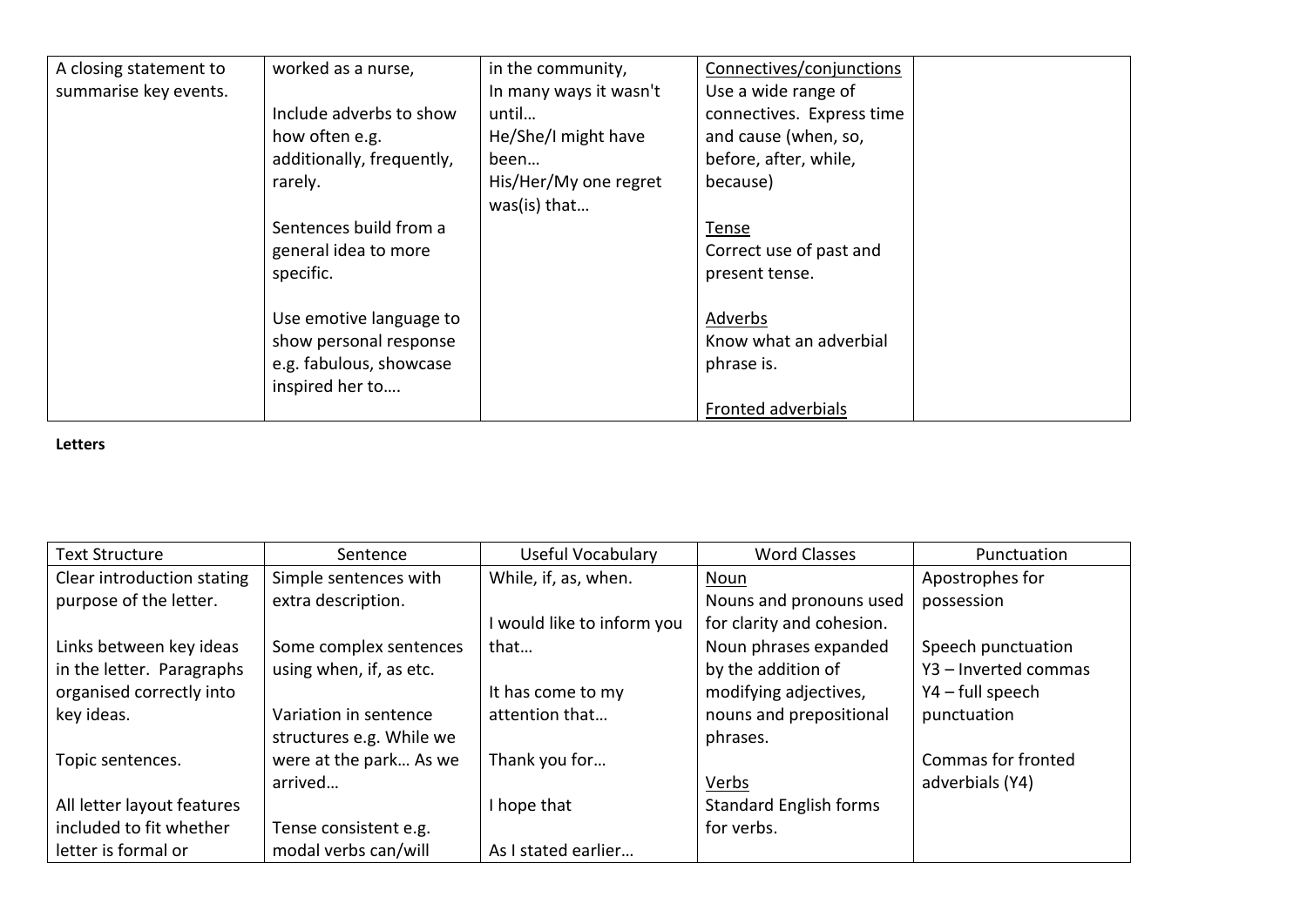| informal. |                            |                                                                                                                               | <b>Adjectives</b>                                                                                                                                                                                                 |  |
|-----------|----------------------------|-------------------------------------------------------------------------------------------------------------------------------|-------------------------------------------------------------------------------------------------------------------------------------------------------------------------------------------------------------------|--|
|           | Use embedded/relative      | Referring to                                                                                                                  | Choose appropriate                                                                                                                                                                                                |  |
|           | clauses E.g. Mrs Holt, who |                                                                                                                               | adjectives                                                                                                                                                                                                        |  |
|           | was very angry             | This is an unfortunate                                                                                                        |                                                                                                                                                                                                                   |  |
|           |                            |                                                                                                                               | Connectives/conjunctions                                                                                                                                                                                          |  |
|           | Adverbials                 | It is with regret                                                                                                             | Use a wide range of                                                                                                                                                                                               |  |
|           |                            |                                                                                                                               | connectives to express                                                                                                                                                                                            |  |
|           |                            | I would be grateful if                                                                                                        |                                                                                                                                                                                                                   |  |
|           |                            |                                                                                                                               | additional information Eg.                                                                                                                                                                                        |  |
|           |                            |                                                                                                                               |                                                                                                                                                                                                                   |  |
|           |                            |                                                                                                                               |                                                                                                                                                                                                                   |  |
|           |                            |                                                                                                                               |                                                                                                                                                                                                                   |  |
|           |                            |                                                                                                                               |                                                                                                                                                                                                                   |  |
|           |                            |                                                                                                                               |                                                                                                                                                                                                                   |  |
|           |                            | Use modal verbs to hint                                                                                                       |                                                                                                                                                                                                                   |  |
|           |                            | future action or                                                                                                              |                                                                                                                                                                                                                   |  |
|           |                            |                                                                                                                               |                                                                                                                                                                                                                   |  |
|           |                            |                                                                                                                               |                                                                                                                                                                                                                   |  |
|           |                            |                                                                                                                               |                                                                                                                                                                                                                   |  |
|           |                            |                                                                                                                               |                                                                                                                                                                                                                   |  |
|           |                            |                                                                                                                               |                                                                                                                                                                                                                   |  |
|           |                            |                                                                                                                               |                                                                                                                                                                                                                   |  |
|           |                            | It is with regret that<br>I look forward to hearing<br>from you in due course.<br>possibilities e.g. should,<br>would, could. | cause, and to add<br>In addition, for example,<br>because, due to, when, if<br>Tense<br>Correct use of past and<br>present tense.<br>Adverbs<br>Know what an adverbial<br>phrase is.<br><b>Fronted adverbials</b> |  |

### Year 4

#### **Year 4 Narrative**

| <b>Text Structure</b>                                                                     | Sentence                                                                                                                                | <b>Word Classes</b>                                                                                                                                                                                                      | Punctuation                                                 |
|-------------------------------------------------------------------------------------------|-----------------------------------------------------------------------------------------------------------------------------------------|--------------------------------------------------------------------------------------------------------------------------------------------------------------------------------------------------------------------------|-------------------------------------------------------------|
| Link between resolution<br>and ending.<br>Links between sentences<br>help to navigate the | Variation in sentence structures Eg.<br>While, although, until<br>Use embedded/relative clauses Eg.<br>Marcus, who grinned slyly at the | <b>Noun</b><br>Nouns and pronouns used for clarity and cohesion.<br>Noun phrases expanded by the addition of modifying<br>adjectives, nouns and prepositional phrases. Eg. The old<br>carved box hidden beneath the bed. | Apostrophe to<br>mark singular<br>and plural<br>possession. |
| reader from one idea to<br>the next. Eg. Contrasts in<br>mood angry mother,               | teacher<br>Include adverbs to show how often or                                                                                         | Verb<br>Standard English forms for verbs, ('we were' instead of                                                                                                                                                          | Commas after<br>fronted<br>adverbials.                      |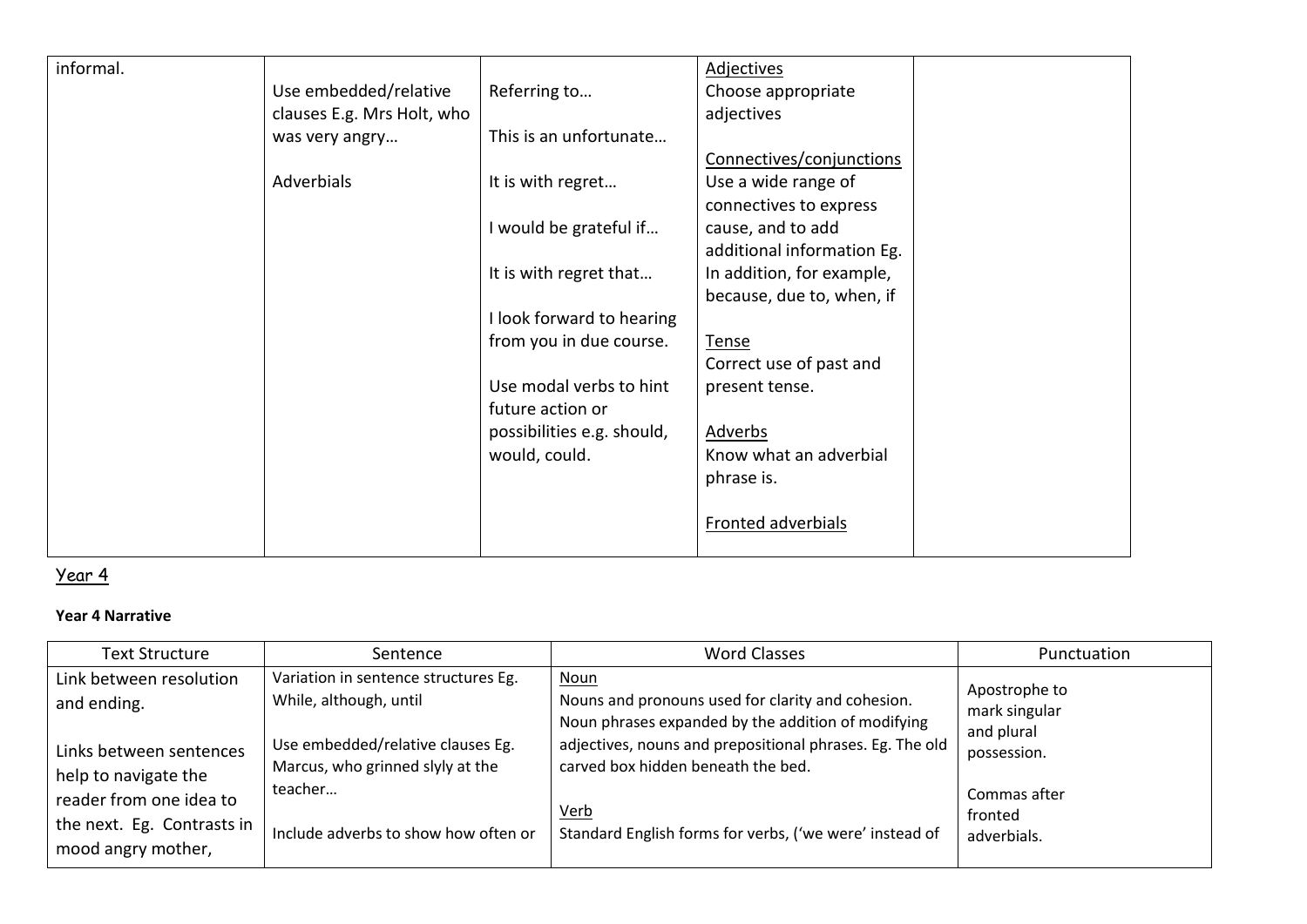| disheartened Jack                                                                                                                                                                                                                                                   | add subtlety of meaning Eg. Exactly,                                                                                                                           | 'we was' or 'I did' instead of 'I done')                                                                                                                                                                                                                                                                                                                     | Use inverted                                                                                                                                    |
|---------------------------------------------------------------------------------------------------------------------------------------------------------------------------------------------------------------------------------------------------------------------|----------------------------------------------------------------------------------------------------------------------------------------------------------------|--------------------------------------------------------------------------------------------------------------------------------------------------------------------------------------------------------------------------------------------------------------------------------------------------------------------------------------------------------------|-------------------------------------------------------------------------------------------------------------------------------------------------|
|                                                                                                                                                                                                                                                                     | suspiciously                                                                                                                                                   |                                                                                                                                                                                                                                                                                                                                                              | commas to                                                                                                                                       |
| Paragraphs organised to<br>build up to key event.<br>Repetition avoided<br>through using different<br>sentence structures and<br>ellipsis.<br>Paragraphs starting at<br>appropriate points, Eg. For a<br>new time, place, character,<br>action or for a new speaker | Tense changes appropriate; verbs may<br>refer to continuous action. Eg. Will be<br>thinking<br>Using a range of sentence openers<br>such as fronted adverbials | <b>Adjectives</b><br>Choose appropriate adjectives<br>Connectives/conjunctions<br>Use a wider range of connectives. Eg, Consequently, in<br>the end, much later on, eventually, meanwhile.<br>Tense<br>Correct use of past and present tense.<br>Adverbs<br>Know what an adverbial<br>phrase is.<br>Fronted adverbials<br>Comma after fronted<br>adverbials. | indicate direct<br>speech and use<br>full speech<br>punctuation. Eg.<br>Capital letters,<br>commas and<br>question and<br>exclamation<br>marks. |

## Explanation

| Text Structure                                          | Sentence                                          | Useful Vocabulary                  | <b>Word Classes</b>                                                                                      | Punctuation                       |
|---------------------------------------------------------|---------------------------------------------------|------------------------------------|----------------------------------------------------------------------------------------------------------|-----------------------------------|
| Describe a process in clear<br>steps.                   | Simple sentences with extra<br>description.       | This article will                  | Noun<br>Nouns and pronouns used for<br>clarity and cohesion.                                             | Apostrophes for possession.       |
| Introduction explaining the<br>process being explained. | Some complex sentences<br>using when, if, as etc. | This explanation is intended<br>to | Noun phrases expanded by<br>the addition of modifying<br>adjectives, nouns and<br>prepositional phrases. | Commas for fronted<br>adverbials. |
| Steps organised into                                    | Use embedded/relative                             | The following information          |                                                                                                          |                                   |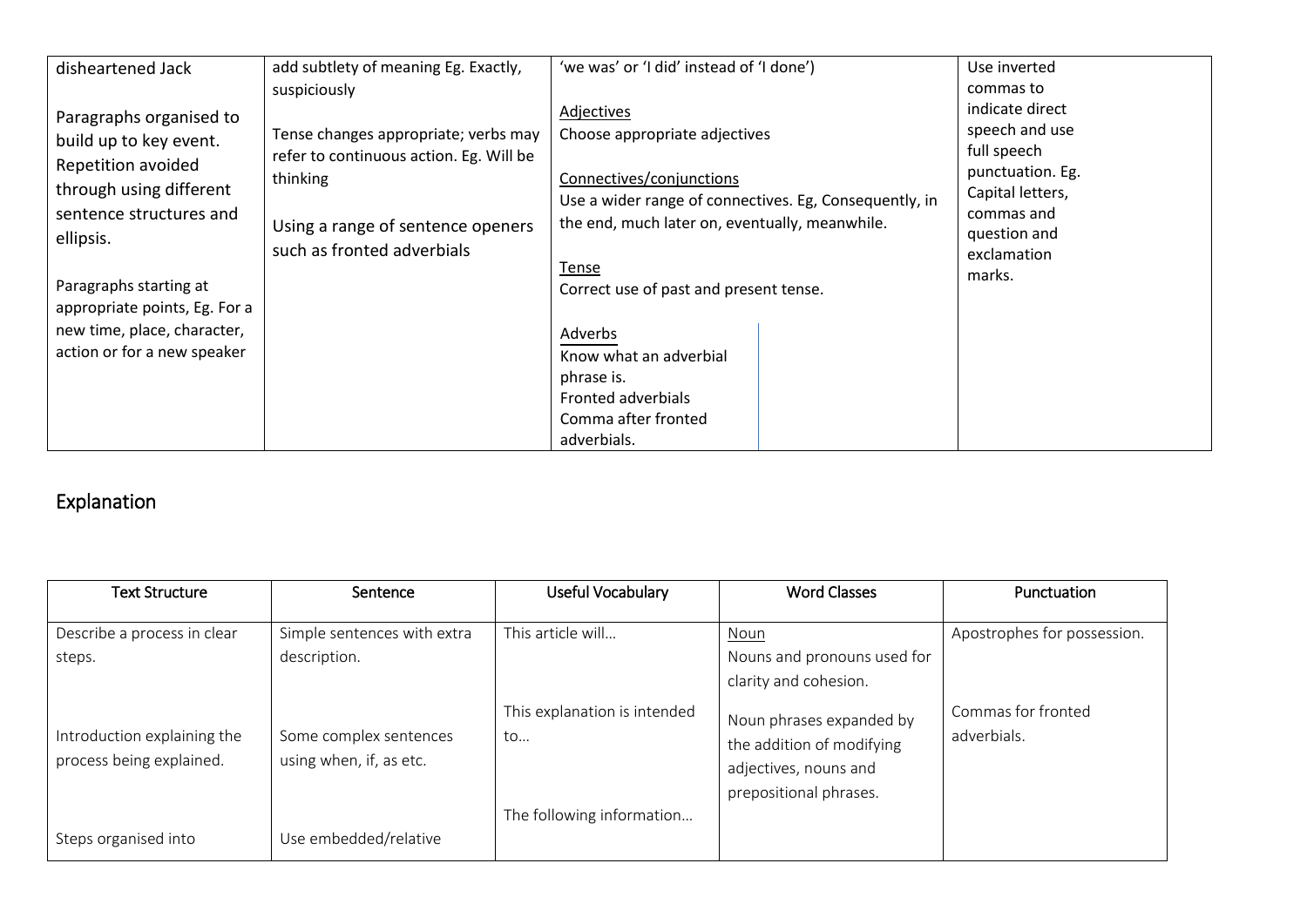| paragraphs, with a topic      | clauses e.g. The door, which |                           | Verbs                           |
|-------------------------------|------------------------------|---------------------------|---------------------------------|
| sentence, and linked details. | opens and closes, is         |                           | Standard English forms of       |
|                               | controlled by                | It can be difficult to so | verbs.                          |
|                               |                              |                           |                                 |
| Text ordered following a step |                              |                           |                                 |
| by step process.              | Fronted adverbials used      | To begin with             | <b>Adjectives</b>               |
|                               | e.g. As a result of,         |                           | Choose appropriate              |
|                               |                              |                           | adjectives to describe parts of |
|                               |                              | Before long               | the process/machinery.          |
| Closing statement relating    |                              |                           |                                 |
| back to the process being     | Adverbs e.g. frequently,     |                           |                                 |
| explained.                    | often, sometimes.            |                           |                                 |
|                               |                              | After a minute            | Connectives/conjunctions        |
|                               |                              |                           | Use causal connectives, e.g.    |
|                               | Noun phrases used to add     |                           |                                 |
|                               | detail e.g. The heavy metal  | As a result               | As a result of, because, when.  |
|                               | door                         |                           | Tense                           |
|                               |                              |                           | Mainly present tense verbs.     |
|                               |                              | This causes               |                                 |
|                               |                              |                           | <b>Adverbs</b>                  |
|                               |                              |                           |                                 |
|                               |                              |                           | Use an adverbial phrase e.g.    |
|                               |                              | This leads to             | slowly and carefully            |
|                               |                              |                           | Fronted adverbials              |
|                               |                              |                           | including commas.               |
|                               |                              | Therefore                 |                                 |
|                               |                              |                           |                                 |
|                               |                              |                           |                                 |
|                               |                              |                           | Adverbials of time and place.   |
|                               |                              |                           |                                 |
|                               |                              |                           |                                 |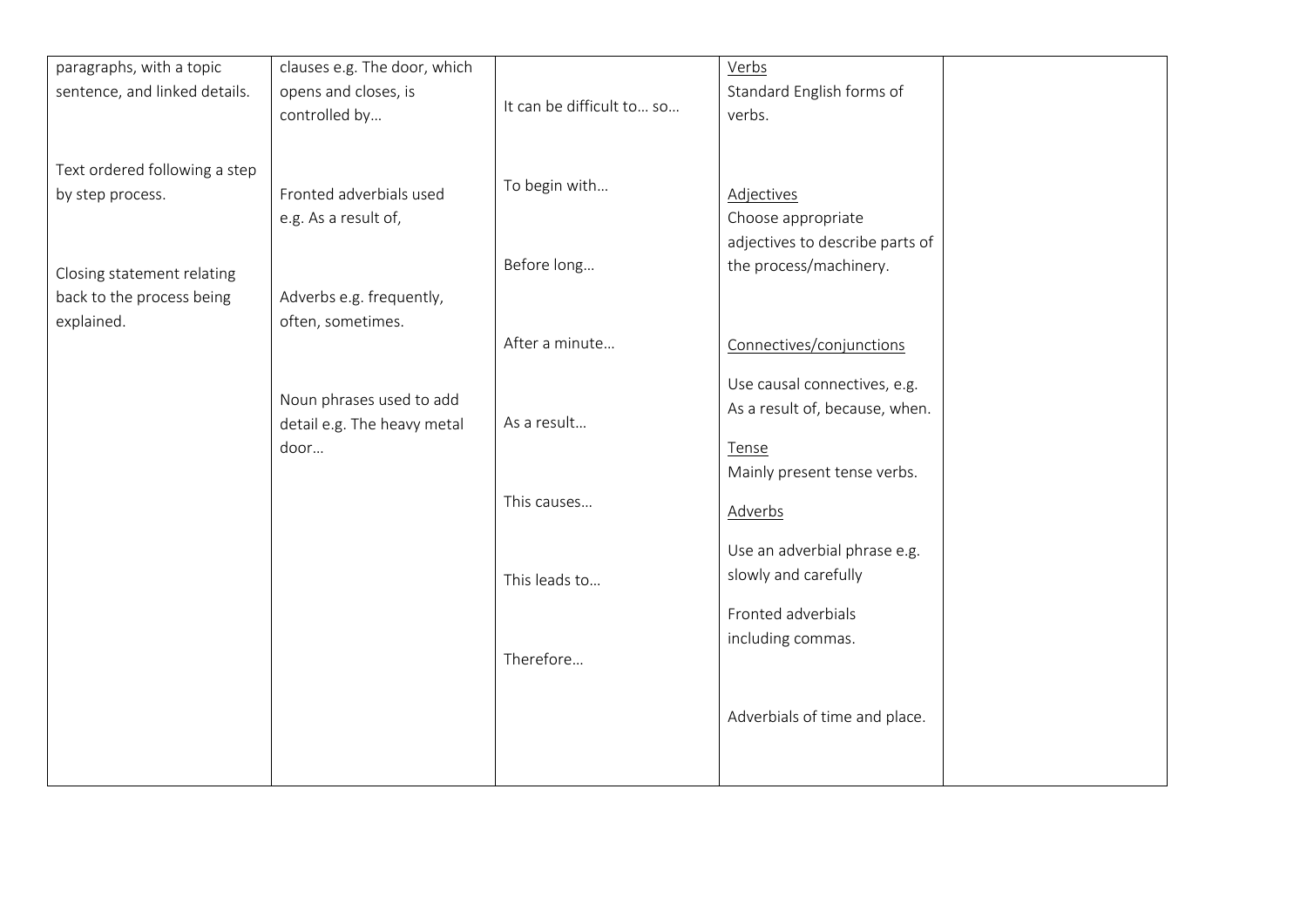#### **Persuasion - Purpose: advert, leaflet, argument**

| <b>Text Structure</b>      | Sentence                  | Useful Vocabulary            | <b>Word Classes</b>           | Punctuation             |
|----------------------------|---------------------------|------------------------------|-------------------------------|-------------------------|
| Clear introduction that    | Simple sentences with     | Surely                       | <b>Noun</b>                   | Apostrophes for         |
| states the purpose and     | extra description.        | Obviously                    | Nouns and pronouns used       | possession              |
| intended outcome.          |                           | Clearly                      | for clarity and cohesion.     |                         |
|                            | Some complex sentences    | Don't you think              |                               | Speech punctuation (eg, |
| Points about               | using when, if, as etc.   | Firstly                      | Use of second person eg,      | quote)                  |
| subject/issue              |                           | Secondly                     | you, to directly address      |                         |
|                            | Tense consistent e.g.     | Thirdly                      | the reader.                   | Y3 - Inverted commas    |
| Organised into             | modal verbs can/will      | My own view is               |                               | Y4 - full speech        |
| paragraphs                 |                           | My last point is             | Noun phrases expanded         | punctuation             |
|                            | Adverbials.               | My final point is            | by the addition of            |                         |
| Sub-headings used to       |                           | Imagine                      | modifying adjectives,         | Commas for fronted      |
| organise the points in the | Include adverbs to show   | Consider                     | nouns and prepositional       | adverbials (Y4)         |
| text.                      | how often e.g.            | Enjoy                        | phrases.                      |                         |
|                            | additionally, frequently, | I believe that               |                               |                         |
| Conclusion to reiterate    | rarely.                   | It seems to me that          | Verbs                         |                         |
| the outcome.               |                           | It is clear that             | <b>Standard English forms</b> |                         |
|                            | More complicated          | Is it any wonder that        | for verbs.                    |                         |
|                            | rhetorical questions e.g. | Furthermore                  |                               |                         |
|                            | haven't you always        | As I see it                  | <b>Adjectives</b>             |                         |
|                            | longed for a?             | Tremendous                   | Choose appropriate            |                         |
|                            |                           | I Implore you to consider    | adjectives                    |                         |
|                            |                           | <b>Extremely significant</b> |                               |                         |
|                            |                           | Inevitably                   | Connectives/conjunctions      |                         |
|                            |                           | Finally                      | Use a wide range of           |                         |
|                            |                           | In conclusion                | connectives to express        |                         |
|                            |                           | In summary                   | cause, and to add             |                         |
|                            |                           | The evidence presented       | additional information Eg.    |                         |
|                            |                           | Have you ever thought        | In addition, for example,     |                         |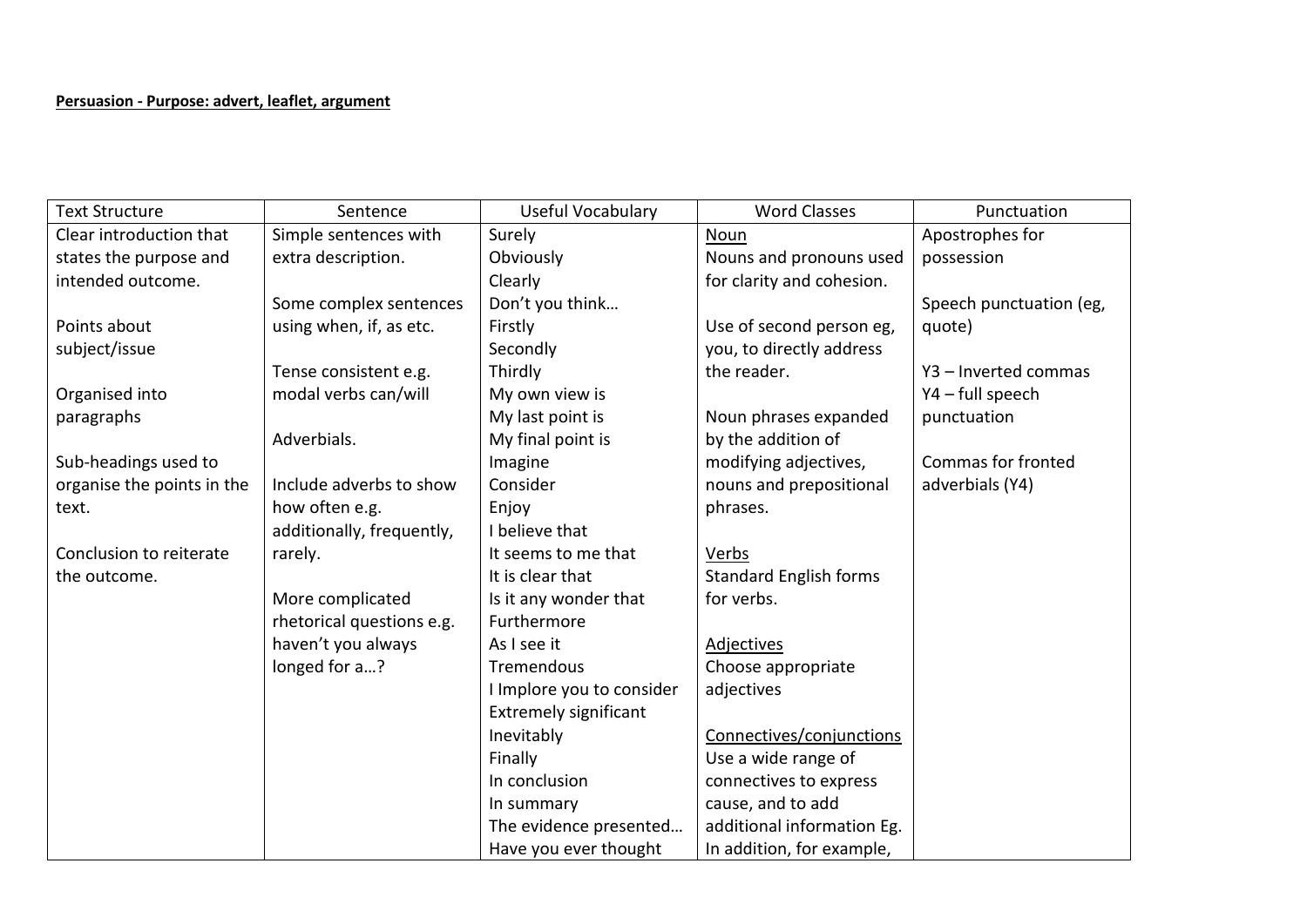|  | about?             | because, due to, when, if |  |
|--|--------------------|---------------------------|--|
|  | Do you think that? |                           |  |
|  | Fed up with?       | <b>Tense</b>              |  |
|  |                    | Correct use of past and   |  |
|  |                    | present tense.            |  |
|  |                    | Adverbs                   |  |
|  |                    | Know what an adverbial    |  |
|  |                    | phrase is.                |  |
|  |                    | Fronted adverbials        |  |

### **Balanced Arguments**

| Text Structure             | Sentence                      | Useful Vocabulary          | <b>Word Classes</b>           | Punctuation          |
|----------------------------|-------------------------------|----------------------------|-------------------------------|----------------------|
| Clear introduction and     | Variation in sentence         | will begin by              | Noun                          | Apostrophes for      |
| conclusion.                | structures e.g. Whilst        | Maybe                      | Nouns and pronouns used       | possession           |
|                            | many people claim             | Firstly                    | for clarity and cohesion.     |                      |
| Links between key ideas    |                               | Many people are            | Noun phrases expanded         | Speech punctuation   |
| in the text. Paragraphs    | Use embedded/relative         | concerned that             | by the addition of            | Y3 - Inverted commas |
| organised correctly into   | clauses, e.g. It is perfectly | I wonder                   | modifying adjectives,         | Y4 - full speech     |
| key ideas.                 | clear, however, that          | Sometimes                  | nouns and prepositional       | punctuation          |
|                            |                               | It could be argued that    | phrases.                      |                      |
| Subheadings to organise    | Include adverbs to show       | Therefore                  |                               | Commas for fronted   |
| the text.                  | how often e.g.                | My overall                 | Verbs                         | adverbials (Y4)      |
|                            | additionally, frequently,     | feeling/opinion is         | <b>Standard English forms</b> |                      |
| Topic sentences.           | rarely.                       | An example of this is      | for verbs.                    |                      |
|                            |                               | It is clear that           |                               |                      |
| Organise opposing points   | Tense consistent e.g.         | This piece of writing will | <b>Adjectives</b>             |                      |
| appropriately (either for, | modal verbs could/might       | feel convinced             | Choose appropriate            |                      |
| against, for against,      |                               | intend to                  | adjectives                    |                      |
| Or                         | Start sentences with          | On the other hand          |                               |                      |
| Fors with elaboration      | verbs e.g. imagine,           | In addition                | Connectives/conjunctions      |                      |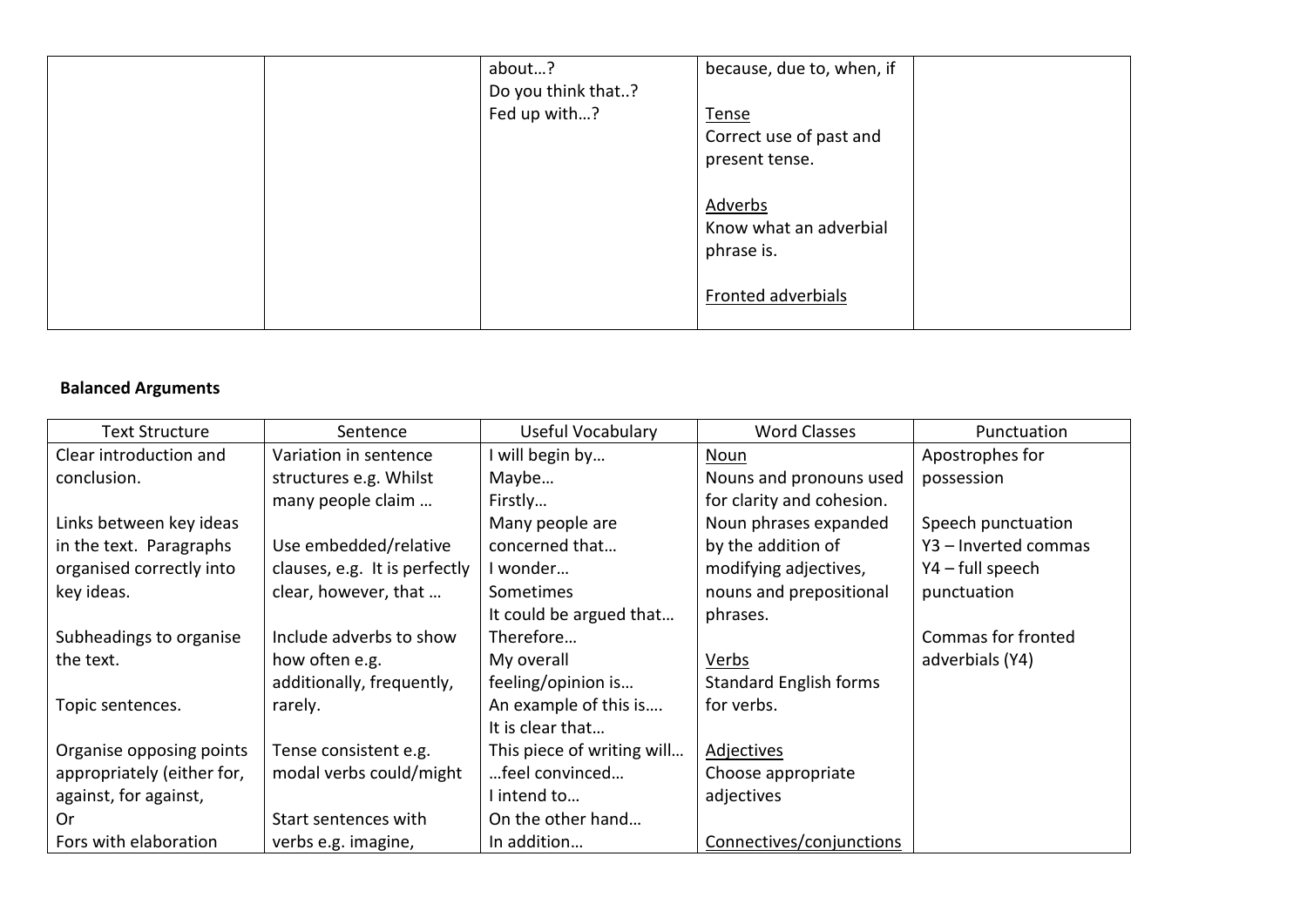| followed by against with | consider, enjoy.          | It is surprising that   | Use a wide range of        |  |
|--------------------------|---------------------------|-------------------------|----------------------------|--|
| elaboration).            |                           | On balance              | connectives for additional |  |
|                          | Rhetorical questions e.g. | Finally I would like to | information e.g.           |  |
|                          | Have you ever considered  | add                     | Furthermore, additionally, |  |
|                          | the impact of?            | My next point concerns  | on the other hand,         |  |
|                          |                           | Furthermore             | consequently, On the       |  |
|                          |                           | Having looked at both   | contrary,                  |  |
|                          |                           | sides, I thinkbecause   |                            |  |
|                          |                           | Having considered the   | <u>Tense</u>               |  |
|                          |                           | arguments for and       | Correct use of past and    |  |
|                          |                           | against Whilst          | present tense.             |  |
|                          |                           |                         |                            |  |
|                          |                           |                         | Adverbs                    |  |
|                          |                           |                         | Know what an adverbial     |  |
|                          |                           |                         | phrase is.                 |  |
|                          |                           |                         |                            |  |
|                          |                           |                         | Fronted adverbials         |  |

### Year 5 and 6

## Year 5/6 Narrative

| <b>Text Structure</b>                                                                                                                      | Sentence                                                                                                                  | <b>Word Classes</b>                                                                           | Punctuation                                                |
|--------------------------------------------------------------------------------------------------------------------------------------------|---------------------------------------------------------------------------------------------------------------------------|-----------------------------------------------------------------------------------------------|------------------------------------------------------------|
| The story is well constructed, based<br>on planning and raises intrigue.<br>Sequence of plot may be disrupted<br>for effect e.g. flashback | Viewpoint is well controlled and<br>precise<br>e.g. Maggie stared dejectedly at the<br>floor; her last chance had slipped | Noun<br>Expanded noun phrases are included<br>to convey complicated information<br>concisely. | Use a wide range of punctuation<br>throughout the writing: |
|                                                                                                                                            | from her grasp.                                                                                                           |                                                                                               | Full Stops                                                 |
| Opening and resolution shape the                                                                                                           |                                                                                                                           | Verbs                                                                                         | Commas in lists                                            |
|                                                                                                                                            | Modifiers are used to intensify or                                                                                        |                                                                                               |                                                            |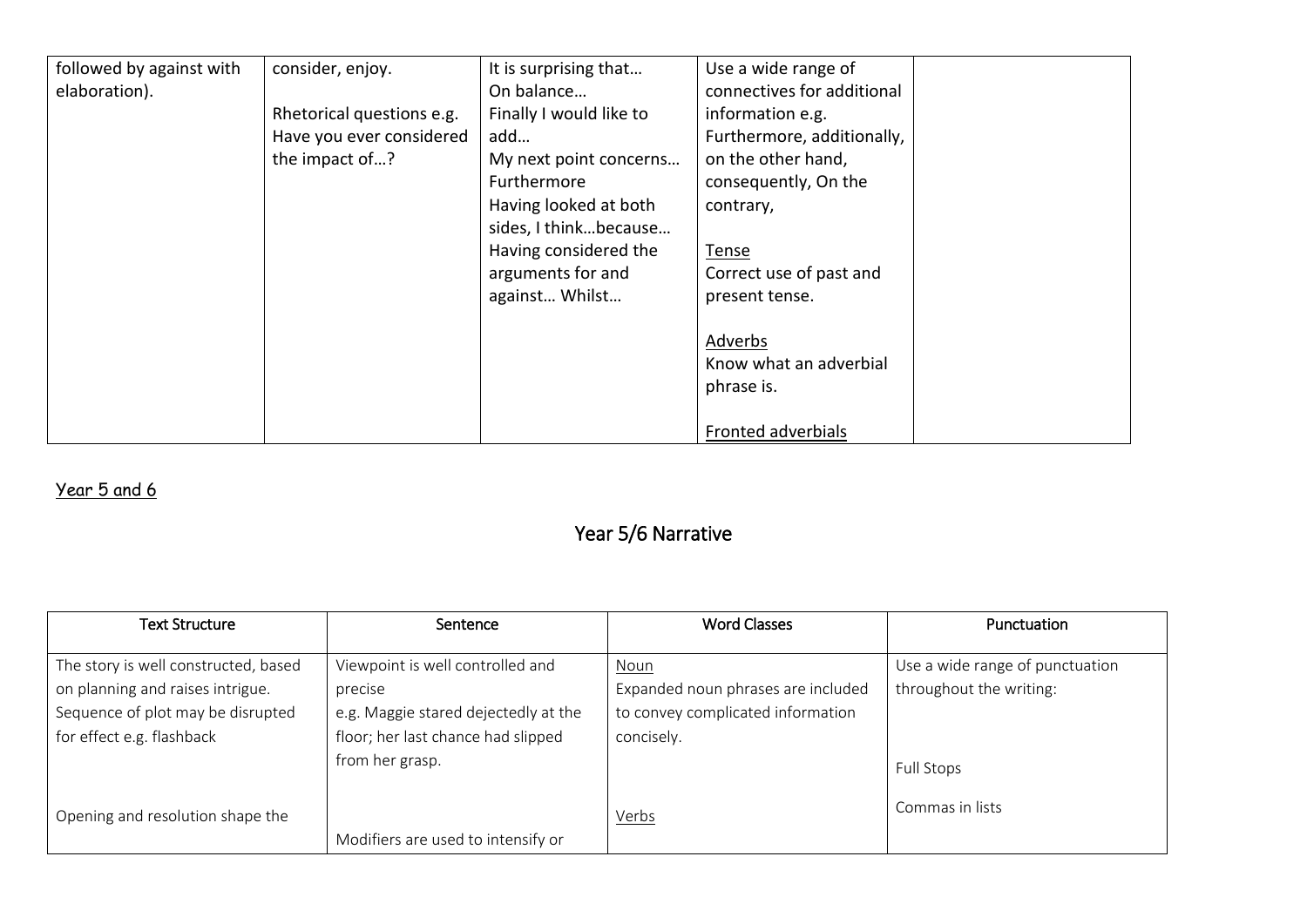| story                                 | qualify                               | Use modal and perfect verb forms.       | Exclamation and question marks  |
|---------------------------------------|---------------------------------------|-----------------------------------------|---------------------------------|
|                                       | e.g. insignificant amount,            |                                         |                                 |
|                                       |                                       |                                         | Apostrophes (for possession and |
|                                       | exceptionally                         | Prefixes for verbs; dis, de, mis, over, | contraction)                    |
| Structural features of narrative are  |                                       | ise, ify.                               |                                 |
| included e.g. repetition for effect   |                                       |                                         | Commas for clarity              |
|                                       | Sentence length and type varied       |                                         |                                 |
|                                       | according to purpose.                 | Convert adjectives in verbs using       | <b>Inverted Commas</b>          |
|                                       |                                       | suffixes; ate, ise, ify.                |                                 |
| Paragraphs varied in length and       |                                       |                                         | Hyphens                         |
| structure.                            |                                       |                                         | <b>Brackets</b>                 |
|                                       | Vocabulary used to support formality  |                                         |                                 |
|                                       | and tone, audience and purpose        | <b>Adjectives</b>                       | Dashes                          |
| Pronouns used to hide the doer of the | including subjunctive form.           | Choose appropriate adjectives to        |                                 |
| action e.g. it crept into the woods   |                                       | describe characters, settings and       | Colons                          |
|                                       |                                       | atmosphere.                             |                                 |
|                                       | Wide range of subordinate and         |                                         | Semi-colons                     |
|                                       | coordinating (FANBOYS) connectives    |                                         |                                 |
| Dialogue is used to move the action   | e.g. whilst, until, despite.          | Connectives/conjunctions                |                                 |
| on and heighten empathy for central   |                                       |                                         |                                 |
| character                             |                                       | Use a wide range of connectives,        |                                 |
|                                       |                                       | varying their position in a sentence.   |                                 |
|                                       | Embedded subordinate clauses          |                                         |                                 |
| Deliberate ambiguity is set up in the | (including relative clauses) are used |                                         |                                 |
| mind of the reader until later in the | for economy or emphasis               |                                         |                                 |
| text                                  |                                       | Tense                                   |                                 |
|                                       |                                       | Change tense according to features of   |                                 |
|                                       | Fronted adverbials used to clarify    | the genre.                              |                                 |
|                                       |                                       |                                         |                                 |
|                                       | writer's position                     |                                         |                                 |
|                                       | e.g. As a consequence of his selfish  | <b>Adverbs</b>                          |                                 |
|                                       | actions                               |                                         |                                 |
|                                       |                                       | Use an adverbial phrase.                |                                 |
|                                       |                                       |                                         |                                 |
|                                       | Active and passive                    |                                         |                                 |
|                                       |                                       |                                         |                                 |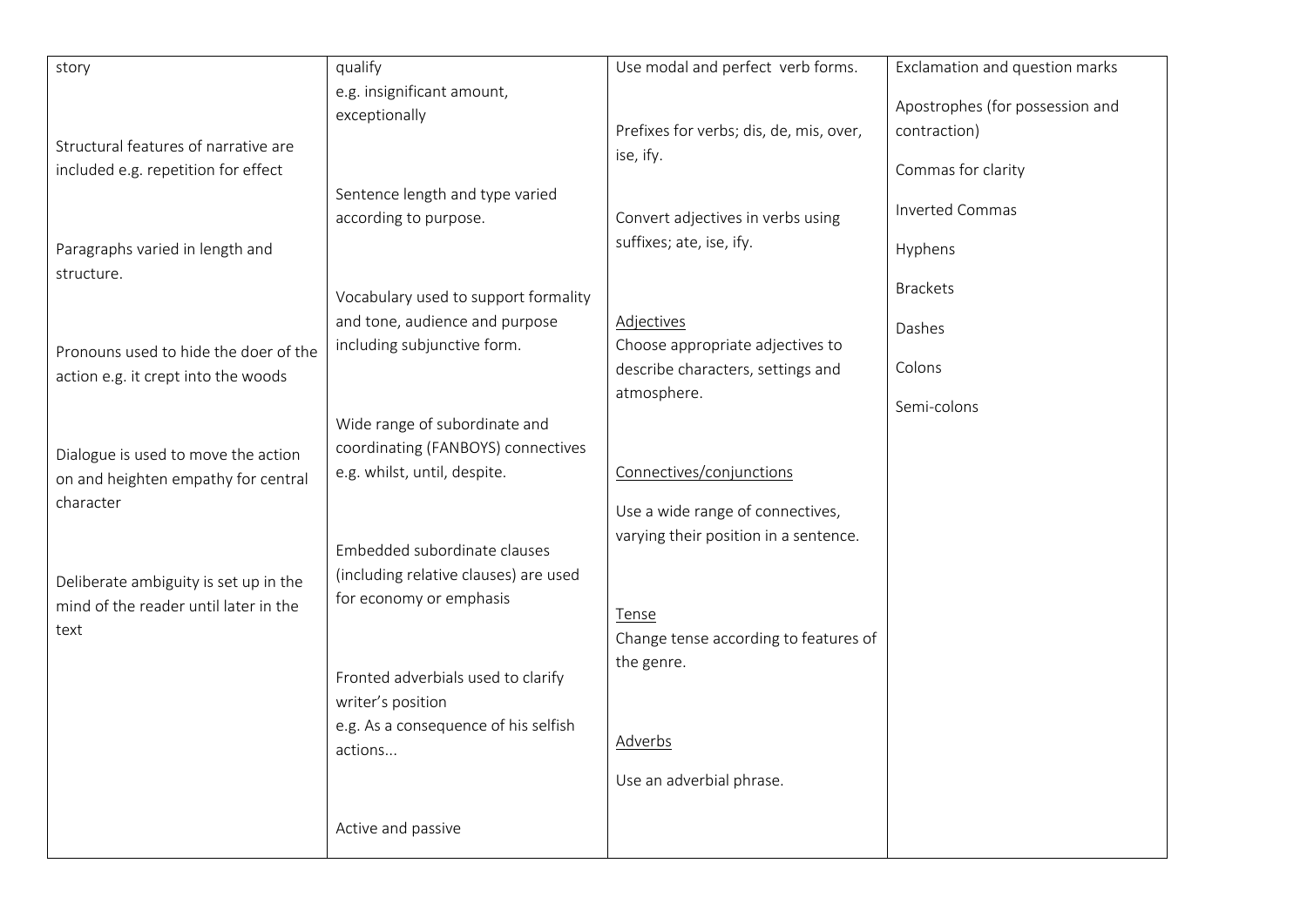| voice used deliberately to heighten                                                                                          | Fronted adverbials                                                                                                 |  |
|------------------------------------------------------------------------------------------------------------------------------|--------------------------------------------------------------------------------------------------------------------|--|
| engagement.                                                                                                                  | including commas.                                                                                                  |  |
| e.g. the ring was removed from the                                                                                           |                                                                                                                    |  |
| drawer                                                                                                                       |                                                                                                                    |  |
|                                                                                                                              | Adverbials of time, place and number.                                                                              |  |
| Figurative language used to build up<br>description e.g. everyone charged like<br>a deer pack under threat                   | Link ideas within and across<br>paragraphs using cohesive devices<br>such as adverbials, pronouns and<br>synonyms. |  |
| Complex noun phrases used to add<br>detail e.g. The distinctive sapphire<br>ring is slowly removed from her<br>slender hand. |                                                                                                                    |  |
| Prepositional phrases used cleverly.<br>e.g. In the messy scramble for the<br>bag.                                           |                                                                                                                    |  |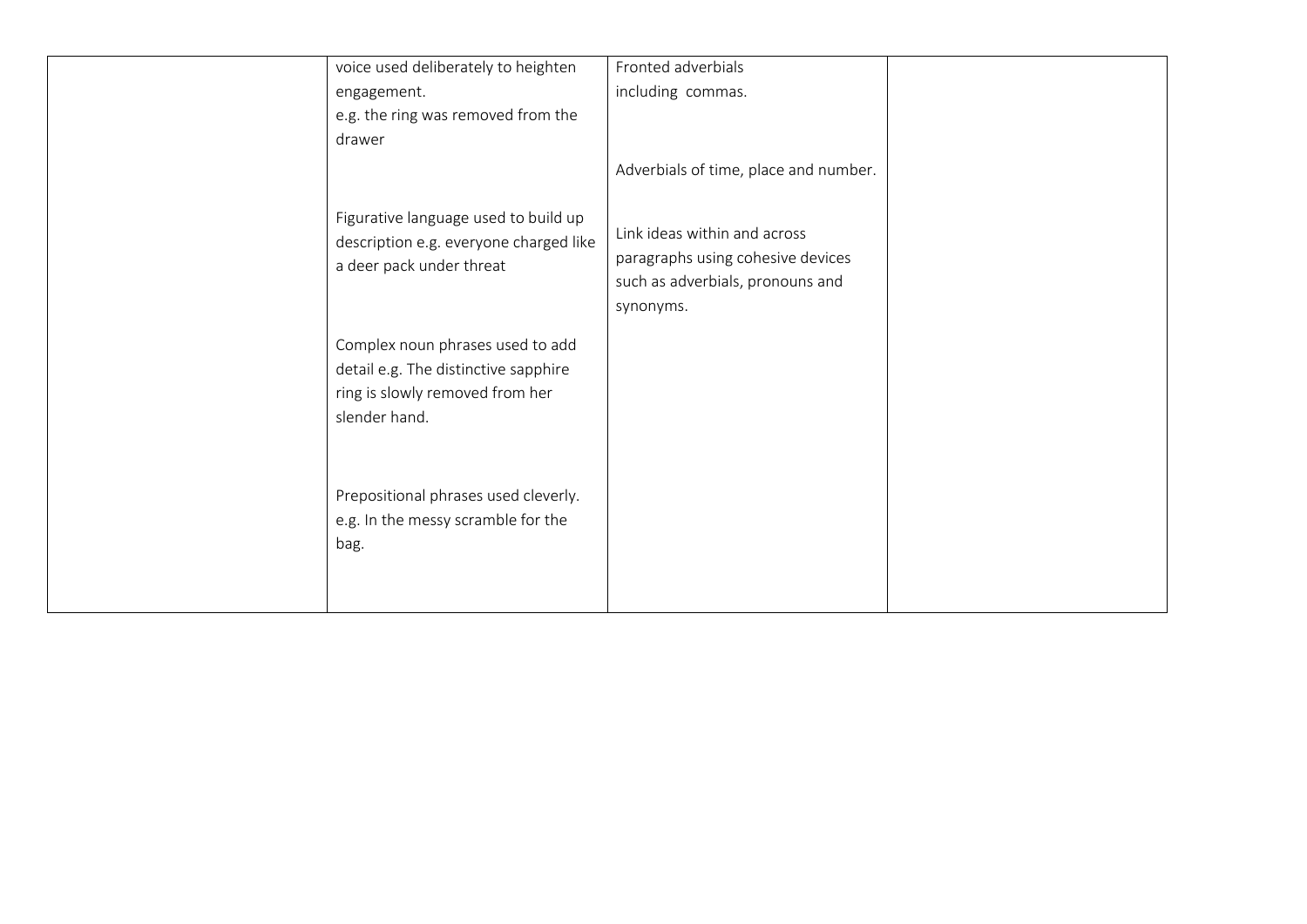### Year 5/6 Instructions

| <b>Text Structure</b>                                                    | Sentence                                                                                          | <b>Useful Vocabulary</b> | <b>Word Classes</b>                                               | Punctuation                                             |
|--------------------------------------------------------------------------|---------------------------------------------------------------------------------------------------|--------------------------|-------------------------------------------------------------------|---------------------------------------------------------|
| A set of ingredients and                                                 | Wide range of subordinate                                                                         | Don't forget to          | Noun                                                              | Use a wide range of                                     |
| equipment needed are                                                     | connectives                                                                                       |                          | Expanded noun phrases are                                         | punctuation throughout the                              |
| outlined clearly.                                                        | e.g. whilst, until, despite.                                                                      |                          | included to convey                                                | writing:                                                |
|                                                                          | Modifiers are used to<br>intensify or qualify                                                     | Be careful of            | complicated information<br>concisely.                             |                                                         |
| Organised into clear points                                              | e.g. insignificant amount,                                                                        |                          |                                                                   | <b>Full Stops</b>                                       |
| denoted by time.                                                         | exceptionally.                                                                                    | Don't worry about        | Verbs                                                             | Commas in lists                                         |
| Sentences include<br>precautionary advice e.g. Be                        | Sentence length and type                                                                          | Concentrate on           | Use modal and perfect verb<br>forms.                              | Exclamation and question<br>marks                       |
| careful not to over whisk as it<br>will turn into butter.                | varied according to purpose.                                                                      | At this point            | Prefixes for verbs; dis, de,<br>mis, over, ise, ify.              | Apostrophes (for possession<br>and contraction)         |
| Friendly tips/suggestions are<br>included to heighten the<br>engagement. | Fronted adverbials use to<br>clarify writers position e.g. If<br>the temperature gets too<br>high | Whilst that is           | Convert adjectives in verbs<br>using suffixes; ate, ise, ify.     | Commas for clarity<br><b>Inverted Commas</b><br>Hyphens |
| e.g. This dish is served best<br>with a dash of nutmeg.                  | Complex noun phrases used                                                                         | Focus on                 | <b>Adjectives</b><br>Choose appropriate                           | <b>Brackets</b><br>Dashes                               |
| Can write accurate<br>instructions for complicated                       | to add detail e.g. The golden<br>pastry can be decorated with<br>smaller pastry petals.           | Try to make sure that    | adjectives to describe<br>characters, settings and<br>atmosphere. | Colons<br>Semi-colons                                   |
| processes.                                                               | Prepositional phrases used                                                                        | When you do, don't       |                                                                   |                                                         |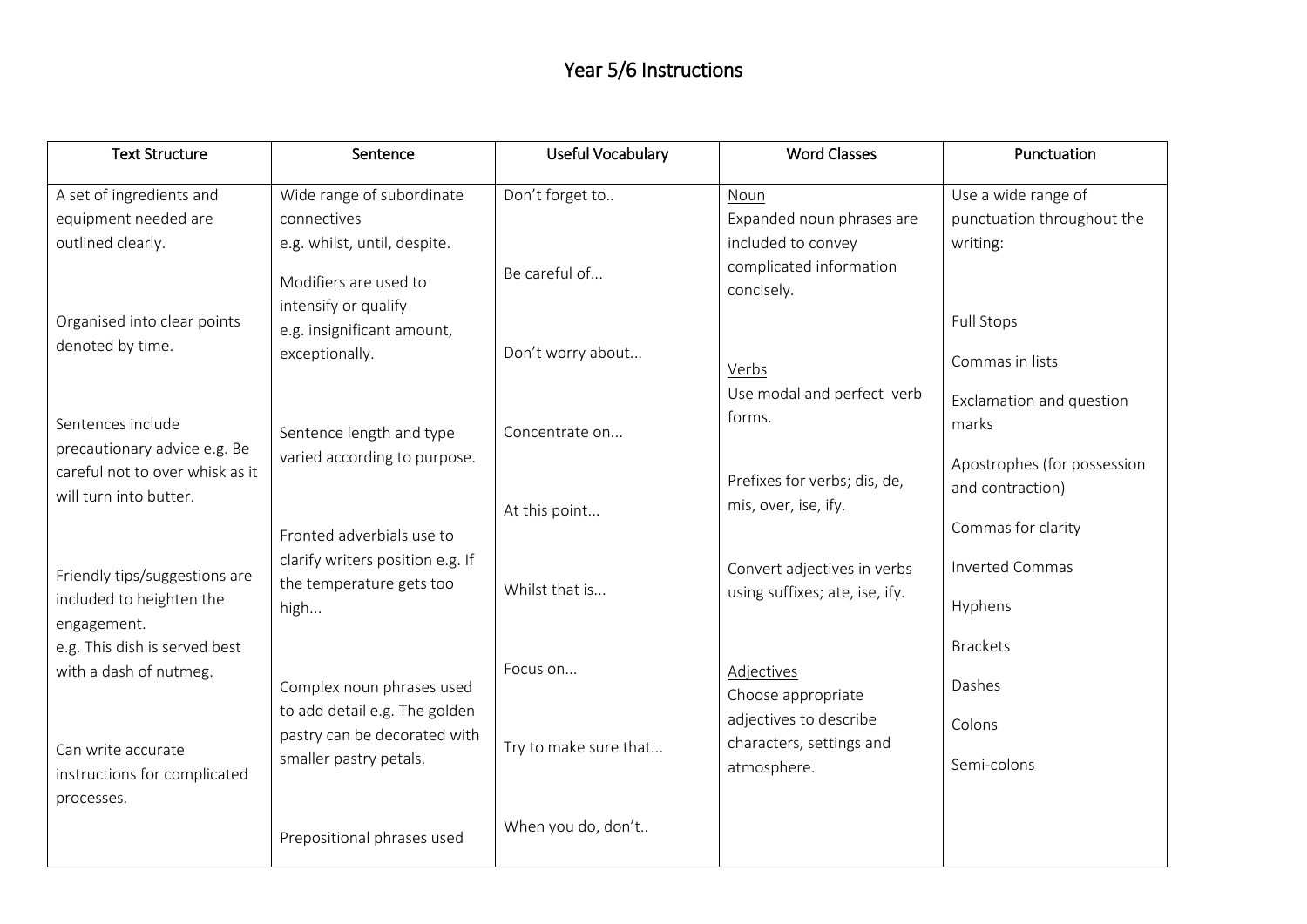| Can write imaginative        | cleverly e.g. In the event of |                           | Connectives/conjunctions      |  |
|------------------------------|-------------------------------|---------------------------|-------------------------------|--|
| instructions using flair and | overcooking                   |                           |                               |  |
| humour.                      |                               | I would suggest           | Use a wide range of           |  |
|                              |                               |                           | connectives, varying their    |  |
|                              |                               |                           | position in a sentence.       |  |
|                              |                               | Many people at this stage |                               |  |
|                              |                               |                           |                               |  |
|                              |                               |                           | Tense                         |  |
|                              |                               |                           | Change tense according to     |  |
|                              |                               |                           | features of the genre.        |  |
|                              |                               |                           |                               |  |
|                              |                               |                           |                               |  |
|                              |                               |                           |                               |  |
|                              |                               |                           | Adverbs                       |  |
|                              |                               |                           | Use an adverbial phrase.      |  |
|                              |                               |                           |                               |  |
|                              |                               |                           |                               |  |
|                              |                               |                           |                               |  |
|                              |                               |                           | Fronted adverbials            |  |
|                              |                               |                           | including commas.             |  |
|                              |                               |                           |                               |  |
|                              |                               |                           |                               |  |
|                              |                               |                           | Adverbials of time, place and |  |
|                              |                               |                           | number.                       |  |
|                              |                               |                           |                               |  |
|                              |                               |                           |                               |  |
|                              |                               |                           | Link ideas within and across  |  |
|                              |                               |                           | paragraphs using cohesive     |  |
|                              |                               |                           | devices such as adverbials,   |  |
|                              |                               |                           | pronouns and synonyms.        |  |
|                              |                               |                           |                               |  |
|                              |                               |                           |                               |  |
|                              |                               |                           |                               |  |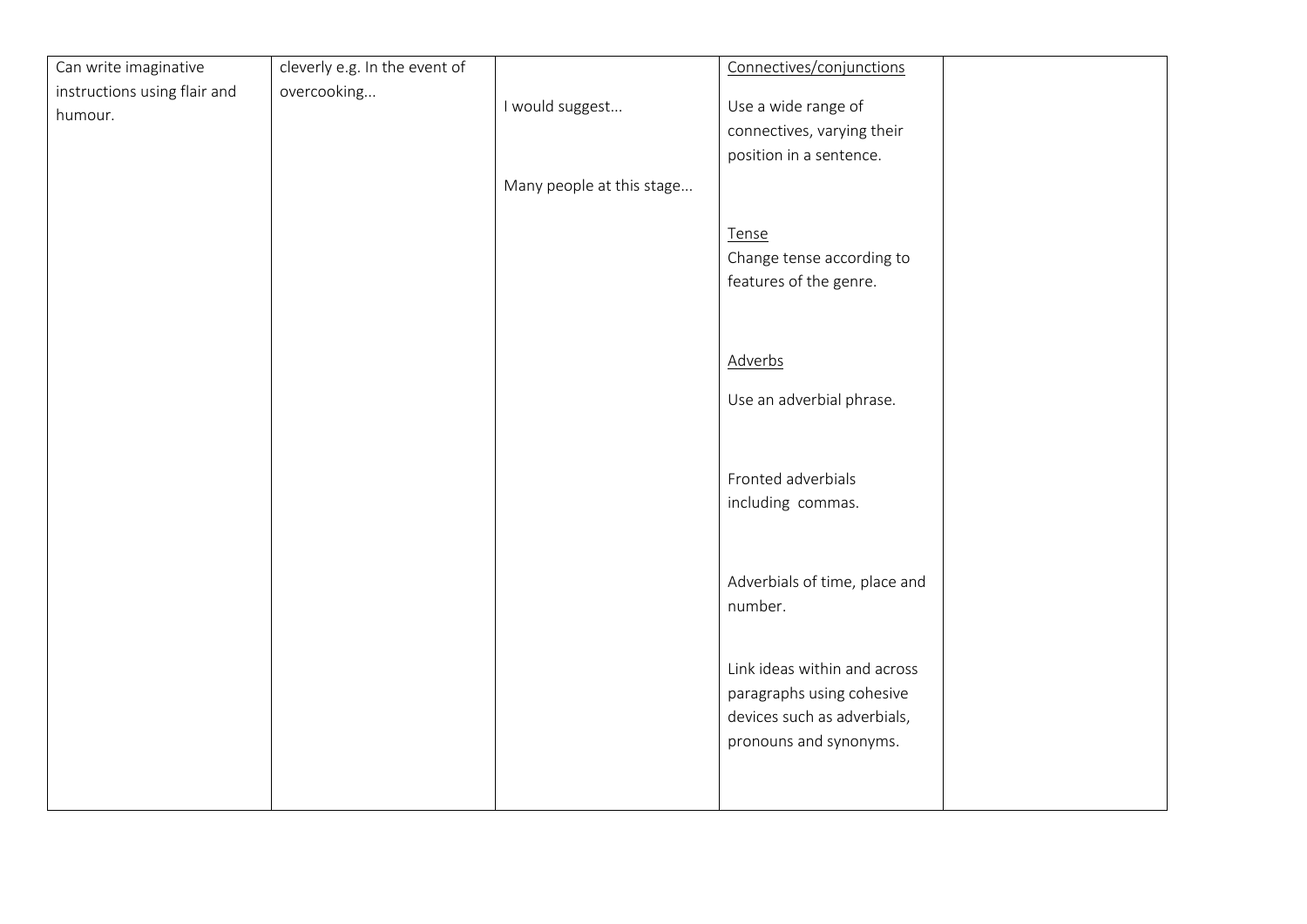## Year 5/6 Recount: experiences, diary, police reports, sports reports

| <b>Text Structure</b>          | Sentence                      | <b>Useful Vocabulary</b>        | <b>Word Classes</b>            | Punctuation                 |
|--------------------------------|-------------------------------|---------------------------------|--------------------------------|-----------------------------|
| Developed introduction and     | Sentence length and type      | As it happened                  | Noun                           | Use a wide range of         |
| conclusion including           | varied according to purpose.  |                                 | Expanded noun phrases are      | punctuation throughout the  |
| elaborated personal            |                               |                                 | included to convey             | writing:                    |
| response.                      |                               | As a result of                  | complicated information        |                             |
|                                | Active and passive voice used |                                 | concisely.                     |                             |
|                                | deliberately to heighten      |                                 |                                | <b>Full Stops</b>           |
| Description of events are      | engagement.                   | Consequently                    |                                |                             |
| detailed and engaging.         | e.g. Giraffes left the        |                                 | Verbs                          | Commas in lists             |
|                                | enclosure.                    |                                 | Use modal and perfect verb     | Exclamation and question    |
|                                |                               | Subsequently                    | forms.                         | marks                       |
| The information is organized   |                               |                                 |                                |                             |
| chronologically with clear     | Wide range of subordinate     |                                 | Prefixes for verbs; dis, de,   | Apostrophes (for possession |
| signals to the reader about    | connectives                   | Unlike the rest of the group, I | mis, over, ise, ify.           | and contraction)            |
| time, place and personal       | e.g. whilst, until, despite.  | felt                            |                                | Commas for clarity          |
| response.                      |                               |                                 |                                |                             |
|                                |                               |                                 | Convert adjectives in verbs    | <b>Inverted Commas</b>      |
|                                | Verb forms are controlled and | In a flash                      | using suffixes; ate, ise, ify. | Hyphens                     |
| Purpose of the recount an      | precise e.g. It would be      |                                 |                                |                             |
| experience revealing the       | regrettable if the wild life  |                                 |                                | <b>Brackets</b>             |
| writer's perspective.          | funds come to an end.         | Presently                       | Adjectives                     | Dashes                      |
|                                |                               |                                 | Choose appropriate             |                             |
|                                |                               | Meanwhile                       | adjectives to describe         | Colons                      |
| The report is well constructed | Modifiers are used to         |                                 | characters, settings and       | Semi-colons                 |
| and answers the readers        | intensify or qualify e.g.     |                                 | atmosphere.                    |                             |
| questions.                     | insignificant amount,         | In conclusion                   |                                |                             |
|                                | exceptionally                 |                                 |                                |                             |
|                                |                               |                                 |                                |                             |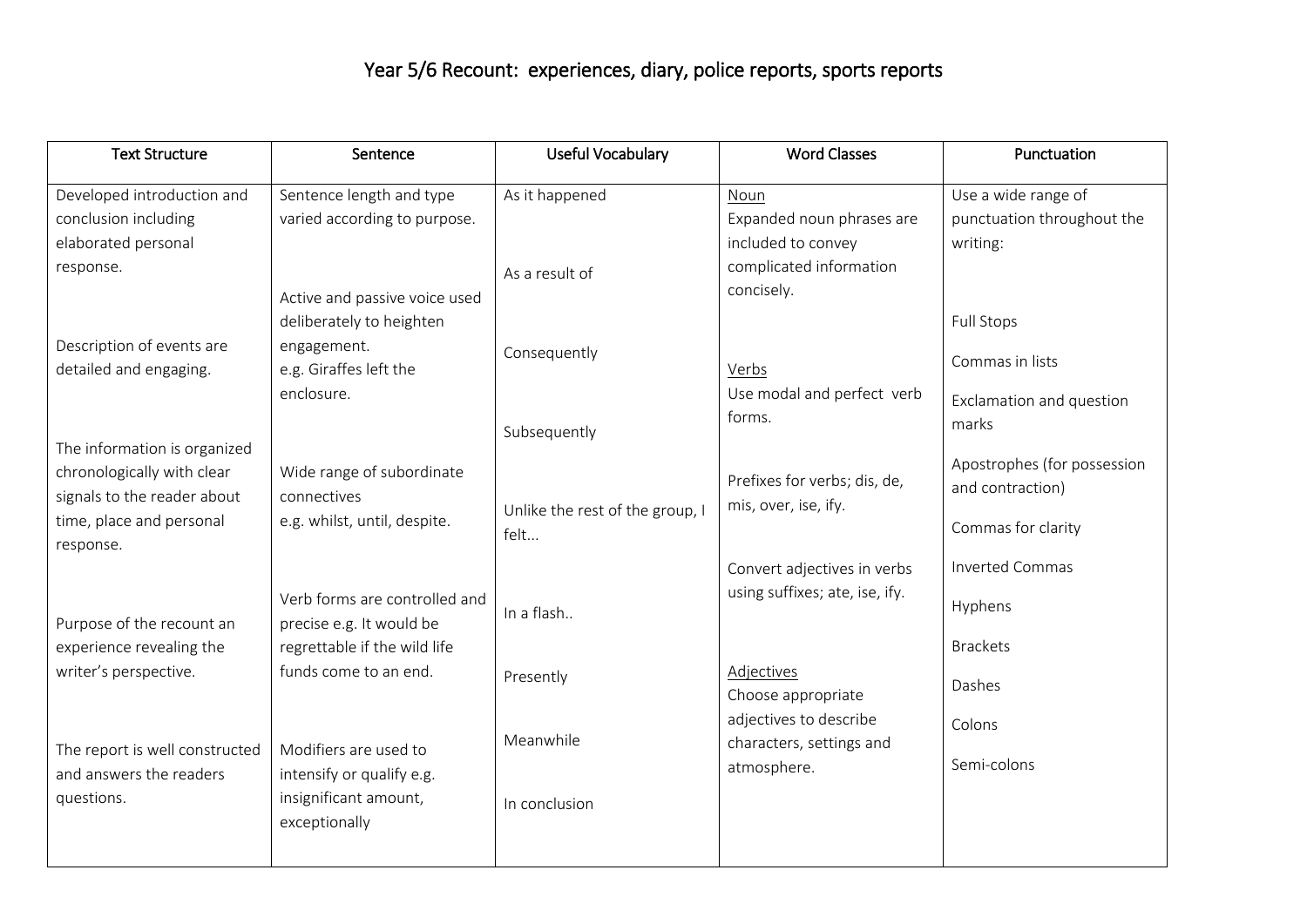| The writer understands the                                                                                |                                                                                                                                                                                                                                             | The experience overall | Connectives/conjunctions                                                                                                                                                  |  |
|-----------------------------------------------------------------------------------------------------------|---------------------------------------------------------------------------------------------------------------------------------------------------------------------------------------------------------------------------------------------|------------------------|---------------------------------------------------------------------------------------------------------------------------------------------------------------------------|--|
| impact and thinks about the                                                                               |                                                                                                                                                                                                                                             |                        |                                                                                                                                                                           |  |
| response.                                                                                                 | Fronted adverbials use to                                                                                                                                                                                                                   |                        | Use a wide range of                                                                                                                                                       |  |
|                                                                                                           | clarify writers position                                                                                                                                                                                                                    |                        | connectives, varying their                                                                                                                                                |  |
|                                                                                                           |                                                                                                                                                                                                                                             |                        |                                                                                                                                                                           |  |
| Information is prioritized<br>according to importance and<br>a frame of response set up for<br>the reply. | e.g. As a consequence of their<br>actions<br>Complex noun phrases used<br>to add detail e.g. The fragile<br>eggs are slowly removed from<br>the large mother hen.<br>Prepositional phrases used<br>cleverly.<br>e.g. In the event of a fire |                        | position in a sentence.<br>Tense<br>Change tense according to<br>features of the genre.<br>Adverbs<br>Use an adverbial phrase.<br>Fronted adverbials<br>including commas. |  |
|                                                                                                           |                                                                                                                                                                                                                                             |                        | Adverbials of time, place and<br>number.                                                                                                                                  |  |
|                                                                                                           |                                                                                                                                                                                                                                             |                        | Link ideas within and across<br>paragraphs using cohesive<br>devices such as adverbials,<br>pronouns and synonyms.                                                        |  |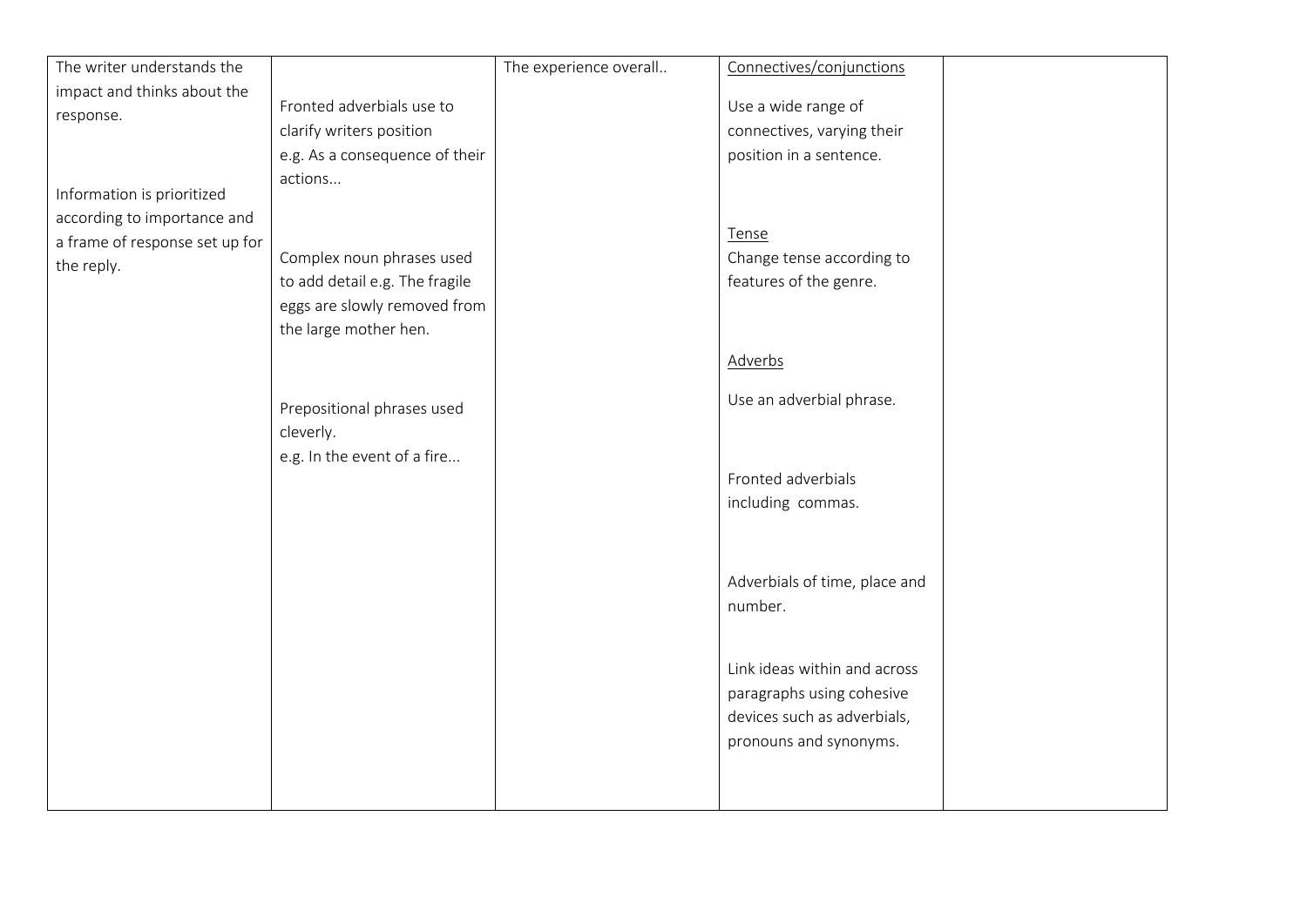| <b>Text Structure</b>           | Sentence                      | <b>Useful Vocabulary</b>    | <b>Word Classes</b>            | Punctuation                 |
|---------------------------------|-------------------------------|-----------------------------|--------------------------------|-----------------------------|
| Developed introduction and      | Sentence length and type      | The purpose of this         | Noun                           | Use a wide range of         |
| conclusion using all the layout | varied according to purpose.  | report/article is to        | Expanded noun phrases are      | punctuation throughout the  |
| features.                       |                               |                             | included to convey             | writing:                    |
|                                 |                               |                             | complicated information        |                             |
|                                 | Active and passive voice used | The information presented   | concisely.                     |                             |
| Description of the              | deliberately to heighten      | will                        |                                | <b>Full Stops</b>           |
| phenomenon is technical and     | engagement.                   |                             |                                |                             |
| accurate.                       | e.g. The eggs were removed    |                             | Verbs                          | Commas in lists             |
|                                 | from the beach.               | Some experts believe        | Use modal and perfect verb     | Exclamation and question    |
|                                 |                               |                             | forms.                         | marks                       |
| Generalised sentences are       |                               |                             |                                |                             |
| used to categorise and sort     | Wide range of subordinate     | This article is designed to |                                | Apostrophes (for possession |
| information for the reader      | connectives                   |                             | Prefixes for verbs; dis, de,   | and contraction)            |
|                                 | e.g. whilst, until, despite.  |                             | mis, over, ise, ify.           | Commas for clarity          |
| Purpose of the report is to     |                               |                             |                                |                             |
| inform the reader and to        |                               | Many specialists consider   | Convert adjectives in verbs    | <b>Inverted Commas</b>      |
| describe the way things are.    | Verb forms are controlled and |                             | using suffixes; ate, ise, ify. |                             |
|                                 | precise e.g. It would be      |                             |                                | Hyphens                     |
|                                 | regrettable if the wild life  | Firstly I will              |                                | <b>Brackets</b>             |
| Formal and technical            | funds come to an end.         |                             | Adjectives                     |                             |
| language used throughout to     |                               |                             | Choose appropriate             | Dashes                      |
| engage the reader.              |                               | It can be difficult         | adjectives to describe         | Colons                      |
|                                 | Modifiers are used to         |                             | characters, settings and       |                             |
|                                 | intensify or qualify e.g.     |                             | atmosphere.                    | Semi-colons                 |
| The report is well constructed  | insignificant amount,         | _ will enable you to        |                                |                             |
| and answers the reader's        | exceptionally                 | understand.                 |                                |                             |
|                                 |                               |                             |                                |                             |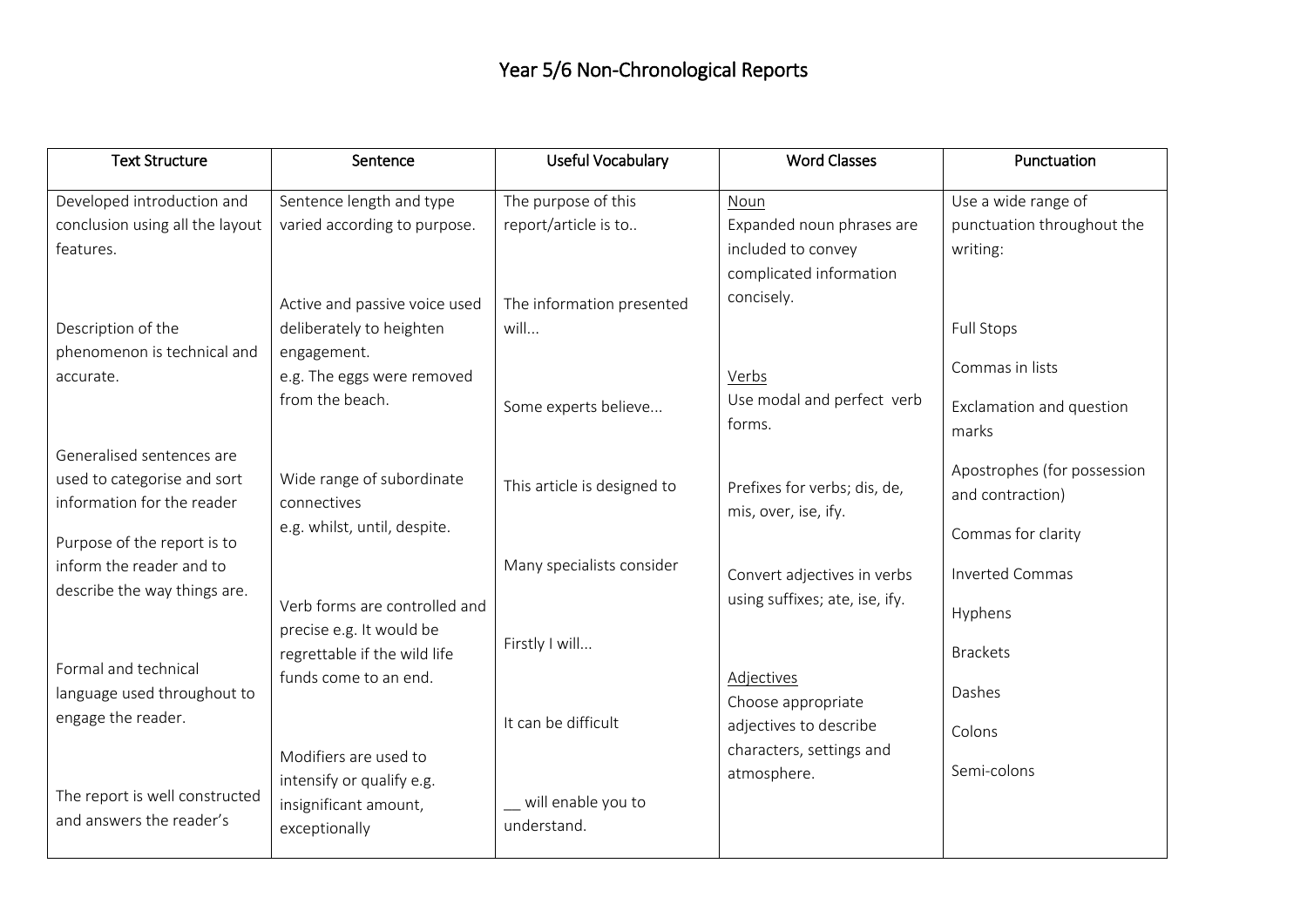| questions.                                                                                                |                                                                                                                                                                                                |                                                                                       | Connectives/conjunctions                                                                                           |
|-----------------------------------------------------------------------------------------------------------|------------------------------------------------------------------------------------------------------------------------------------------------------------------------------------------------|---------------------------------------------------------------------------------------|--------------------------------------------------------------------------------------------------------------------|
| The writer understands the<br>impact and thinks about the<br>response.                                    | Fronted adverbials use to<br>clarify writers position<br>e.g. As a consequence of their<br>actions                                                                                             | Unlike<br>Despite<br>Although                                                         | Use a wide range of<br>connectives, varying their<br>position in a sentence.                                       |
| Information is prioritised<br>according to importance and<br>a frame of response set up for<br>the reply. | Complex noun phrases used<br>to add detail e.g. The fragile<br>eggs are slowly removed from<br>the large mother hen.<br>Prepositional phrases used<br>cleverly.<br>e.g. In the event of a fire | Like many<br>They are unusually<br>They are rarely<br>They are never<br>They are very | Tense<br>Change tense according to<br>features of the genre.<br>Adverbs<br>Use an adverbial phrase.                |
|                                                                                                           |                                                                                                                                                                                                | Generally                                                                             | Fronted adverbials<br>including commas.                                                                            |
|                                                                                                           |                                                                                                                                                                                                | Be careful if you Frequently<br>they                                                  | Adverbials of time, place and<br>number.                                                                           |
|                                                                                                           |                                                                                                                                                                                                | I will attempt to<br>This article will frame                                          | Link ideas within and across<br>paragraphs using cohesive<br>devices such as adverbials,<br>pronouns and synonyms. |
|                                                                                                           |                                                                                                                                                                                                | It can be difficult to                                                                |                                                                                                                    |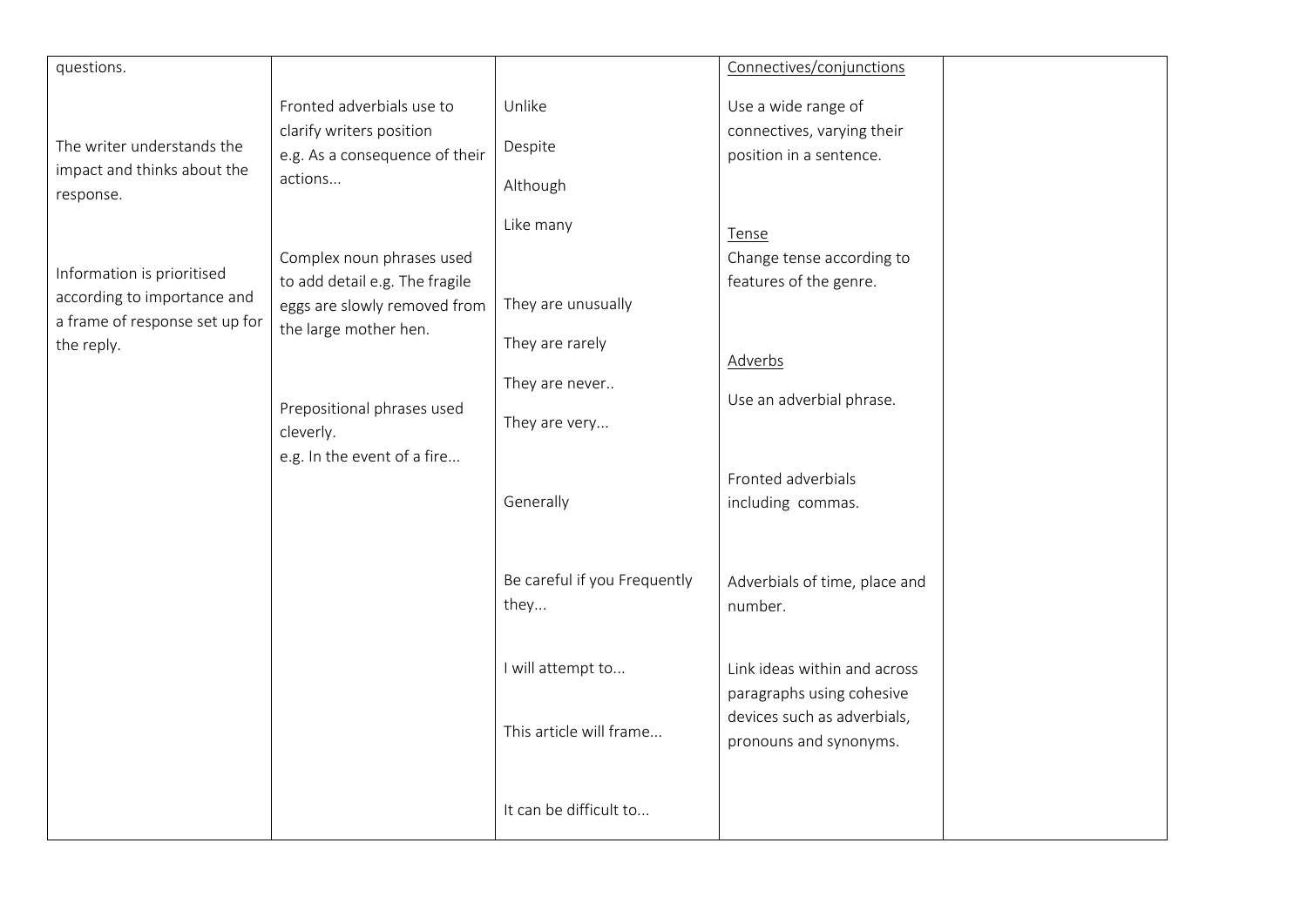|  | More than half |  |
|--|----------------|--|
|  | Less then half |  |
|  |                |  |

Year 5/6 Letter

| <b>Text Structure</b>                            | Sentence                                          | Useful Vocabulary                       | <b>Word Classes</b>                                  | Punctuation                                     |
|--------------------------------------------------|---------------------------------------------------|-----------------------------------------|------------------------------------------------------|-------------------------------------------------|
| Developed introduction and                       | Sentence length and type                          | l appreciate                            | Noun                                                 | Use a wide range of                             |
| conclusion using all the letter                  | varied according to purpose.                      |                                         | Expanded noun phrases are                            | punctuation throughout the                      |
| layout features.                                 |                                                   |                                         | included to convey                                   | writing:                                        |
|                                                  |                                                   | Whilst we were waiting                  | complicated information                              |                                                 |
|                                                  | Active and passive voice used                     |                                         | concisely.                                           |                                                 |
| Paragraphs developed with                        | deliberately to heighten                          |                                         |                                                      | <b>Full Stops</b>                               |
| prioritized information.                         | engagement.<br>e.g. the café chairs were          | Your concern                            | Verbs                                                | Commas in lists                                 |
|                                                  | broken.                                           |                                         | Use modal and perfect verb                           | Exclamation and question                        |
| Purpose of letter clear and                      |                                                   | Until this is resolved                  | forms.                                               | marks                                           |
| transparent for reader.                          |                                                   |                                         |                                                      |                                                 |
|                                                  | Wide range of subordinate<br>connectives          |                                         | Prefixes for verbs; dis, de,<br>mis, over, ise, ify. | Apostrophes (for possession<br>and contraction) |
| Formal language used<br>throughout to engage the | e.g. whilst, until, despite.                      | Despite speaking to the duty<br>manager |                                                      | Commas for clarity                              |
| reader.                                          |                                                   |                                         | Convert adjectives in verbs                          | <b>Inverted Commas</b>                          |
|                                                  | Complex sentences that use<br>well known economic | This is a disgrace                      | using suffixes; ate, ise, ify.                       | Hyphens                                         |
| Letter well constructed that                     | expression. e.g Because of                        |                                         |                                                      | <b>Brackets</b>                                 |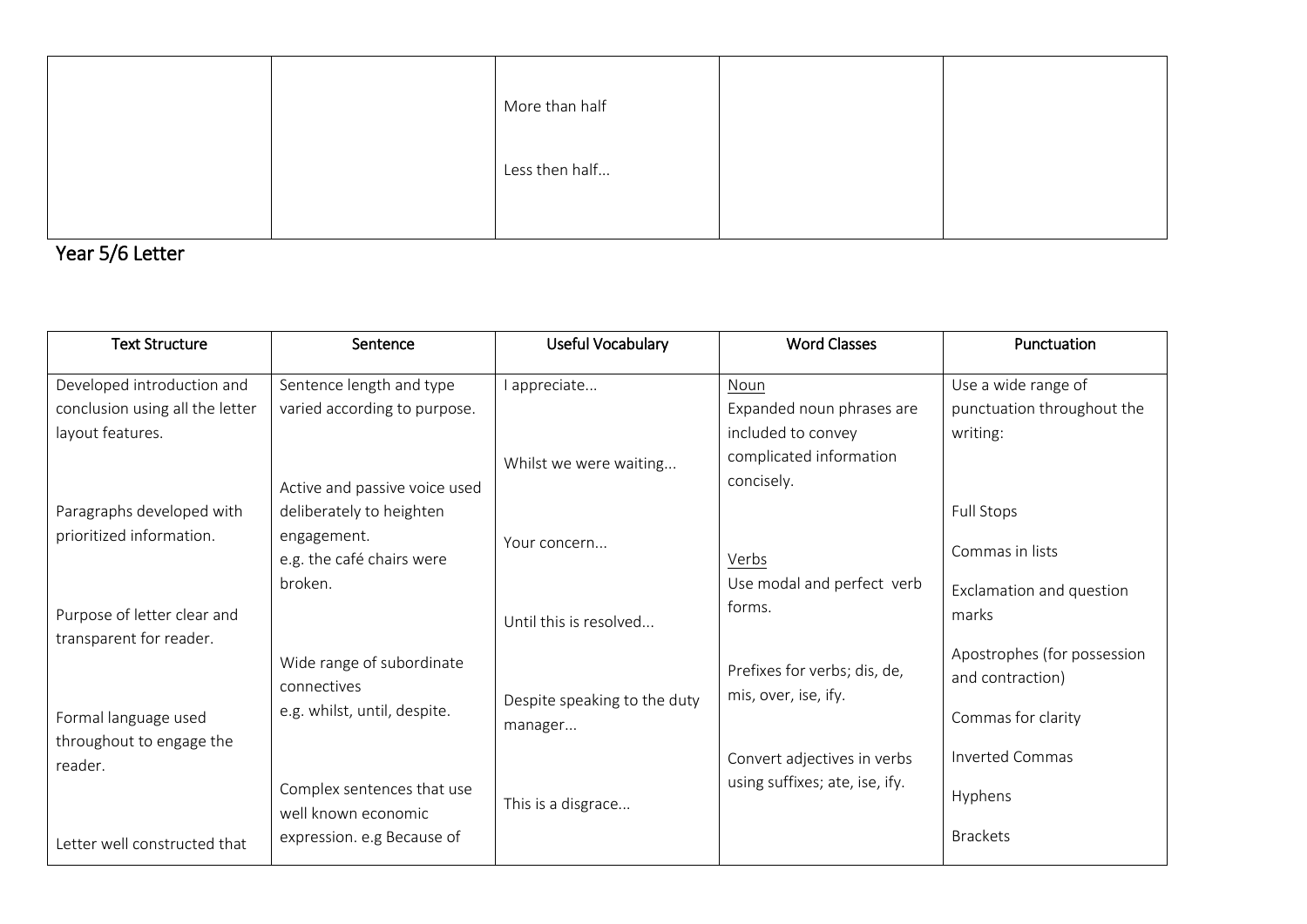| answers the reader's           | their courageous efforts, all  |                              | Adjectives                                            | Dashes      |
|--------------------------------|--------------------------------|------------------------------|-------------------------------------------------------|-------------|
| questions.                     | the passengers were saved,     |                              | Choose appropriate                                    |             |
|                                | which was nothing short of a   | Unfortunately                | adjectives to describe                                | Colons      |
|                                | miracle.                       |                              | characters, settings and                              | Semi-colons |
| The writer understands the     |                                |                              | atmosphere.                                           |             |
| impact and thinks about the    |                                | Many other people also       |                                                       |             |
| response.                      | Verb forms are controlled and  |                              |                                                       |             |
|                                | precise e.g. It would be       |                              | Connectives/conjunctions                              |             |
|                                | helpful if you could let me    | I am delighted to inform you |                                                       |             |
| Information is prioritized     | know as this will enable us to | that                         | Use a wide range of                                   |             |
| according to importance and    | take further action.           |                              | connectives, varying their<br>position in a sentence. |             |
| a frame of response set up for |                                |                              |                                                       |             |
| the reply.                     | Modifiers are used to          | Please do not hesitate to    |                                                       |             |
|                                | intensify or qualify           | contact me                   |                                                       |             |
|                                | e.g. insignificant amount,     |                              | Tense                                                 |             |
|                                | exceptionally                  | An early response would be   | Change tense according to                             |             |
|                                |                                | greatly appreciated          | features of the genre.                                |             |
|                                |                                |                              |                                                       |             |
|                                |                                |                              |                                                       |             |
|                                | Fronted adverbials used to     |                              | <b>Adverbs</b>                                        |             |
|                                | clarify writers position       | Please accept my             | Use an adverbial phrase.                              |             |
|                                | e.g. As a consequence of your  |                              |                                                       |             |
|                                | actions                        |                              |                                                       |             |
|                                |                                | I wish to express            | Fronted adverbials                                    |             |
|                                |                                |                              | including commas.                                     |             |
|                                | Complex noun phrases used      |                              |                                                       |             |
|                                | to add detail e.g. the         | The impact of                |                                                       |             |
|                                | dilapidated fencing around     |                              |                                                       |             |
|                                | the enclosure was extremely    |                              | Adverbials of time, place and<br>number.              |             |
|                                | dangerous.                     | Despite continued efforts    |                                                       |             |
|                                |                                |                              |                                                       |             |
|                                |                                |                              | Link ideas within and across                          |             |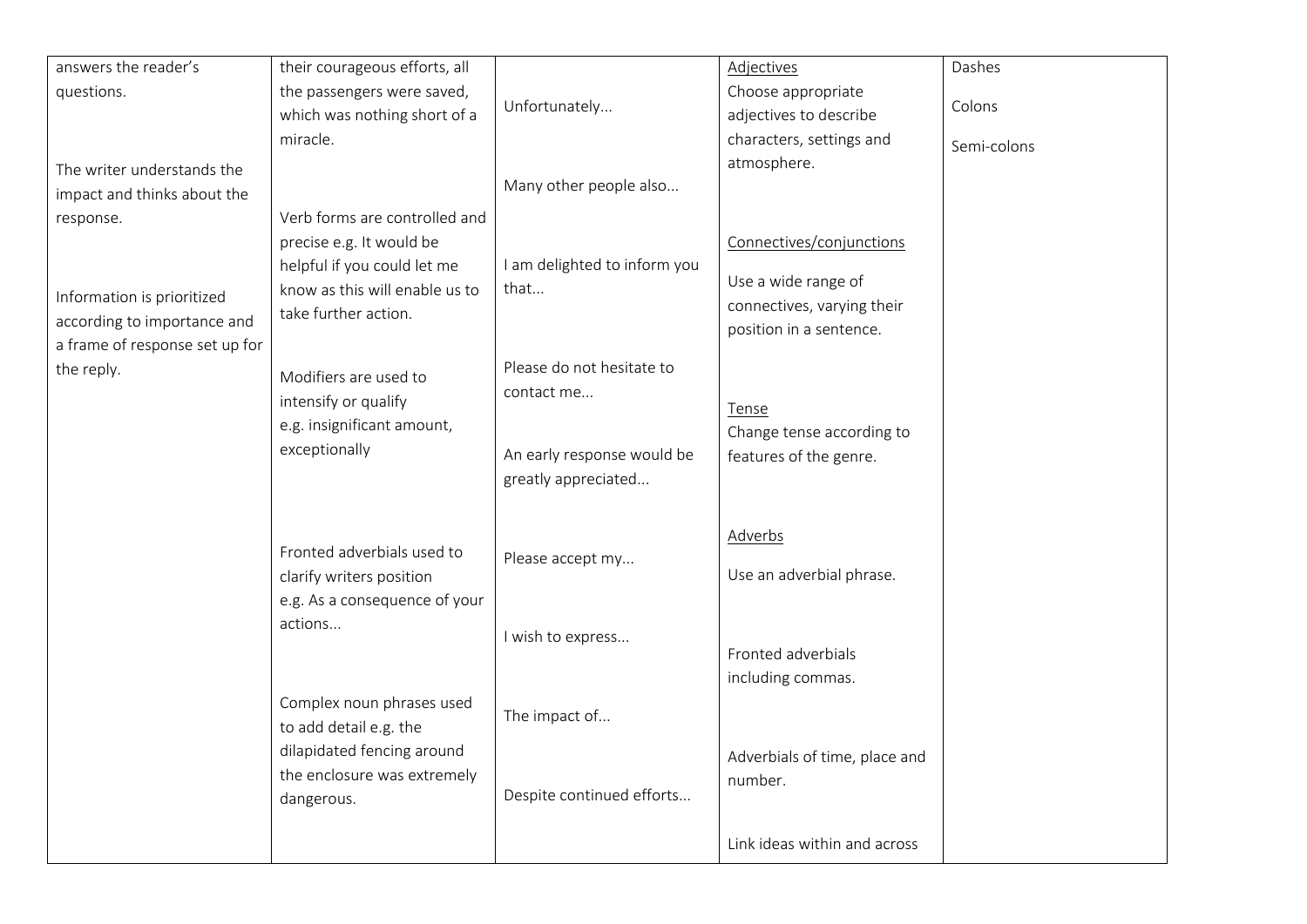| Prepositional phrases used<br>cleverly.<br>e.g. In the event of a fire | Subsequently | paragraphs using cohesive<br>devices such as adverbials,<br>pronouns and synonyms. |
|------------------------------------------------------------------------|--------------|------------------------------------------------------------------------------------|
|------------------------------------------------------------------------|--------------|------------------------------------------------------------------------------------|

## Year 5/6 Persuasion: advert, argument

| <b>Text Structure</b>         | Sentence                      | Useful Vocabulary        | <b>Word Classes</b>            | Punctuation                 |
|-------------------------------|-------------------------------|--------------------------|--------------------------------|-----------------------------|
| Developed introduction and    | Sentence length and type      | It strikes me that       | Noun                           | Use a wide range of         |
| conclusion using all the      | varied according to purpose.  |                          | Expanded noun phrases are      | punctuation throughout the  |
| argument or leaflet layout    |                               |                          | included to convey             | writing:                    |
| features.                     |                               | There is no doubt that   | complicated information        |                             |
|                               | Active and passive voice used |                          | concisely.                     |                             |
|                               | deliberately to heighten      |                          |                                | <b>Full Stops</b>           |
| Paragraphs developed with     | engagement.                   | I am convinced that      |                                | Commas in lists             |
| prioritised information.      | e.g. the café chairs were     |                          | Verbs                          |                             |
|                               | broken.                       |                          | Use modal and perfect verb     | Exclamation and question    |
|                               |                               | It appears               | forms.                         | marks                       |
| View point is transparent for |                               |                          |                                |                             |
| reader.                       | Wide range of subordinate     |                          | Prefixes for verbs; dis, de,   | Apostrophes (for possession |
|                               | connectives                   |                          | mis, over, ise, ify.           | and contraction)            |
|                               | e.g. whilst, until, despite.  | In my opinion            |                                | Commas for clarity          |
| Emotive language used         |                               |                          |                                |                             |
| throughout to engage the      |                               |                          | Convert adjectives in verbs    | <b>Inverted Commas</b>      |
| reader.                       | Complex sentences that use    | Surely only a fool would | using suffixes; ate, ise, ify. | Hyphens                     |
|                               | well known economic           | consider                 |                                |                             |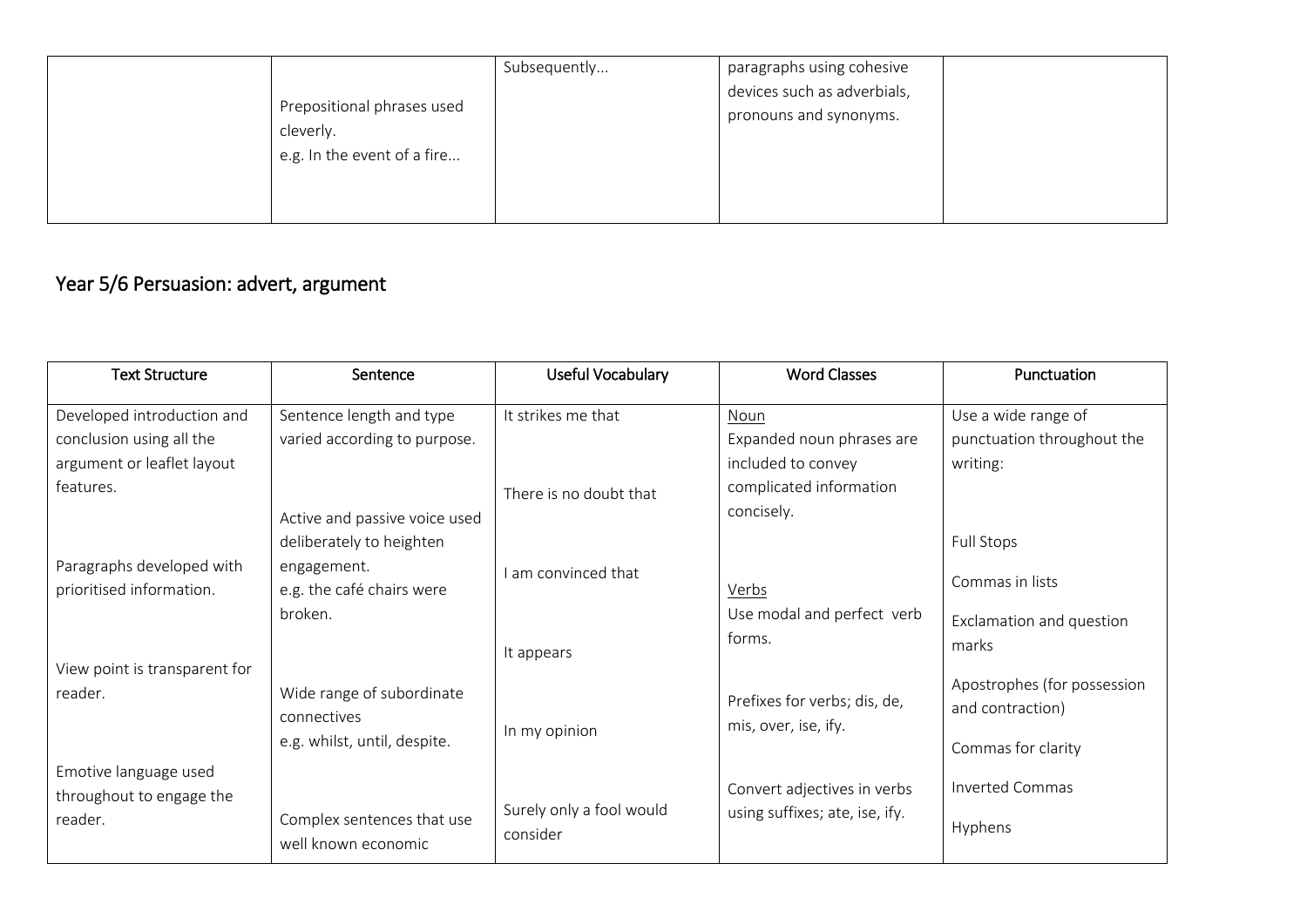|                                                                           | expression.                                                |                                |                                                       | <b>Brackets</b> |
|---------------------------------------------------------------------------|------------------------------------------------------------|--------------------------------|-------------------------------------------------------|-----------------|
| Arguments are well                                                        | e.g Because of their<br>courageous efforts, all the        | In addition                    | Adjectives                                            | Dashes          |
| constructed that answer the<br>reader's questions.                        | passengers were saved, which<br>was nothing short of a     | Furthermore                    | Choose appropriate<br>adjectives to describe          | Colons          |
|                                                                           | miracle.                                                   | Moreover                       | characters, settings and<br>atmosphere.               | Semi-colons     |
| The writer understands the<br>impact or the emotive                       |                                                            |                                |                                                       |                 |
| language and thinks about                                                 | Persuasive statement are<br>used to change the readers     | My evidence to support this is | Connectives/conjunctions                              |                 |
| the response.                                                             | opinion. E.g. you will never<br>need to                    | On balance                     | Use a wide range of                                   |                 |
|                                                                           |                                                            |                                | connectives, varying their<br>position in a sentence. |                 |
| Information is prioritised<br>according to the writer's<br>point of view. | Verb forms are controlled and<br>precise                   | Just think how                 |                                                       |                 |
|                                                                           | e.g. It will be a global crisis if                         |                                | Tense<br>Change tense according to                    |                 |
|                                                                           | people do not take a stand<br>against                      | Now you can                    | features of the genre.                                |                 |
|                                                                           |                                                            | For the rest of your life      | <b>Adverbs</b>                                        |                 |
|                                                                           | Modifiers are used to<br>intensify or qualify              |                                | Use an adverbial phrase.                              |                 |
|                                                                           | e.g. insignificant amount,<br>exceptionally                | Unbelievable                   |                                                       |                 |
|                                                                           |                                                            | Outrageous                     | Fronted adverbials<br>including commas.               |                 |
|                                                                           | Fronted adverbials used to                                 | Incredible                     |                                                       |                 |
|                                                                           | clarify writer's position<br>e.g. As a consequence of your |                                | Adverbials of time, place and                         |                 |
|                                                                           | actions                                                    | It appears that                | number.                                               |                 |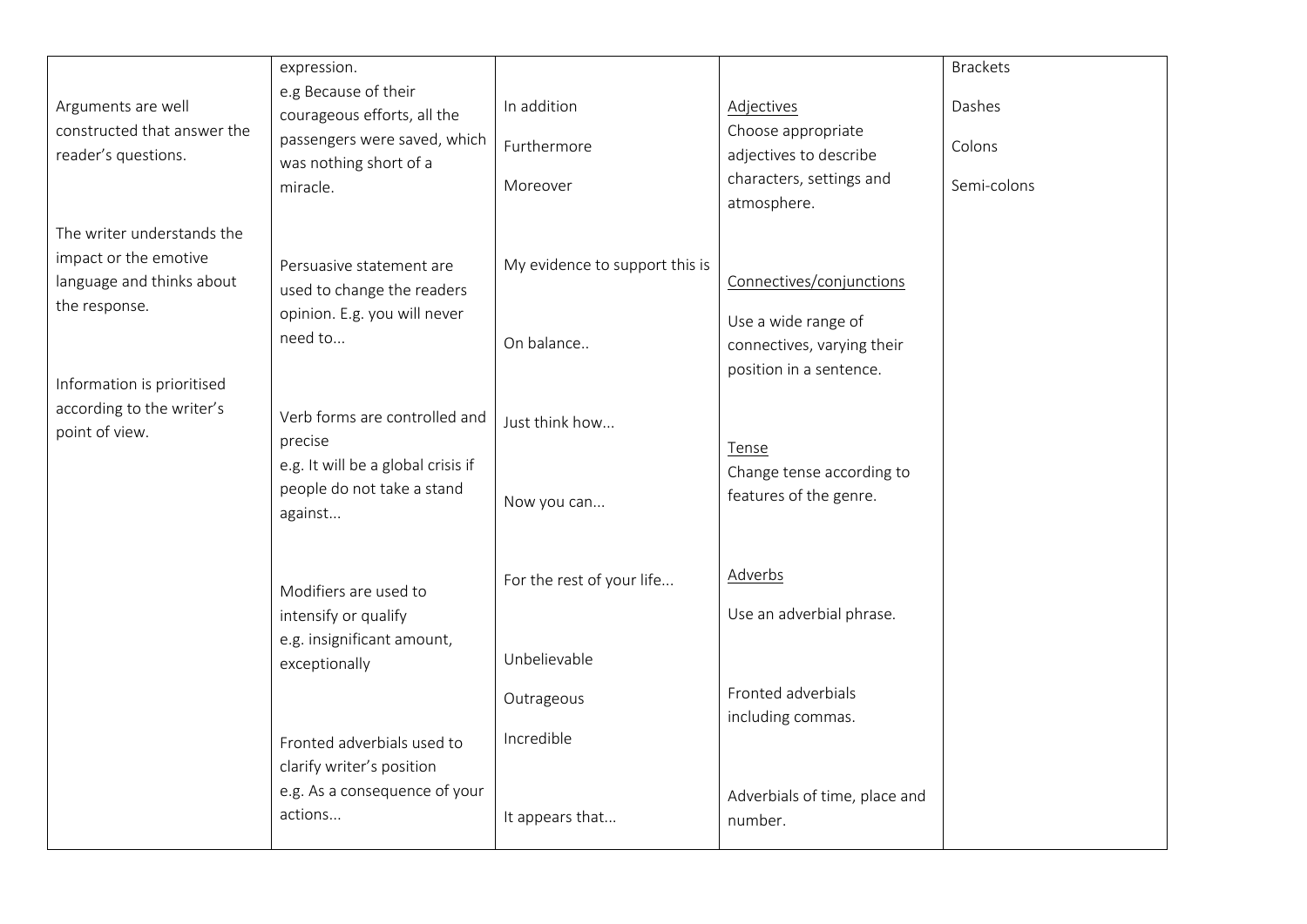| Complex noun phrases used<br>to add detail e.g. the<br>phenomenal impact of using | There can be no doubt that                   | Link ideas within and across<br>paragraphs using cohesive<br>devices such as adverbials,<br>pronouns and synonyms. |  |
|-----------------------------------------------------------------------------------|----------------------------------------------|--------------------------------------------------------------------------------------------------------------------|--|
| showers instead of baths                                                          | It is critical                               |                                                                                                                    |  |
| Prepositional phrases used<br>cleverly.<br>e.g. In the event of a                 | Fundamentally                                |                                                                                                                    |  |
| blackout                                                                          | How can anyone believe this<br>to be true?   |                                                                                                                    |  |
|                                                                                   | Does anyone really believe<br>that?          |                                                                                                                    |  |
|                                                                                   | As everyone knows                            |                                                                                                                    |  |
|                                                                                   | I cite, for example                          |                                                                                                                    |  |
|                                                                                   | I would draw your attention<br>$\mathsf{to}$ |                                                                                                                    |  |
|                                                                                   | I would refer to                             |                                                                                                                    |  |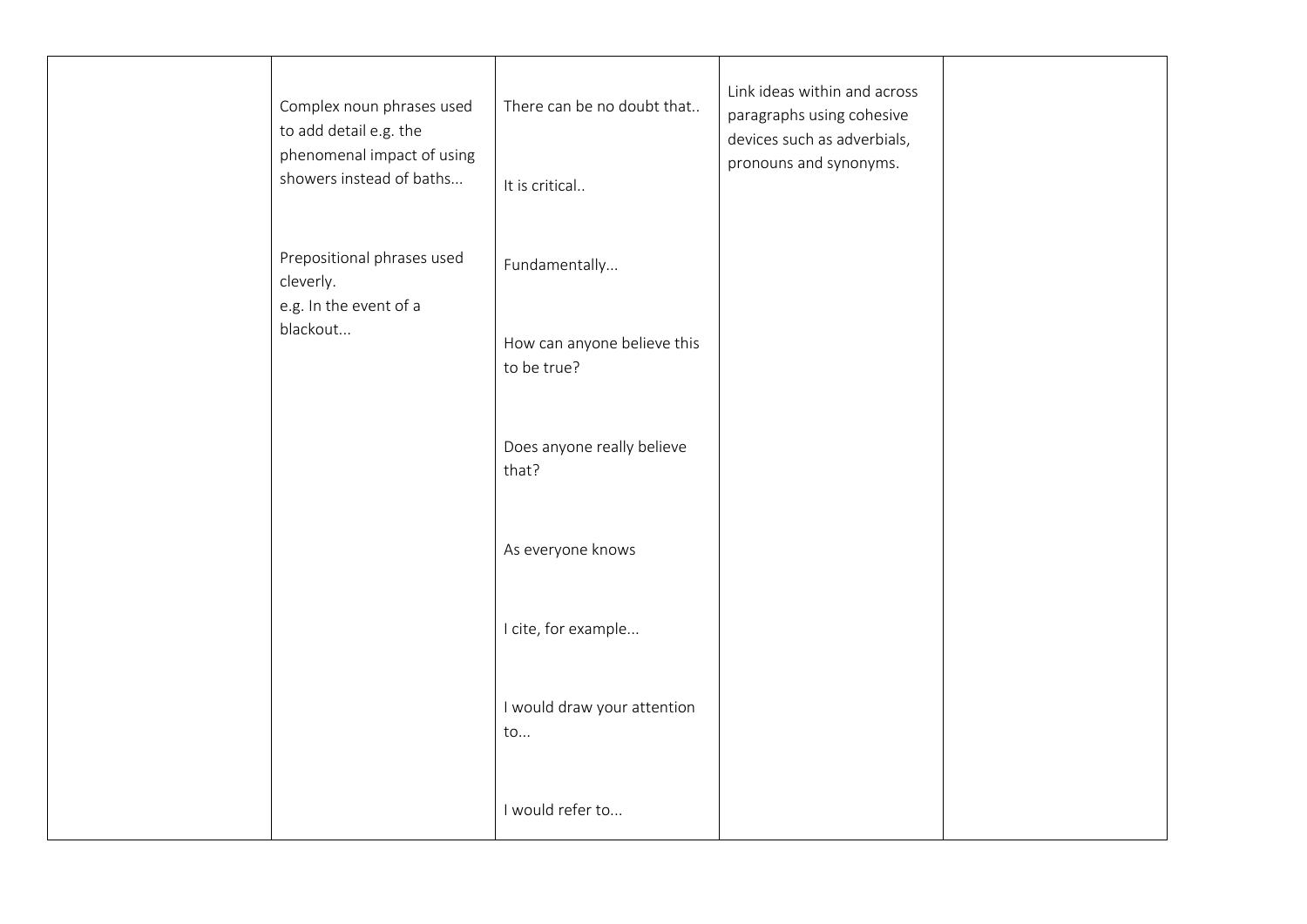| On the basis of the evidence<br>presented |
|-------------------------------------------|
| Phenomenal                                |
| Unique                                    |
| Unmissable                                |
| You will be                               |
| Don't                                     |
|                                           |
| Take a moment to                          |
| Isn't it time to?                         |
| Worried about                             |

# Year 5/6 Biography

| <b>Text Structure</b>      | Sentence                      | Useful Vocabulary           | <b>Word Classes</b>       | Punctuation                |
|----------------------------|-------------------------------|-----------------------------|---------------------------|----------------------------|
|                            |                               |                             |                           |                            |
| Developed introduction and | Sentence length and type      | In (insert year) at the age | <u>Noun</u>               | Use a wide range of        |
| conclusion including       | varied according to purpose.  | ofhe/she                    | Expanded noun phrases are | punctuation throughout the |
| elaborated personal        |                               |                             | included to convey        | writing:                   |
| response.                  |                               |                             | complicated information   |                            |
|                            | Active and passive voice used |                             |                           |                            |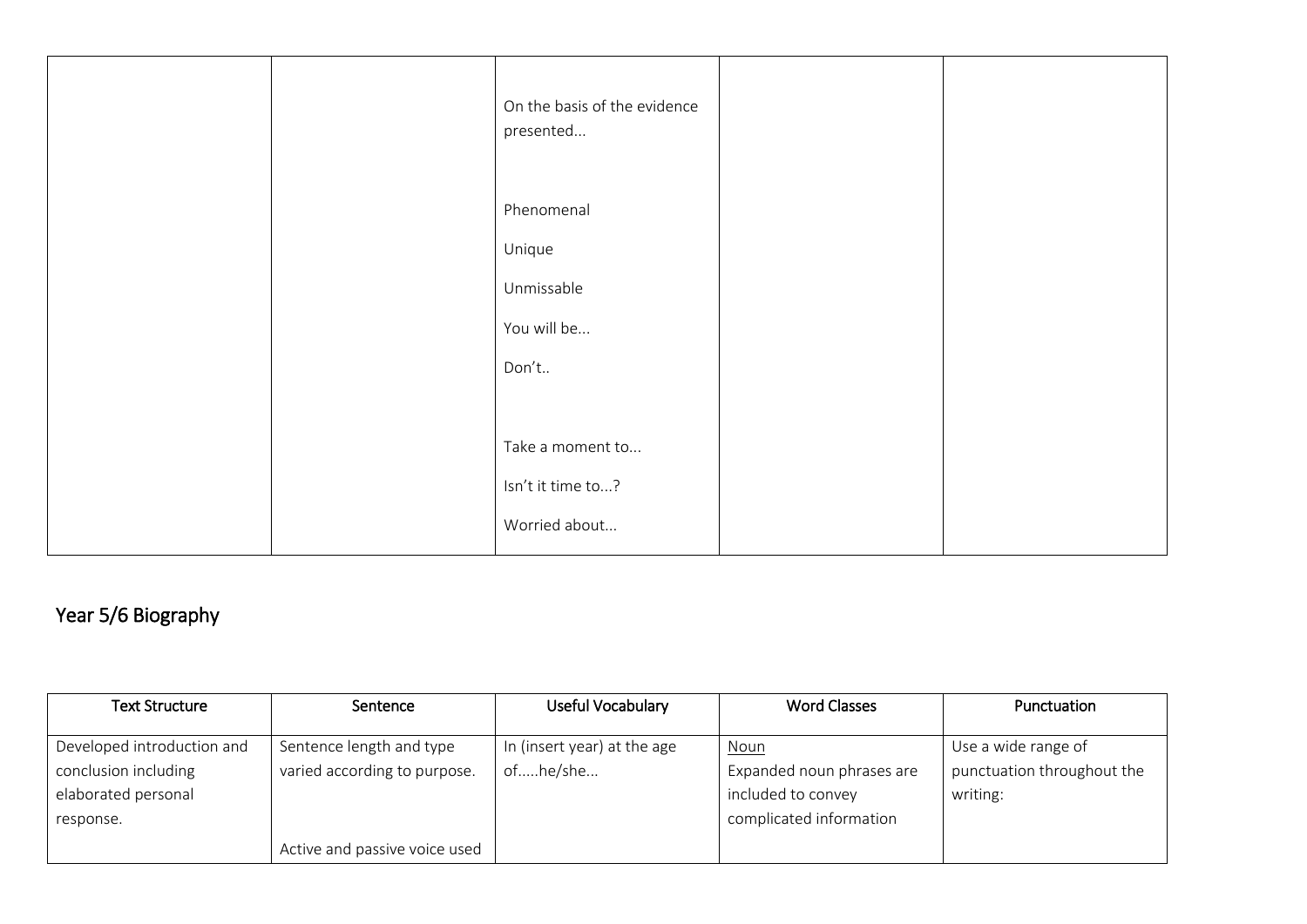|                                                                                                                                    | deliberately to heighten                                                                                  | The time came for                     | concisely.                                                                                    | <b>Full Stops</b>                                                                               |
|------------------------------------------------------------------------------------------------------------------------------------|-----------------------------------------------------------------------------------------------------------|---------------------------------------|-----------------------------------------------------------------------------------------------|-------------------------------------------------------------------------------------------------|
|                                                                                                                                    | engagement.                                                                                               |                                       |                                                                                               |                                                                                                 |
| Description of events are<br>detailed and engaging.                                                                                | e.g.                                                                                                      |                                       |                                                                                               | Commas in lists                                                                                 |
|                                                                                                                                    |                                                                                                           | In his/her later years                | Verbs                                                                                         | Exclamation and question                                                                        |
|                                                                                                                                    |                                                                                                           |                                       | Use modal and perfect verb                                                                    | marks                                                                                           |
| The information is organised<br>chronologically with clear<br>signals to the reader about<br>time, place and personal<br>response. | Wide range of subordinate<br>connectives<br>e.g. whilst, until, despite.<br>Verb forms are controlled and | Once he/she had<br>Nobody is sure why | forms.<br>Prefixes for verbs; dis, de,<br>mis, over, ise, ify.<br>Convert adjectives in verbs | Apostrophes (for possession<br>and contraction)<br>Commas for clarity<br><b>Inverted Commas</b> |
|                                                                                                                                    | precise e.g.                                                                                              |                                       | using suffixes; ate, ise, ify.                                                                | Hyphens                                                                                         |
| Recount is structured to                                                                                                           |                                                                                                           | In spite of                           |                                                                                               | <b>Brackets</b>                                                                                 |
| reveal the subjects<br>developing perspective.                                                                                     | Modifiers are used to<br>intensify or qualify e.g.                                                        |                                       | Adjectives                                                                                    | Dashes                                                                                          |
|                                                                                                                                    | insignificant amount,                                                                                     | His/Her lasting legacy is that        | Choose appropriate                                                                            | Colons                                                                                          |
|                                                                                                                                    | exceptionally                                                                                             |                                       | adjectives to describe<br>characters, settings and<br>atmosphere.                             | Semi-colons                                                                                     |
|                                                                                                                                    | Fronted adverbials use to                                                                                 |                                       |                                                                                               |                                                                                                 |
|                                                                                                                                    | clarify writer's position                                                                                 |                                       |                                                                                               |                                                                                                 |
|                                                                                                                                    | e.g. As a consequence of their                                                                            |                                       | Connectives/conjunctions                                                                      |                                                                                                 |
|                                                                                                                                    | actions                                                                                                   |                                       | Use a wide range of<br>connectives, varying their                                             |                                                                                                 |
|                                                                                                                                    | Complex noun phrases used                                                                                 |                                       | position in a sentence.                                                                       |                                                                                                 |
|                                                                                                                                    | to add detail e.g.                                                                                        |                                       |                                                                                               |                                                                                                 |
|                                                                                                                                    |                                                                                                           |                                       | Tense<br>Change tense according to<br>features of the genre.                                  |                                                                                                 |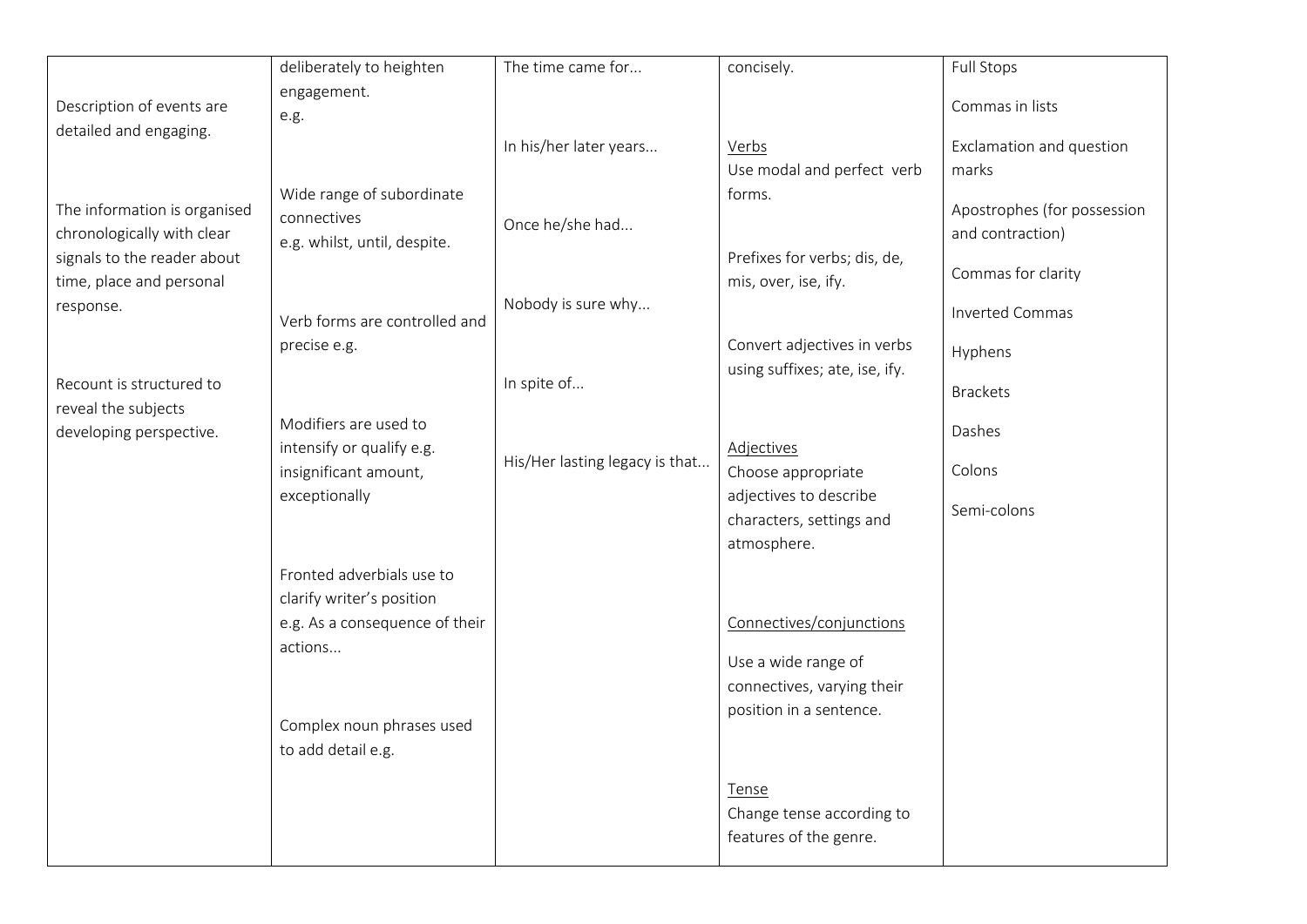|  | Adverbs<br>Use an adverbial phrase.                                                                                |  |
|--|--------------------------------------------------------------------------------------------------------------------|--|
|  | Fronted adverbials<br>including commas.                                                                            |  |
|  | Adverbials of time, place and<br>number.                                                                           |  |
|  | Link ideas within and across<br>paragraphs using cohesive<br>devices such as adverbials,<br>pronouns and synonyms. |  |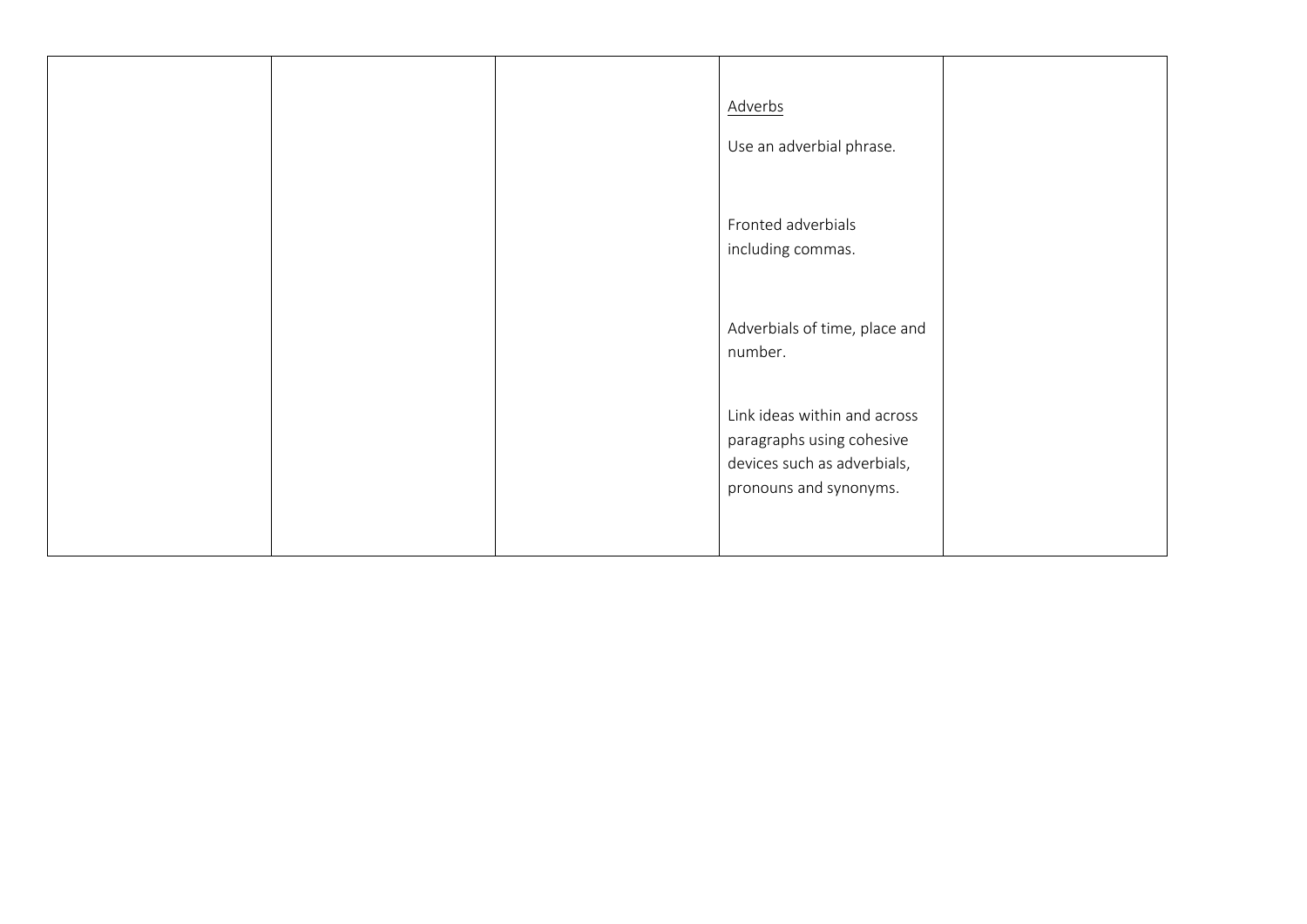| <b>Text Structure</b>                                 | Sentence                                               | Useful Vocabulary       | <b>Word Classes</b>                                | Punctuation                                     |
|-------------------------------------------------------|--------------------------------------------------------|-------------------------|----------------------------------------------------|-------------------------------------------------|
| Developed introduction and                            | Sentence length and type                               | It strikes me that      | Noun                                               | Use a wide range of                             |
| conclusion using all the                              | varied according to purpose.                           |                         | Expanded noun phrases are                          | punctuation throughout the                      |
| argument or leaflet layout                            |                                                        |                         | included to convey                                 | writing:                                        |
| features.                                             |                                                        | My intention is to      | complicated information                            |                                                 |
|                                                       | Active and passive voice used                          |                         | concisely.                                         |                                                 |
|                                                       | deliberately to heighten                               |                         |                                                    | Full Stops                                      |
| Paragraphs developed with<br>prioritised information. | engagement.<br>e.g. the café chairs were               | To do this I will       | Verbs                                              | Commas in lists                                 |
|                                                       | broken.                                                | As I see it             | Use modal and perfect verb<br>forms.               | Exclamation and question<br>marks               |
| Both view points are                                  |                                                        |                         |                                                    |                                                 |
| transparent for reader.                               | Wide range of subordinate<br>connectives               |                         | Prefixes for verbs; dis, de,                       | Apostrophes (for possession<br>and contraction) |
|                                                       | e.g. whilst, until, despite.                           | It appears to me        | mis, over, ise, ify.                               | Commas for clarity                              |
| Emotive language used<br>throughout to engage the     |                                                        |                         | Convert adjectives in verbs                        | <b>Inverted Commas</b>                          |
| reader.                                               | Complex sentences that use<br>well known economic      | Naturally               | using suffixes; ate, ise, ify.                     | Hyphens                                         |
|                                                       | expression.                                            |                         |                                                    | <b>Brackets</b>                                 |
| Arguments are well<br>constructed that answer the     | e.g Because of their<br>courageous efforts, all the    | It is precisely because | Adjectives<br>Choose appropriate                   | Dashes                                          |
| reader's questions.                                   | passengers were saved, which<br>was nothing short of a |                         | adjectives to describe<br>characters, settings and | Colons                                          |
|                                                       | miracle.                                               | Subsequently            | atmosphere.                                        | Semi-colons                                     |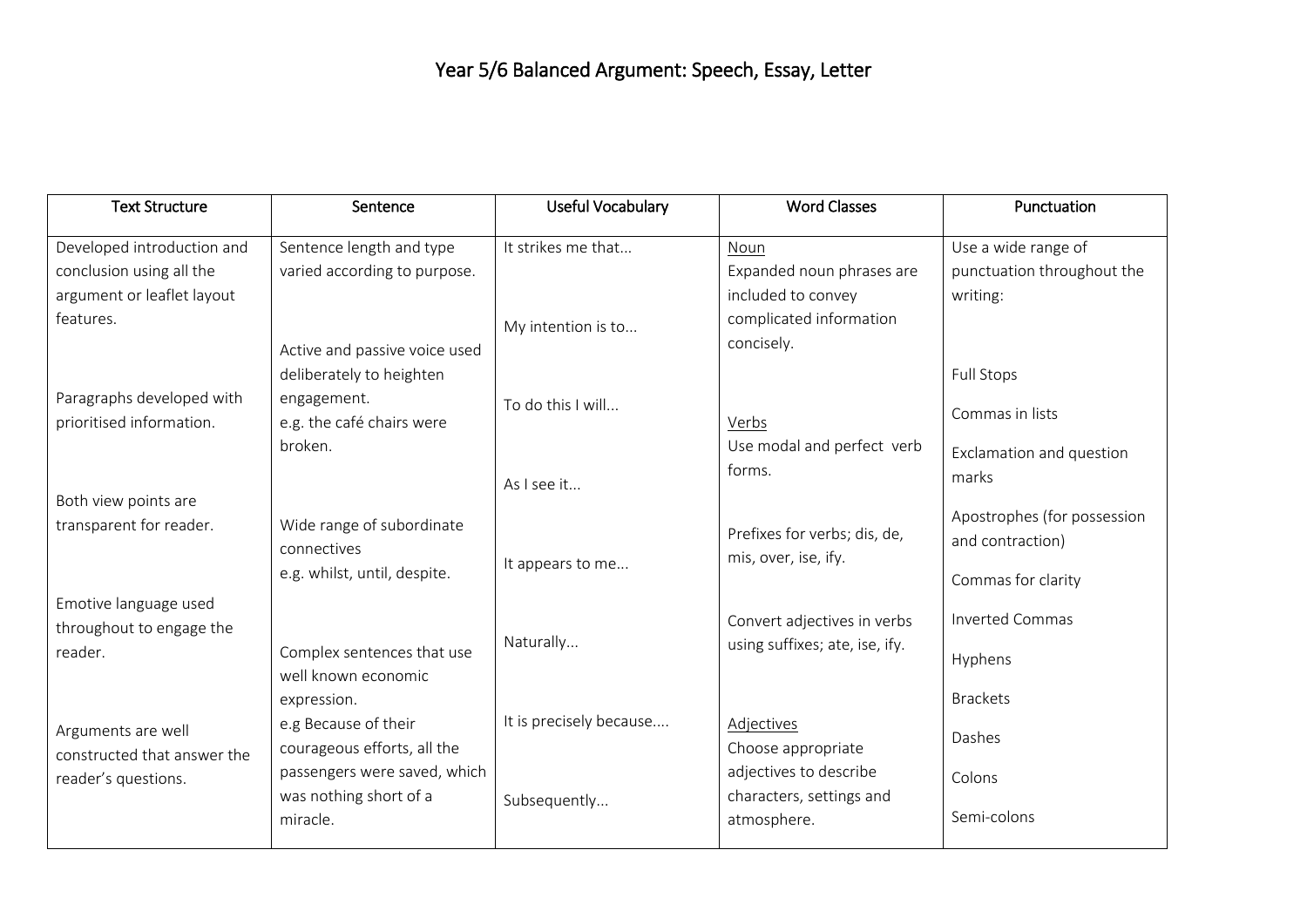| The writer understands the |                                                          | Doubtless                    |                               |  |
|----------------------------|----------------------------------------------------------|------------------------------|-------------------------------|--|
| impact of the emotive      |                                                          | Nevertheless                 |                               |  |
| language and thinks about  | Persuasive statements are<br>used to change the reader's |                              | Connectives/conjunctions      |  |
| the response.              | opinion. E.g. you will never                             | In stark contrast            | Use a wide range of           |  |
|                            | need to                                                  |                              | connectives, varying their    |  |
|                            |                                                          |                              | position in a sentence.       |  |
| Information is prioritised |                                                          | Contrary to this position    |                               |  |
| according to the writer's  | Verb forms are controlled and                            |                              |                               |  |
| point of view.             | precise e.g. It will be a global                         |                              | Tense                         |  |
|                            | crisis if people do not take a                           | It would seem logical        | Change tense according to     |  |
|                            | stand against                                            |                              | features of the genre.        |  |
|                            |                                                          |                              |                               |  |
|                            |                                                          | Let us consider the impact   |                               |  |
|                            | Modifiers are used to                                    |                              | Adverbs                       |  |
|                            | intensify or qualify                                     |                              | Use an adverbial phrase.      |  |
|                            | e.g. insignificant amount,                               | In conclusion                |                               |  |
|                            | exceptionally                                            |                              |                               |  |
|                            |                                                          |                              | Fronted adverbials            |  |
|                            |                                                          | The evidence presented leads | including commas.             |  |
|                            | Fronted adverbials used to                               | me to conclude               |                               |  |
|                            | clarify writer's position                                |                              |                               |  |
|                            | e.g. As a consequence of your<br>actions                 |                              | Adverbials of time, place and |  |
|                            |                                                          | I will present               | number.                       |  |
|                            |                                                          |                              |                               |  |
|                            | Complex noun phrases used                                |                              | Link ideas within and across  |  |
|                            | to add detail e.g. the                                   | Following that I will        | paragraphs using cohesive     |  |
|                            | phenomenal impact of using                               |                              | devices such as adverbials,   |  |
|                            | showers instead of baths                                 |                              | pronouns and synonyms.        |  |
|                            |                                                          | One argument for this is     |                               |  |
|                            |                                                          | that                         |                               |  |
|                            |                                                          |                              |                               |  |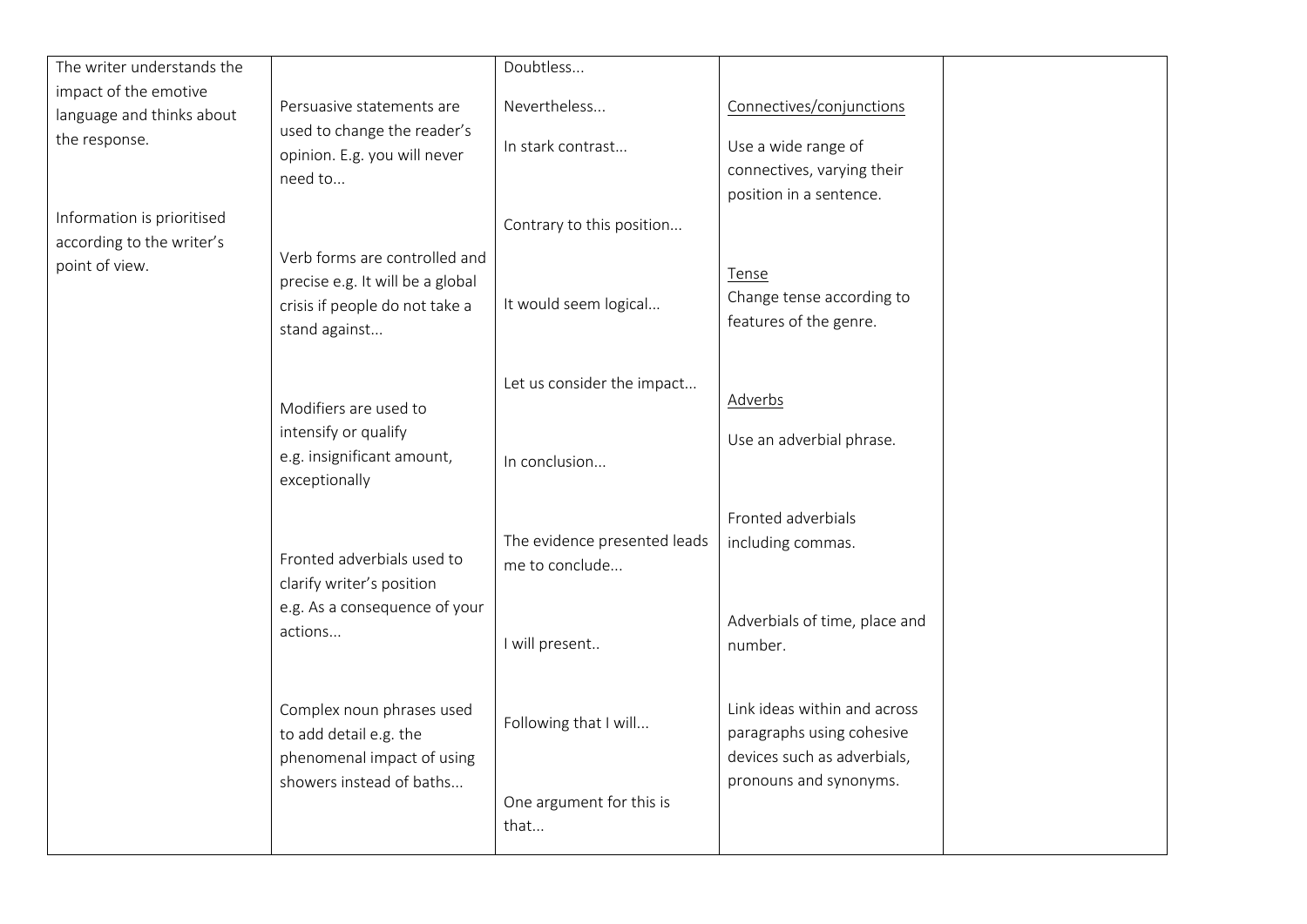| Prepositional phrases used |                             |  |
|----------------------------|-----------------------------|--|
| cleverly.                  |                             |  |
| e.g. In the event of a     | fundamentally flawed        |  |
| blackout                   |                             |  |
|                            | an easy answer that         |  |
|                            | avoids                      |  |
|                            |                             |  |
|                            |                             |  |
|                            | I would counter this view   |  |
|                            |                             |  |
|                            |                             |  |
|                            | It seems plausible to       |  |
|                            |                             |  |
|                            |                             |  |
|                            | Moreover                    |  |
|                            |                             |  |
|                            |                             |  |
|                            | In point of fact            |  |
|                            |                             |  |
|                            |                             |  |
|                            | The evidence I would use to |  |
|                            | support this is             |  |
|                            |                             |  |
|                            |                             |  |
|                            | It surprises me that        |  |
|                            |                             |  |
|                            |                             |  |
|                            | It is my conviction         |  |
|                            |                             |  |
|                            |                             |  |
|                            | Finally I would like to add |  |
|                            |                             |  |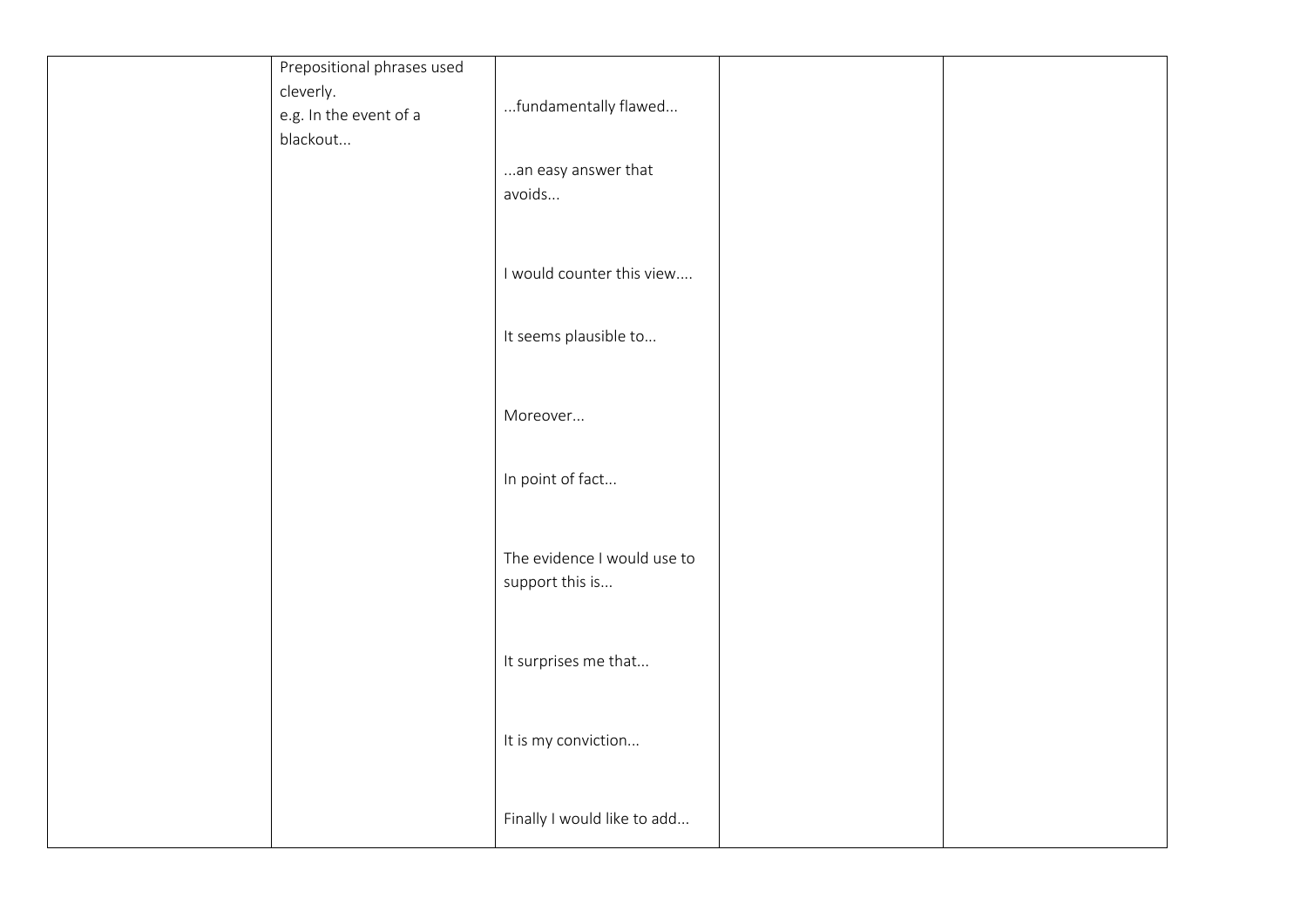|  | Even though there has been a<br>long history of activists |  |
|--|-----------------------------------------------------------|--|
|  |                                                           |  |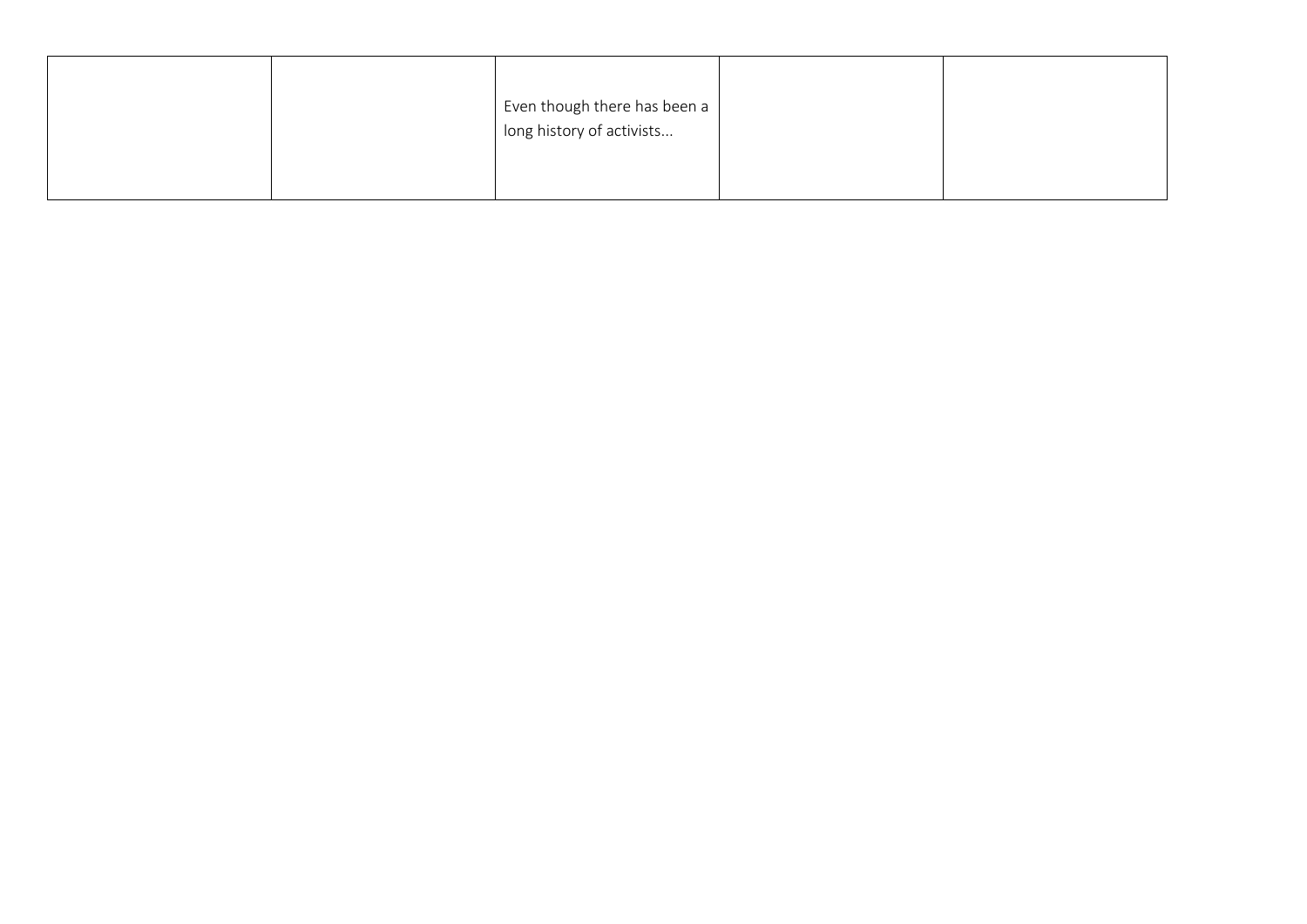# Year 5/6 Newspaper

| <b>Text Structure</b>        | Sentence                      | <b>Useful Vocabulary</b>   | <b>Word Classes</b>            | Punctuation                 |
|------------------------------|-------------------------------|----------------------------|--------------------------------|-----------------------------|
| Developed introduction and   | Sentence length and type      | Until this is resolved     | Noun                           | Use a wide range of         |
| conclusion using all the     | varied according to purpose.  |                            | Expanded noun phrases are      | punctuation throughout the  |
| newspaper's layout features. |                               |                            | included to convey             | writing:                    |
|                              |                               | Unfortunately              | complicated information        |                             |
|                              | Active and passive voice used |                            | concisely.                     |                             |
| Paragraphs developed with    | deliberately to heighten      |                            |                                | <b>Full Stops</b>           |
| prioritised information into | engagement.                   |                            |                                |                             |
| columns.                     | e.g. the café chairs were     | Chaos ensued               | Verbs                          | Commas in lists             |
|                              | broken.                       |                            | Use modal and perfect verb     |                             |
|                              |                               |                            | forms.                         | Exclamation and question    |
|                              |                               | Many panicked when         |                                | marks                       |
| Subheadings are used as an   |                               |                            |                                | Apostrophes (for possession |
| organisational device.       | Wide range of subordinate     |                            | Prefixes for verbs; dis, de,   | and contraction)            |
|                              | connectives                   | He disputed                | mis, over, ise, ify.           |                             |
|                              | e.g. whilst, until, despite.  |                            |                                | Commas for clarity          |
| Formal language used         |                               |                            |                                |                             |
| throughout to engage the     |                               |                            | Convert adjectives in verbs    | <b>Inverted Commas</b>      |
| reader.                      | Complex sentences that use    | She refused to accept that | using suffixes; ate, ise, ify. | Hyphens                     |
|                              | well known economic           |                            |                                |                             |
|                              | expression.                   |                            |                                | <b>Brackets</b>             |
| Quotations are               | e.g Because of their          | The parents agreed that    | Adjectives                     | Dashes                      |
| succinct/emotive.            | courageous efforts, all the   |                            | Choose appropriate             |                             |
|                              | passengers were saved, which  |                            | adjectives to describe         | Colons                      |
|                              | was nothing short of a        | Witnesses                  | characters, settings and       |                             |
|                              | miracle.                      |                            | atmosphere.                    | Semi-colons                 |
| Newspapers well constructed  |                               |                            |                                |                             |
| that answers the reader's    |                               | Pupils emphasized          |                                |                             |
| questions.                   | Verb forms are controlled and |                            |                                |                             |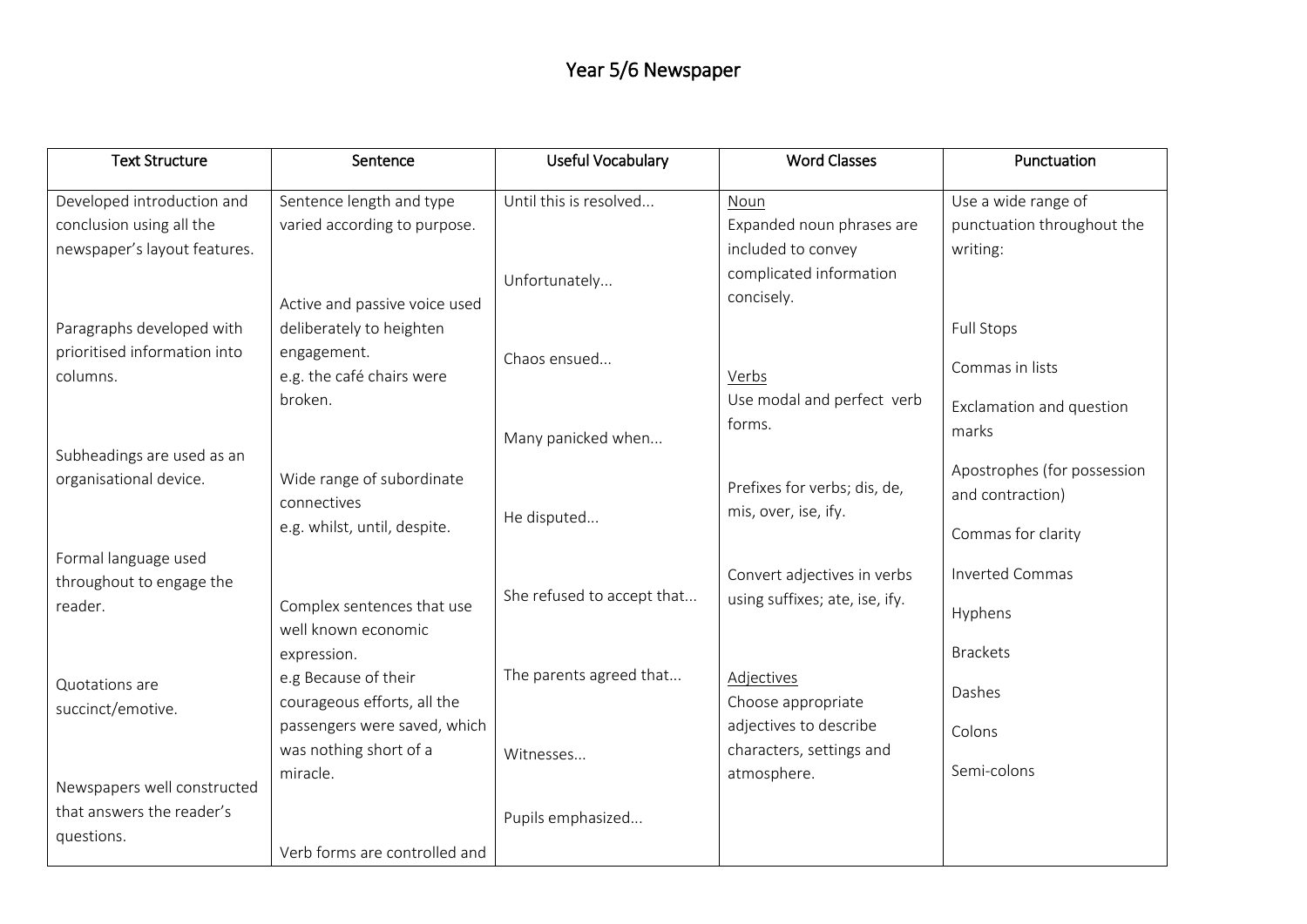| The writer understands the<br>impact and thinks about the<br>response.                                    | precise<br>e.g. It would be helpful if you<br>could let me know as this will<br>enable us to take further<br>action. | They spoke to<br>In addition to this       | Connectives/conjunctions<br>Use a wide range of<br>connectives, varying their<br>position in a sentence.           |
|-----------------------------------------------------------------------------------------------------------|----------------------------------------------------------------------------------------------------------------------|--------------------------------------------|--------------------------------------------------------------------------------------------------------------------|
| Information is prioritised<br>according to importance and<br>a frame of response set up for<br>the reply. | Modifiers are used to<br>intensify or qualify<br>e.g. insignificant amount,<br>exceptionally                         | The impact of<br>Despite continued efforts | Tense<br>Change tense according to<br>features of the genre.                                                       |
|                                                                                                           |                                                                                                                      |                                            | Adverbs                                                                                                            |
| Headlines include puns.                                                                                   | Fronted adverbials used to<br>clarify writer's position<br>e.g. As a consequence of the                              | Subsequently                               | Use an adverbial phrase.                                                                                           |
|                                                                                                           | accident                                                                                                             | The appointed spokesman                    | Fronted adverbials<br>including commas.                                                                            |
|                                                                                                           | Complex noun phrases used<br>to add detail e.g. the<br>dilapidated fencing around<br>the enclosure was extremely     | In addition                                | Adverbials of time, place and<br>number.                                                                           |
|                                                                                                           | dangerous.                                                                                                           | Mrs Hedges emphasised                      |                                                                                                                    |
|                                                                                                           | Prepositional phrases used<br>cleverly.<br>e.g. In the aftermath of a<br>fire                                        | Tragic<br>Crisis situation                 | Link ideas within and across<br>paragraphs using cohesive<br>devices such as adverbials,<br>pronouns and synonyms. |
|                                                                                                           |                                                                                                                      |                                            |                                                                                                                    |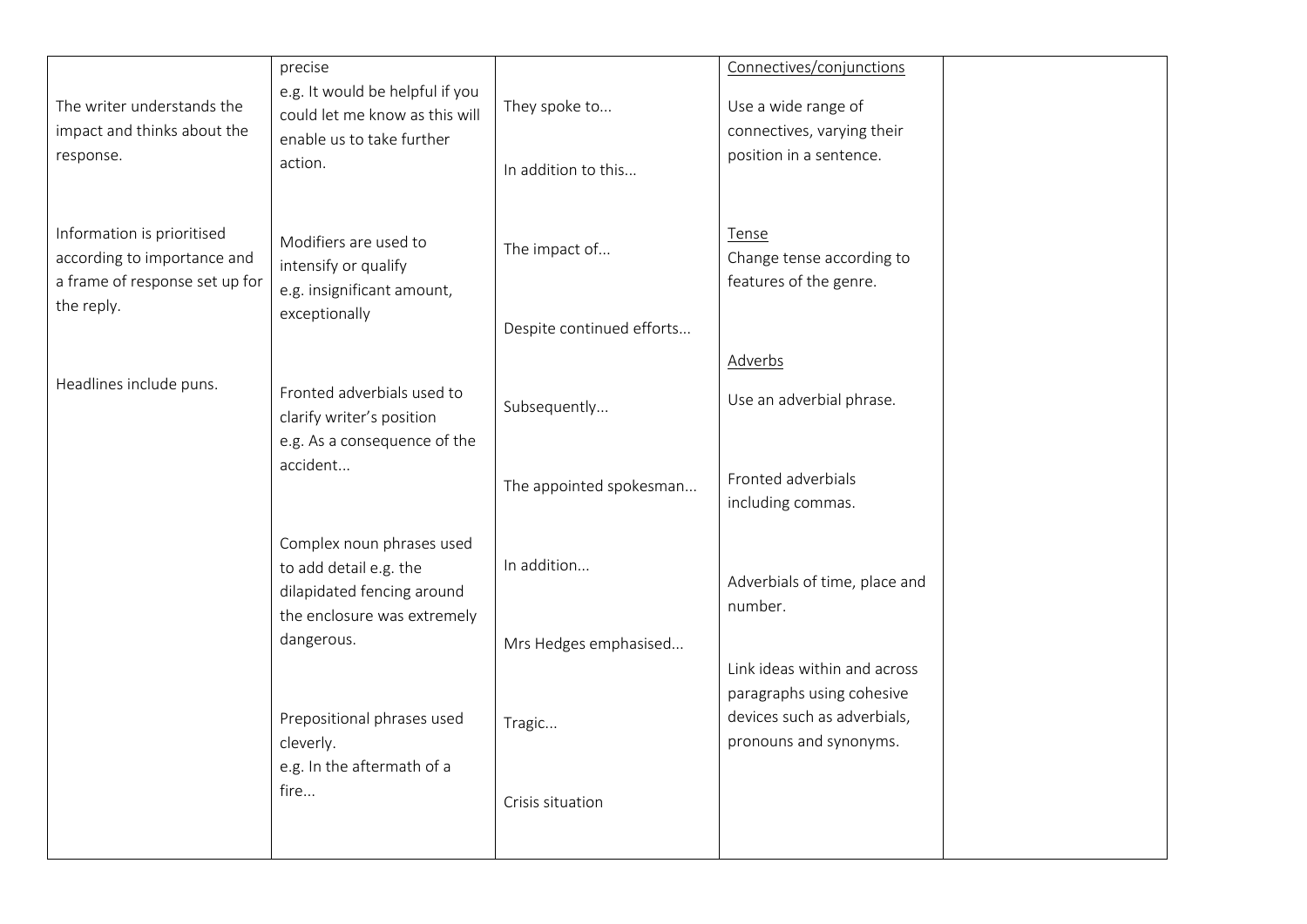|  | Epic proportions                  |  |
|--|-----------------------------------|--|
|  | Many parents refused to<br>accept |  |
|  | The horror                        |  |
|  | Politicians also spoke of<br>how  |  |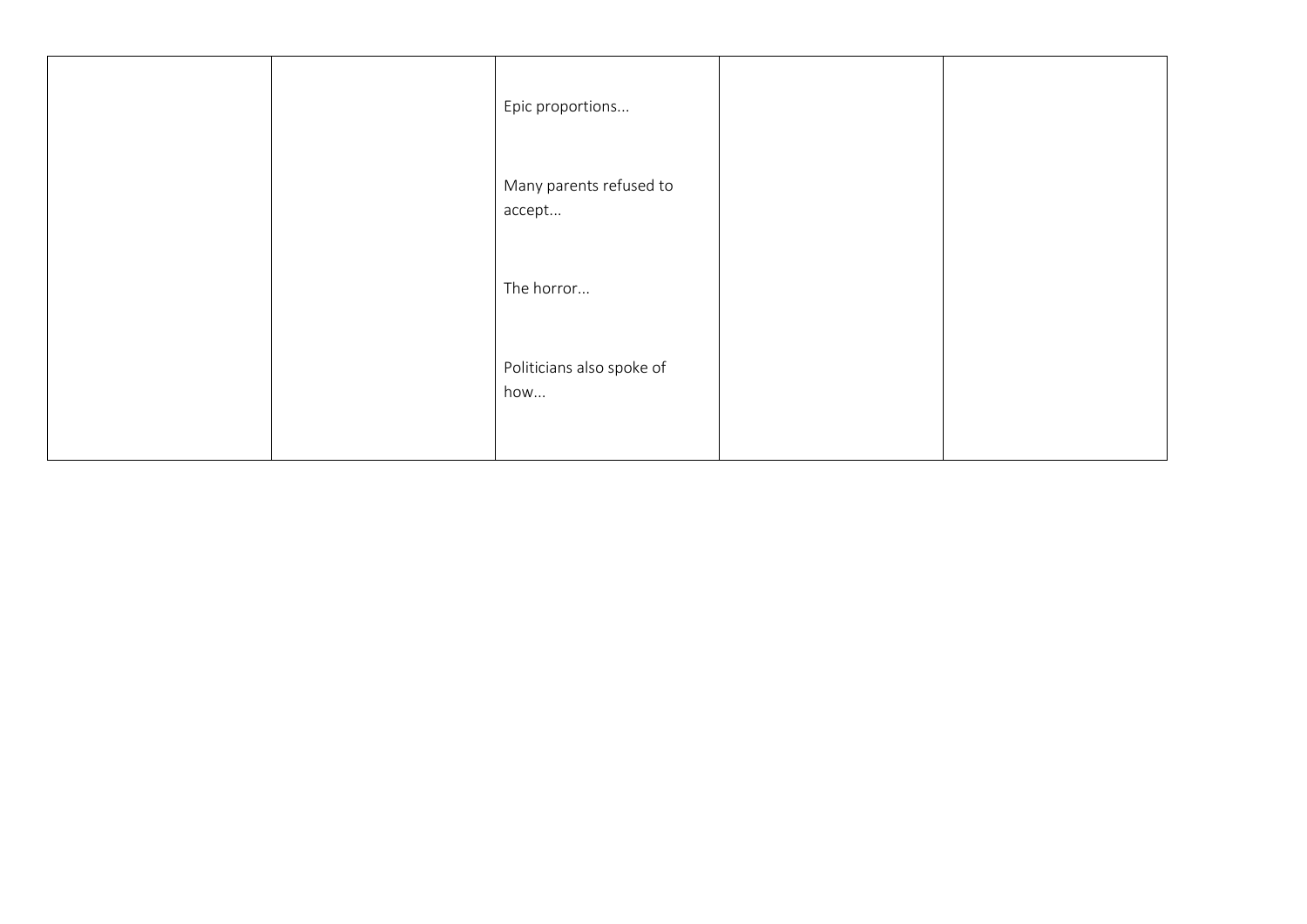## Year 5/6 Explanation

| <b>Text Structure</b>                                              | Sentence                                                                              | Useful Vocabulary                  | <b>Word Classes</b>                                               | Punctuation                                              |
|--------------------------------------------------------------------|---------------------------------------------------------------------------------------|------------------------------------|-------------------------------------------------------------------|----------------------------------------------------------|
| Summarise and describe a<br>process giving detailed                | Sentence length and type<br>varied according to purpose.                              | This article will                  | <b>Noun</b><br>Expanded noun phrases are                          | Use a wide range of<br>punctuation throughout the        |
| information.<br>Developed introduction                             | Active and passive voice used<br>deliberately to heighten                             | This explanation is intended<br>to | included to convey<br>complicated information<br>concisely.       | writing:<br><b>Full Stops</b>                            |
| explaining purpose                                                 | engagement.<br>e.g. the paper is torn by the<br>machine.                              | The following information          | Verbs<br>Use modal and perfect verb<br>forms.                     | Commas in lists<br>Exclamation and question              |
| Paragraphs developed with<br>clear topic and linking<br>sentences. | Wide range of subordinate<br>connectives including causal                             | It can be difficult to so          | Prefixes for verbs; dis, de,<br>mis, over, ise, ify.              | marks<br>Apostrophes (for possession<br>and contraction) |
| Text ordered procedurally,<br>following a step by step             | connectives<br>e.g. whilst, until, despite, due<br>to, because.                       | To begin with                      | Convert adjectives in verbs                                       | Commas for clarity<br><b>Inverted Commas</b>             |
| process.                                                           |                                                                                       | Before long                        | using suffixes; ate, ise, ify.                                    | Hyphens                                                  |
| Conclusion summarises the<br>processes and purpose of the          | Complex sentences using well<br>known economic expressions<br>e.g Because of their    | After a minute                     | Adjectives<br>Choose appropriate                                  | <b>Brackets</b><br>Dashes                                |
| text.                                                              | courageous efforts, all the<br>passengers were saved, which<br>was nothing short of a | As a result                        | adjectives to describe<br>characters, settings and<br>atmosphere. | Colons<br>Semi-colons                                    |
|                                                                    | miracle.                                                                              |                                    |                                                                   |                                                          |